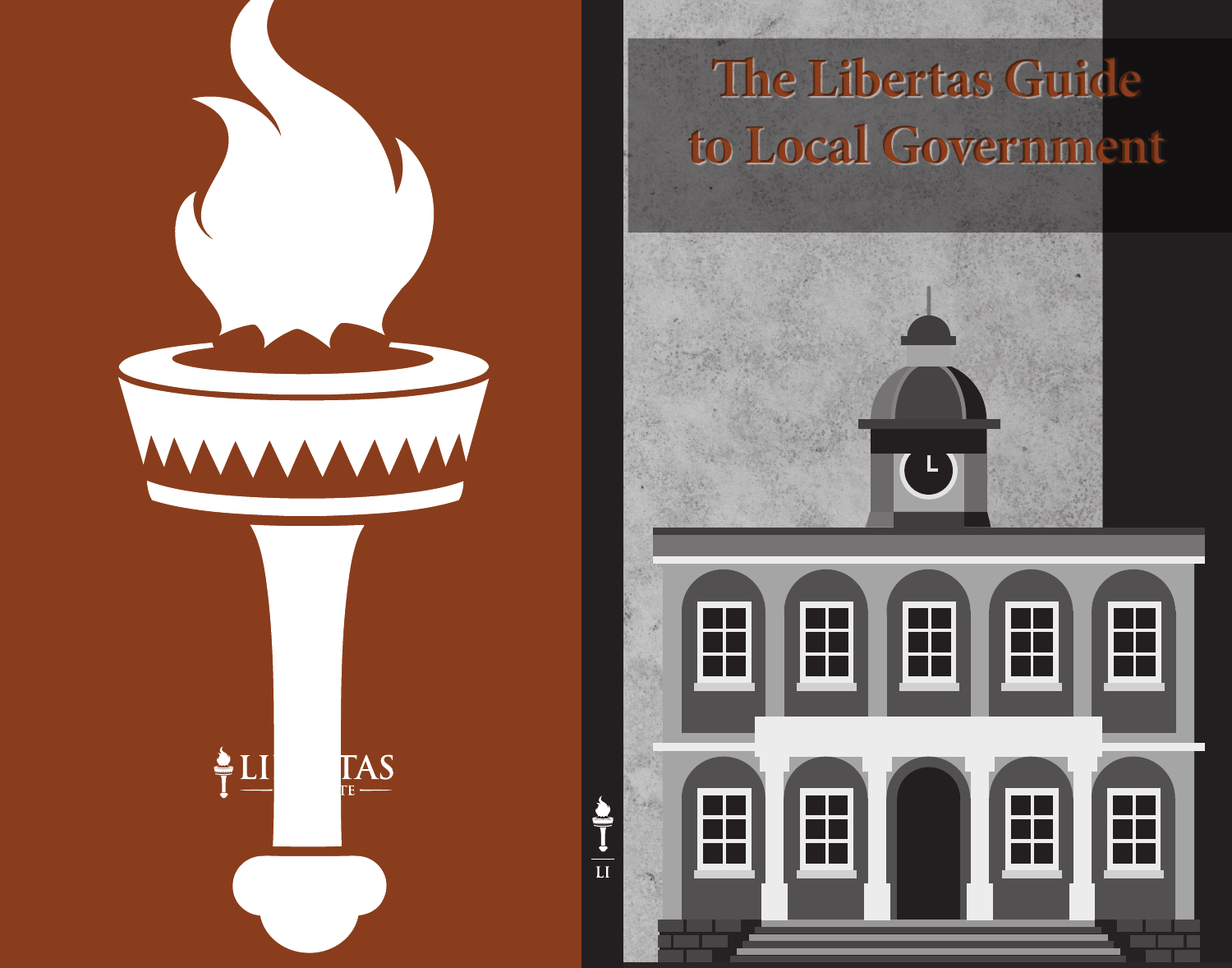# **Libertas Guide to Local Government**



Libertas Institute Lehi, Utah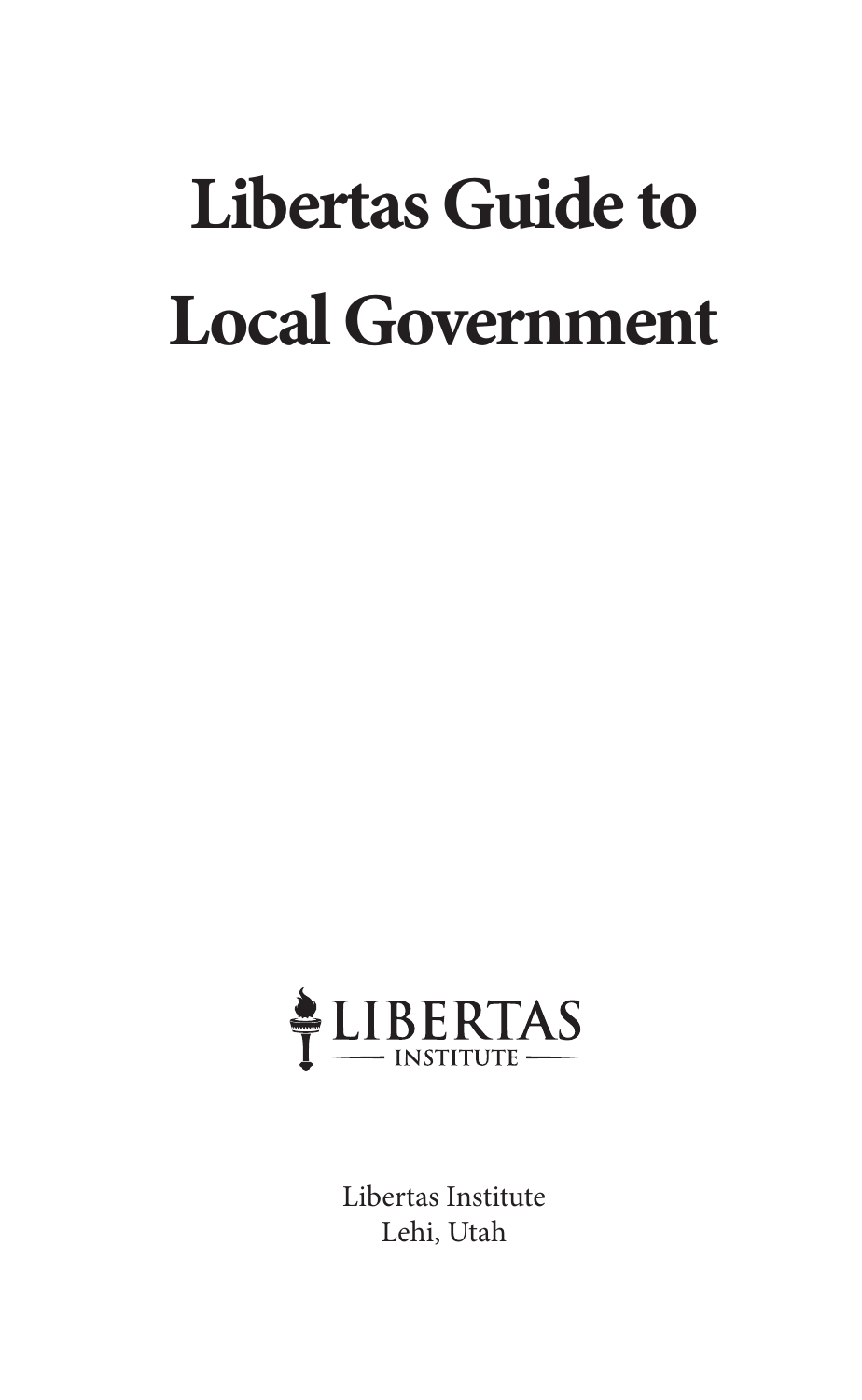Libertas Guide to Local Government — 1st ed.

This work is licensed under a Creative Commons Attribution-ShareAlike 3.0 Unported License.

LIBERTAS PRESS 2183 WEST MAIN STREET, SUITE A102 LEHI, UT 84043

First printing, July 2021

Content by Aerin Christensen Edited by Jen Maffessanti Cover illustration by Elijah Stanfield Manufactured in the United States of America

For additional copies, pleased send inquiries to info@libertas.org.

ISBN-13: 978-1-943521-77-7

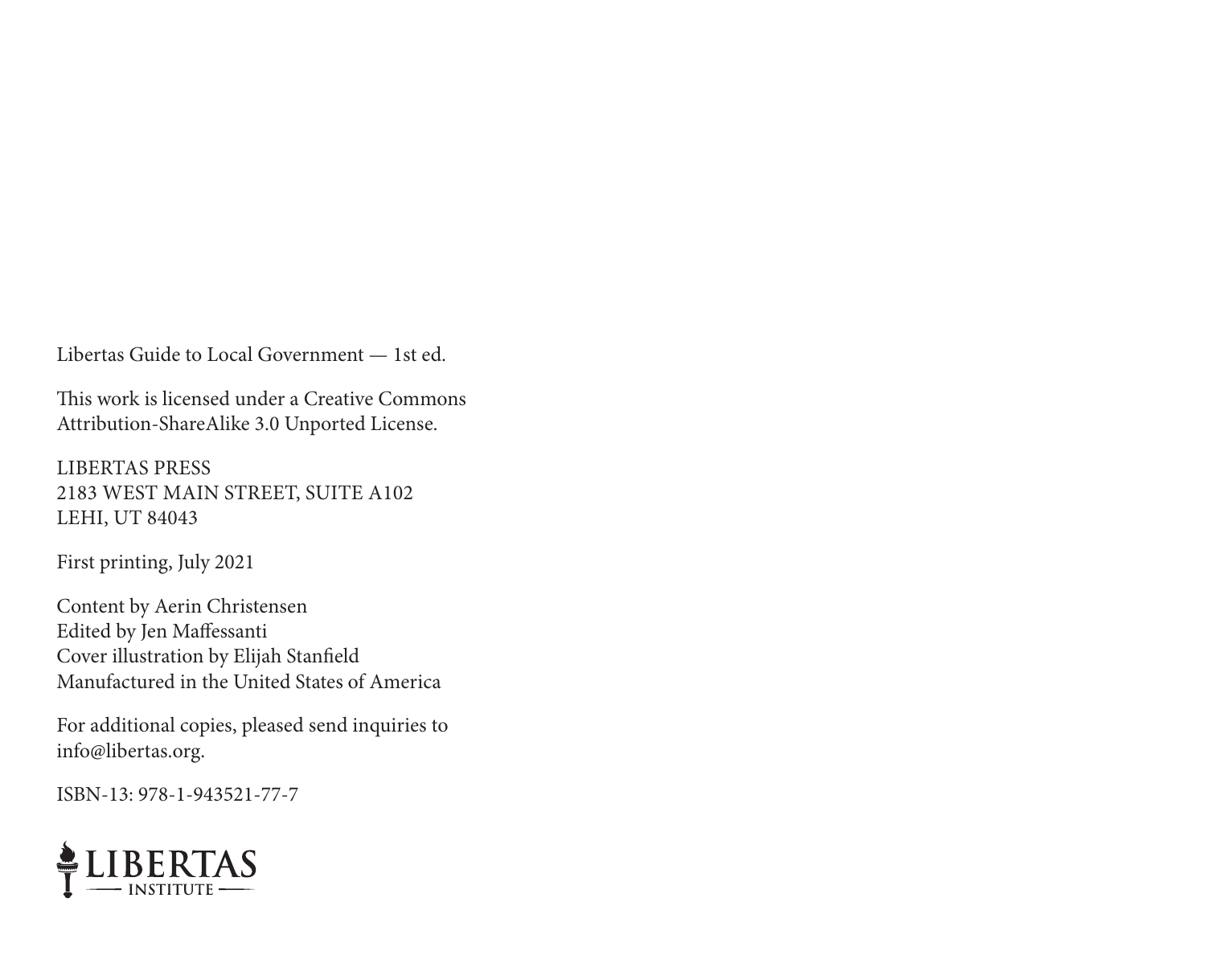## **Contents**

# Introduction

Libertas Institute offers its heartfelt appreciation to you for your service as an elected official. It is an honor and a great responsibility to serve your local community, and we appreciate the sincere effort of individuals who are willing to be involved and ensure that their neighbors are unleashed from restrictions that prevent them from peacefully building the lives they want.

Admittedly, local government can reveal some gray areas when it comes to political philosophy. These can be tricky waters to navigate, especially when dealing with and living among neighbors with differing desires and perspectives. Oftentimes, it can be easier to know where we stand on federal or state issues than on local issues.

When it comes to government, where the amount of information is so expansive, we all have areas of both understanding and ignorance. It is simply impossible for one person to have considered and researched everything. For these reasons, we hope that this pamphlet provides clarification, perspective, and helpful resources to assist you.

This pamphlet is a practical guide that covers the role and authority of local government. But most importantly, its goal is to empower you to understand and protect inalienable rights in the context of local issues. The pamphlet includes historical background, case law, governmental principles, and questions that will aid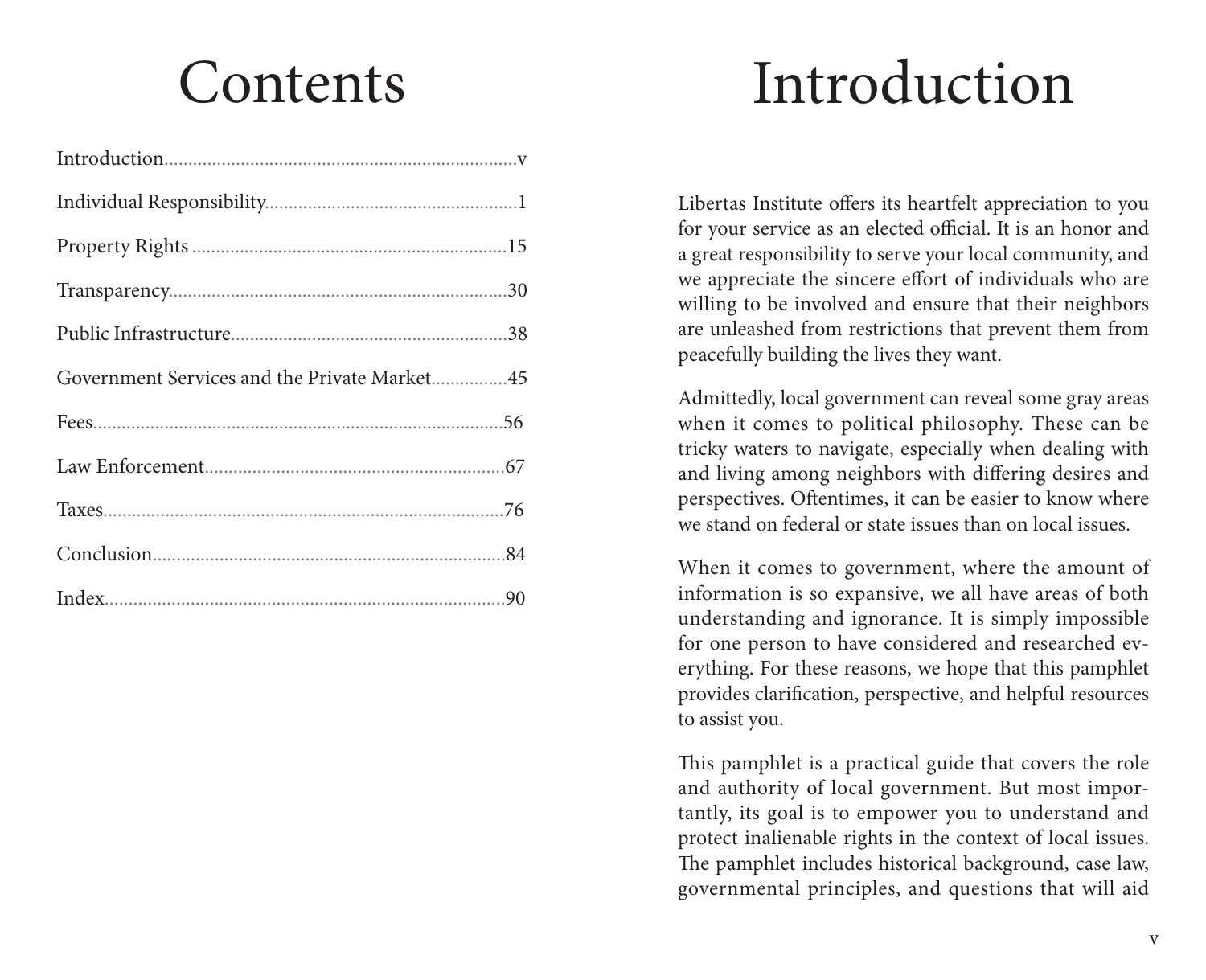you in the discovery process. The most common local governmental topics have been arranged in a glossary and made as concise as possible for convenience.

We are available for clarification and always appreciative of an open exchange of information and dialogue to review and implement these ideas. Send us an email at info@libertas.org and let's start a conversation.

Thank you for your willingness to represent your community — may it be done with virtue and based on sound principles.

## **Political Subdivisions and the Source of Power**

Local governments exist to efficiently organize and implement state responsibilities and powers. In Utah's early history, it would have been highly inefficient for a state official to make the trek from Salt Lake City down to Springdale to gather information and make a decision.

The administrative difficulties posed by the early 20th century (some of which continue today) made it prudent for the state to delegate and subdivide some limited powers and responsibilities to smaller organizations. So, that is exactly what the state did.

Counties, cities, special districts, and all other forms of local government are political subdivisions of the state. Just as the states delegate some of their authority under the US Constitution to the federal government — on issues where exercise of these authorities makes more sense at that level, such as national defense — the state also delegates some of its authority to the local level as needed. All power lies in the state to make these decisions of delegation.

Some individuals are persuaded by the notion that local governments are an improved or superior form of governance due to their proximity to the people they govern. Though the desire to represent those who have elected you is appropriate and admirable, this belief of local government superiority is misguided.

Local governments have no inherent authority of their own; Utah has no charter cities, no autonomous local governments, nor anything of the sort. Local governments are not legislative bodies in a broad sense, able to enact whatsoever they will; they exist, essentially, to carry out state mandates and delegations of responsibility and only have authority as a result of those state decisions.

In the United States, the relationship between a local and state government is guided, by default, by what is called Dillon's Rule. Dillon's Rule was borne out of an 1868 Iowa court case and named after the Iowa Supreme Court Justice John F. Dillon.1

Dillon's Rule holds that local governments have only the powers that have been explicitly granted them by their respective state. However, Utah has some specific case law which diverges from this federal precedent.

In 1980, a candidate for county office was accused of violating a Salt Lake County ordinance regarding campaign

<sup>1</sup> *Hunter v. Pittsburgh*, 207 U. S. 161 (1907).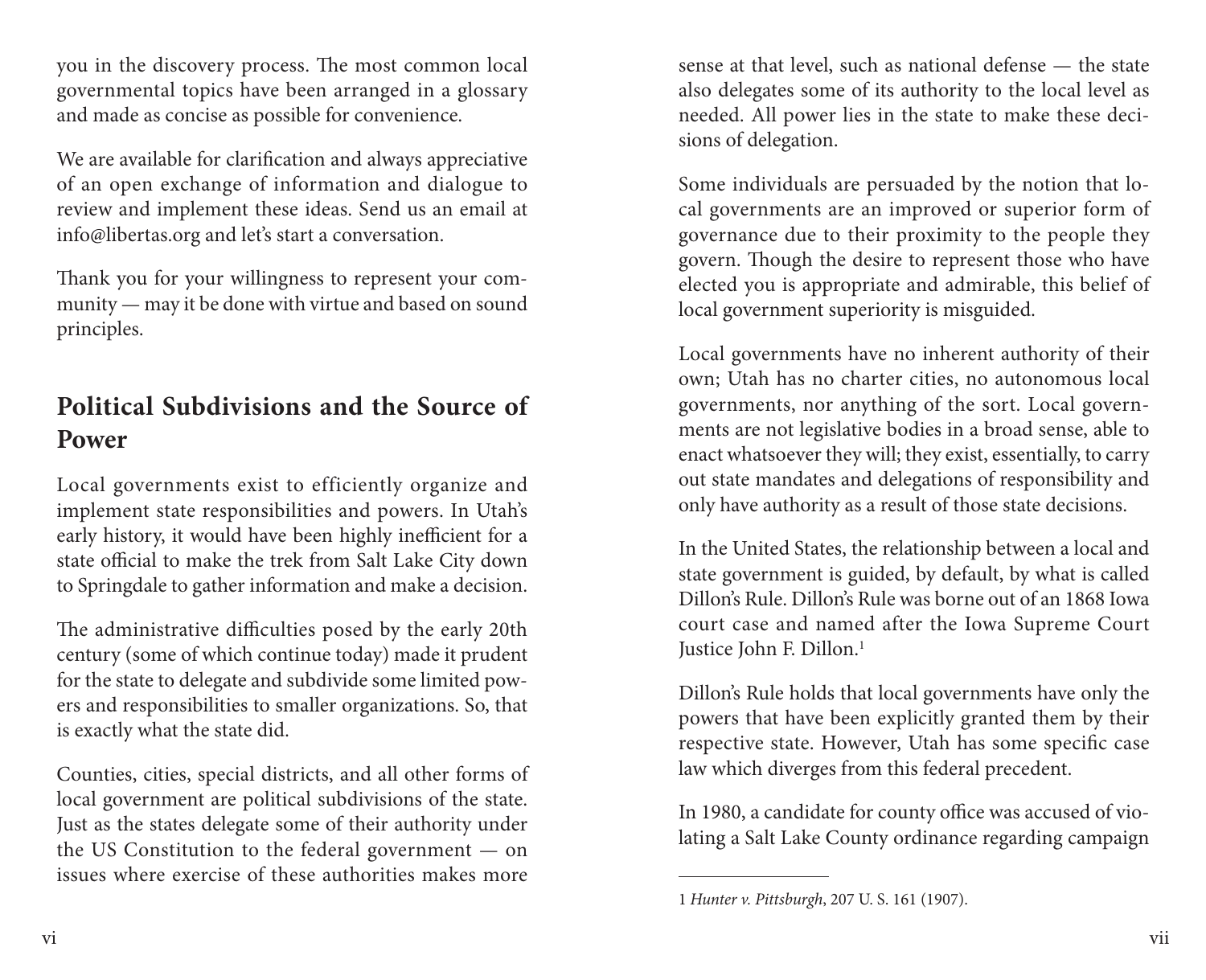finance disclosure. He argued that the county lacked the authority to enact such an ordinance, and it was thus unconstitutional.

The Utah Supreme Court disagreed. They found that the ordinance was valid. Thus, a strict application of Dillon's rule was rejected.

The court articulated that, even though the legislature did not specifically grant power to pass such an ordinance, they did grant both cities and counties the powers to enact all necessary measures to promote the general health, safety, and welfare of their citizens<sup>2</sup>.

In interpreting this modification of Dillon's rule, some have assumed that Utah subsequently adopted a "home rule" system in which local governments have the unbounded power to govern themselves, absent a restriction to the contrary by the state. This is incorrect.

Utah has adopted something close to a statutory home rule framework. This means that courts will generally interpret any grants of power liberally in favor of local governments.

However, it also means that the state legislature retains the power to limit or direct any actions taken by local governments, as their authority only exists as a subdivided delegation of authority from the state.

In short, local governments do have broad powers to take actions they consider to be contributing to public health, safety, and welfare, within the bounds of existing statu-

tory law. That power is accompanied by an important caveat: the decisions and powers of a local government can be at any time augmented, restricted, or even repealed by the legislature.

We would like to offer a perhaps more important caveat: the fact that you might have the power to restrict freedoms doesn't mean that you should.

Many who support powerful local governments will invoke the phrase "local control." If the goal is to have the most local control possible, it's worth noting that families and individuals are the most local of entities. They should thus be afforded as much control over their own lives as possible.

If we truly believe that those closest to the people govern best, then we ought to empower individuals and families to govern themselves in every possible sense. Your mission should be to champion local control in the lives of individuals, not necessarily local government control.

## **The Role of a Local Government**

The primary goal of a local government should be to reasonably and minimally ensure the health, safety, and welfare of residents within its jurisdiction. This goal will certainly look different depending on if you are a member of a health department, a city council, or a county board of commissioners.

Broadly speaking, local governments act as service providers of public goods and utilities. In theory, local governments don't have to provide these services — the

<sup>2</sup> *Utah v. Hutchinson*, 624 P.2d 1116 (UT 1980).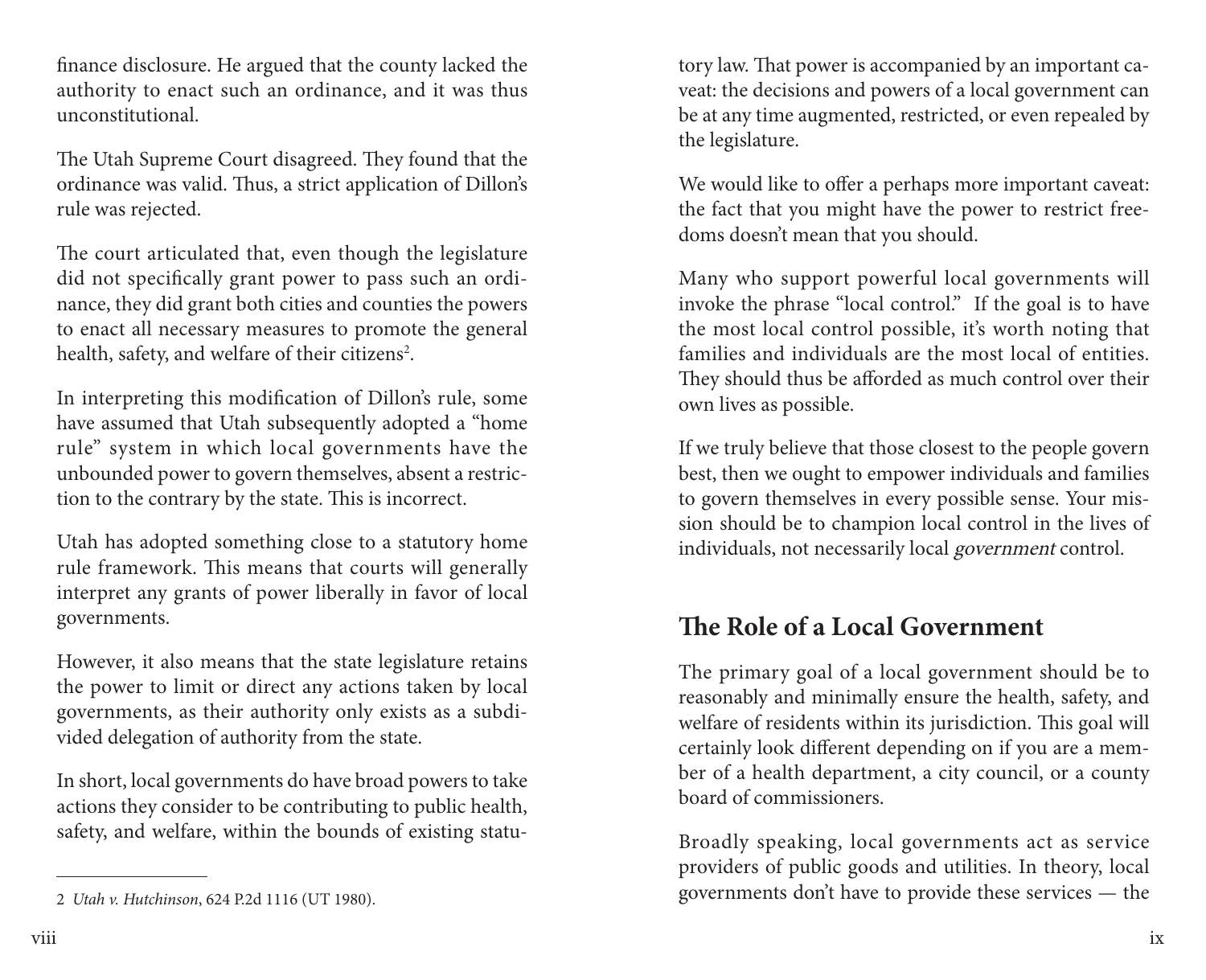state could dissolve all local governments and do it themselves, or private groups could provide all the same services. But this job has traditionally been delegated to local governments because they can provide infrastructure and essential services to a wide range of people in an efficient, fair manner.

In this sense, community control (as opposed to the state) can be beneficial. In many cases, there are needs that are specific to certain communities and are best dealt with by political subdivisions closest to the people being served, who understand the nuances and circumstances in that area. If that is the case, your job is to deal with those needs in the least-restrictive manner possible.

If, in order to provide your services, you are interrupting people's lives and infringing upon their rights, you have most likely exceeded your role.

Some seem to believe that a local government can (and should) do whatever the community asks of it. If this is the approach you employ, your philosophy of government will necessarily be guided by whatever the majority supposedly believes with little adherence to principle. The community's opinion can change rapidly and your work should be more forward looking than whatever the current popular opinion prescribes.

The role of local government should be defined and narrow, not abstract and expansive, subject to the ever-changing interests of the voting majority.

The rights of the minority should always be considered and protected, never undermined merely because a majority wants something.

State and federal governments are often held to high standards and are heavily scrutinized. But when it comes to local government, many seem to think that they can do no wrong.

There are several possible explanations for this phenomenon. Small, local governments are more clearly made up of people who community members know or can easily access, and they don't often address hot button issues. These facts can make local governments feel less threatening and less impactful.

Despite this, local governments should be scrutinized and held to the same standards as any other form of government. The same principles that guide our skepticism and decision making on a national scale should similarly guide us on a local scale.

If the federal government took a person's property, evaded accountability, or violated the Constitution, the public would be outraged. We should be just as outraged when such things happen on the local level.

In your time as an elected official, your constituents will do things that you, and others, disagree with or do not condone. People might even try to convince you to use the force of the government to prohibit or restrict these behaviors.

If behavior is causing real and tangible harm, that is understandable. However, government power should not be used to restrict undesirable behavior that does not rise to the level of articulable and demonstrable harm, no matter how loudly some may call for "local control" to occur. Apply the Golden Rule in your governance and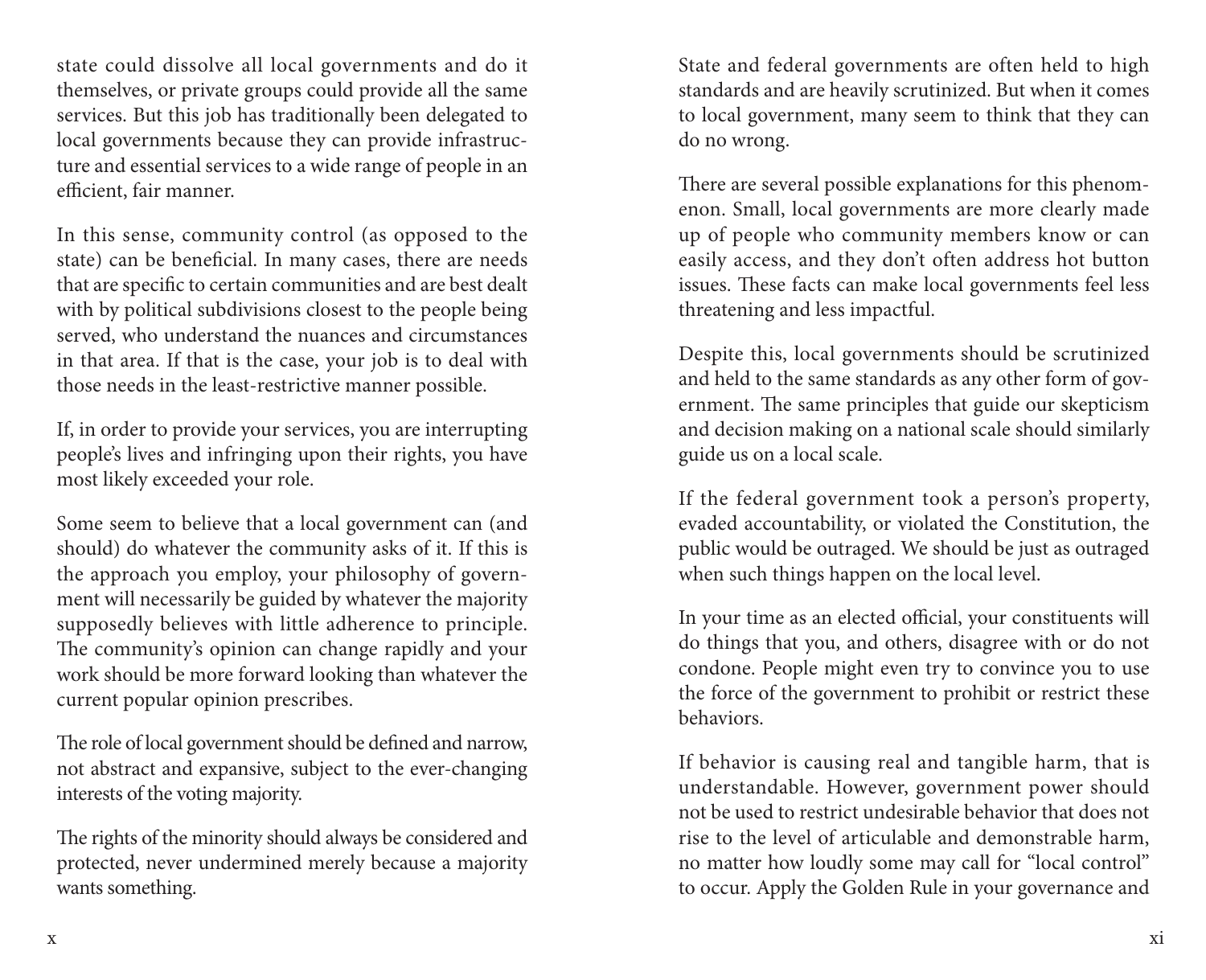treat others the way you would want to be treated if you were in their shoes.

Excessive government, even at the local level, can create inefficiencies and infringe on individual rights. Your decisions should be directly related to your particular role and narrowly tailored to meet the specific needs of your community.

You might be a county official thinking this discussion only applies to city officials. But remember, you are the direct administrator and local government over the unincorporated portions of your county. Regardless of what position you hold, consider how you can fulfill your role without restricting the individual freedoms or property rights of those you serve.

## **The Role of an Elected Official**

What is your job in all of this? You have been elected to represent the people of your constituency, but what does that mean?

You should act as a voice and an advocate for those you represent. You are their voice in making decisions that will impact their daily lives, sometimes quite significantly.

Avoid the tempting perspective that you know what is best for everyone; listen to the concerns and opinions of your community, including those who dissent on any given issue, and balance these interests with constitutional principles and best legal practices.

It is important to note that your job is to represent all the people in your constituency — those who are different from you, those who didn't vote for you, and those who are in the minority. It is likely that, at some point, you will feel pressured to overrule a minority of people because of the opinions of the majority.

We would ask you to consider not only the number of people supporting a position or how loudly they advocate, but also the interests at stake and principles at issue. The convenience or aesthetic preferences of the majority, for example, should never be prioritized above the property rights or the free speech of the minority.

An inappropriate deference to popular opinion can allow the majority to rule tyrannically over the minority. This can result in harmful policy decisions that may not be apparent until you are in the minority yourself. History offers many cases of oppression of the minority population, and they need not involve physical pain or death to count.

Oppression of the minority can include restrictions on speech for certain protestors most people find annoying, taxes on the rich, limiting how certain people can use their property, and more. Many do not realize that "local control" can easily lead to this oppression if it is not guided (and restricted) by sound principles.

Another compelling voice that you will likely encounter is that of your staff. Staff members are trained professionals who can be very helpful as you fulfill your role as an elected official. You should work to encourage and support a lean and efficient staff made up of professional individuals. Staff members who exemplify personal responsibility and integrity will help you execute your duties effectively.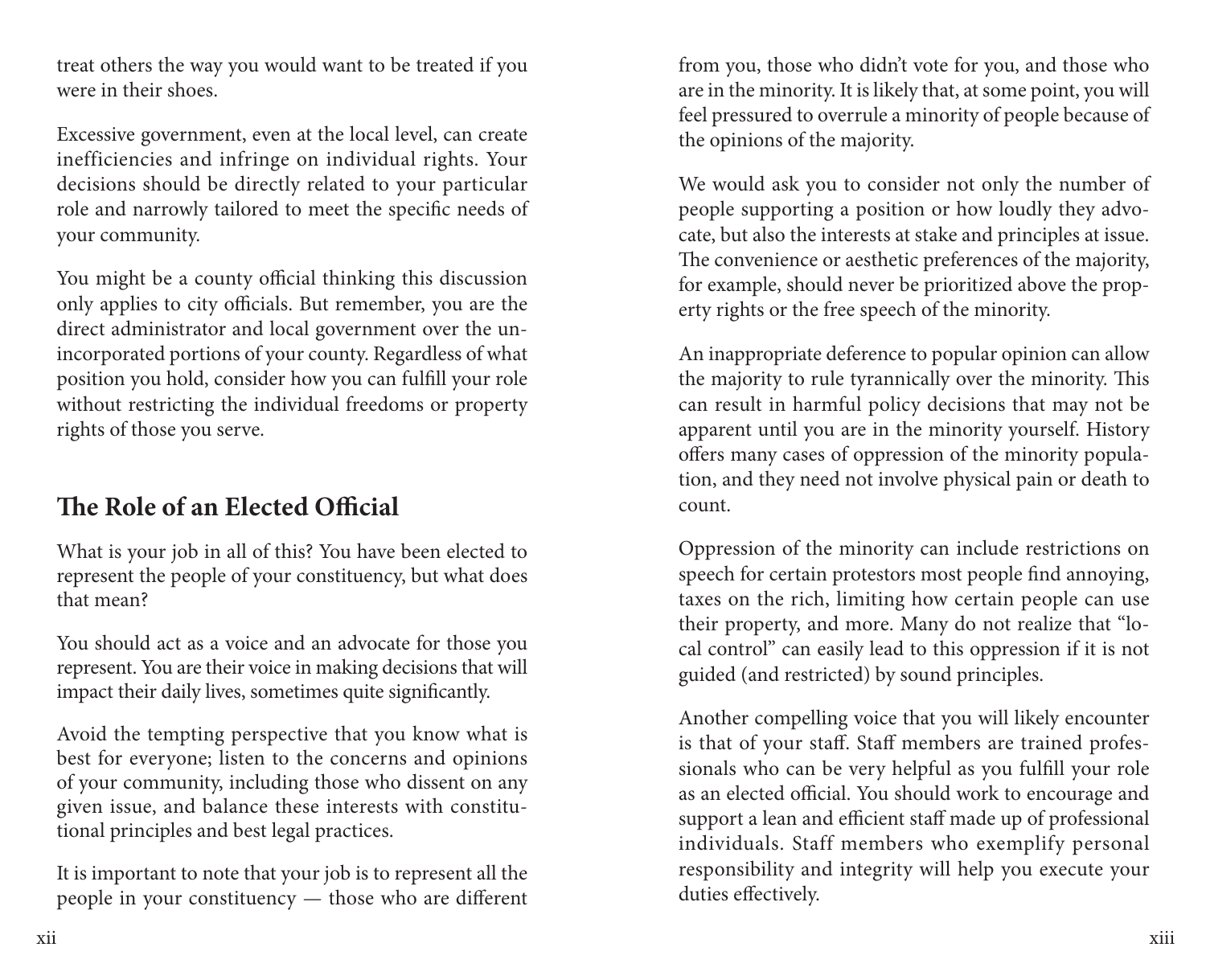While elected officials tend to have ongoing turnover, members of staff can work in the same position for decades. You should be careful not to let unelected officials become the de facto decision makers. Staff might suggest a course of action that seems best in their judgment, but these recommendations should not receive outsized deference, especially when weighed against the interests of the people who elected you.

It is important to stay vigilant and remember that you should be responsive to the public who elected you. Most of those people may not be able to regularly attend your meetings or write to you repeatedly. Staff members will certainly be able to aid you in the decision making process, but their perspectives will not necessarily be correct or sufficiently protective of the rights of those who would be affected.

# Individual Responsibility

*"All power is inherent in the people."*

**Thomas Jefferson**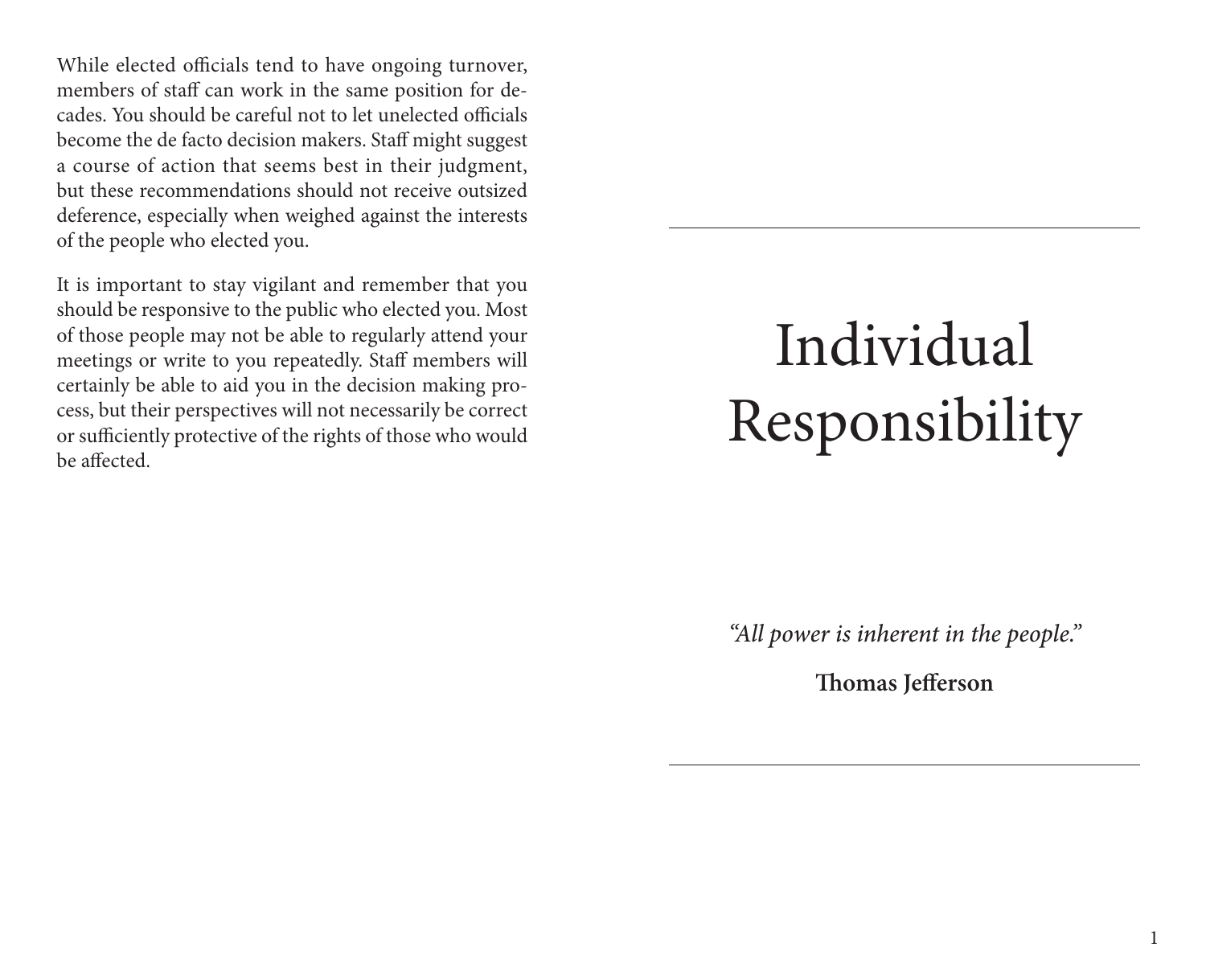"Local control" has long been treated as the catchphrase of local government. It's not a bad motto to live by, generally, but consider that local control can be even more local than the municipal or county government.

The individual and the family are the most local entities that exist. Individuals are empowered with control over themselves when they are free from unreasonable restrictions. You can guarantee your constituents the most control over their lives by pursuing the goal of local responsibility, not necessarily local control.

It is a sentiment often attributed to Thomas Jefferson that "that government is best which governs least."1 The job of a local government is to facilitate necessary services and infrastructure as smoothly and efficiently as possible.

As an elected official, your input in and control over the day-to-day lives of your constituents should be kept to a minimum. Your governance should not keep people from going about their lives as they please, so long as they are not harming others.

Simply put, any restrictions on local liberties should be narrowly tailored to protect public health and safety. Your efforts should be focused on handling scenarios that pose a significant, specific, and articulable threat to residents.

In an attempt to be proactive, some elected officials enact ordinances to manage theoretical or hypothetical scenarios that would constitute, at most, a marginal impact.

The problem is that while these policies cast a wide net in order to address a vague problem, they can also lead to heavily restrictive and unnecessary laws, and produce a disproportionately negative impact on those affected.

It's no surprise that this happens because individual rights can be difficult to prioritize, especially when balancing the competing concerns of the community. During your time as an elected official, people will do things that you don't like or agree with. However, the activities that you regulate should be limited to those that cause specific and articulable harm to an identifiable victim. If no harm is done, why regulate?

In the short term, your constituents may not be concerned with the protection of individual liberties. Regardless, we urge you to safeguard these rights by focusing efforts on mitigating actual harms and shying away from restricting rights. The short-term gratification from a certain political decision and its outcome is not justification to negatively impede the long-term exercise of one's rights.

Ends don't justify means.

This suggestion might elicit concern that it is much more difficult to create and enforce particularized ordinances than it is to make broad, sweeping policies that address even the potential for harm. This is absolutely true. It is difficult work to protect rights that would be easier to ignore in pursuit of administrative convenience.

As a local elected official, you are tasked with the difficult job of balancing the safety and well-being of a community with the principles of freedom and self-governance.

<sup>1</sup> Peterson, Merril D. *The Jefferson Image in the American Mind*. (Charlottesville: University Press of Virginia, 1960), 79.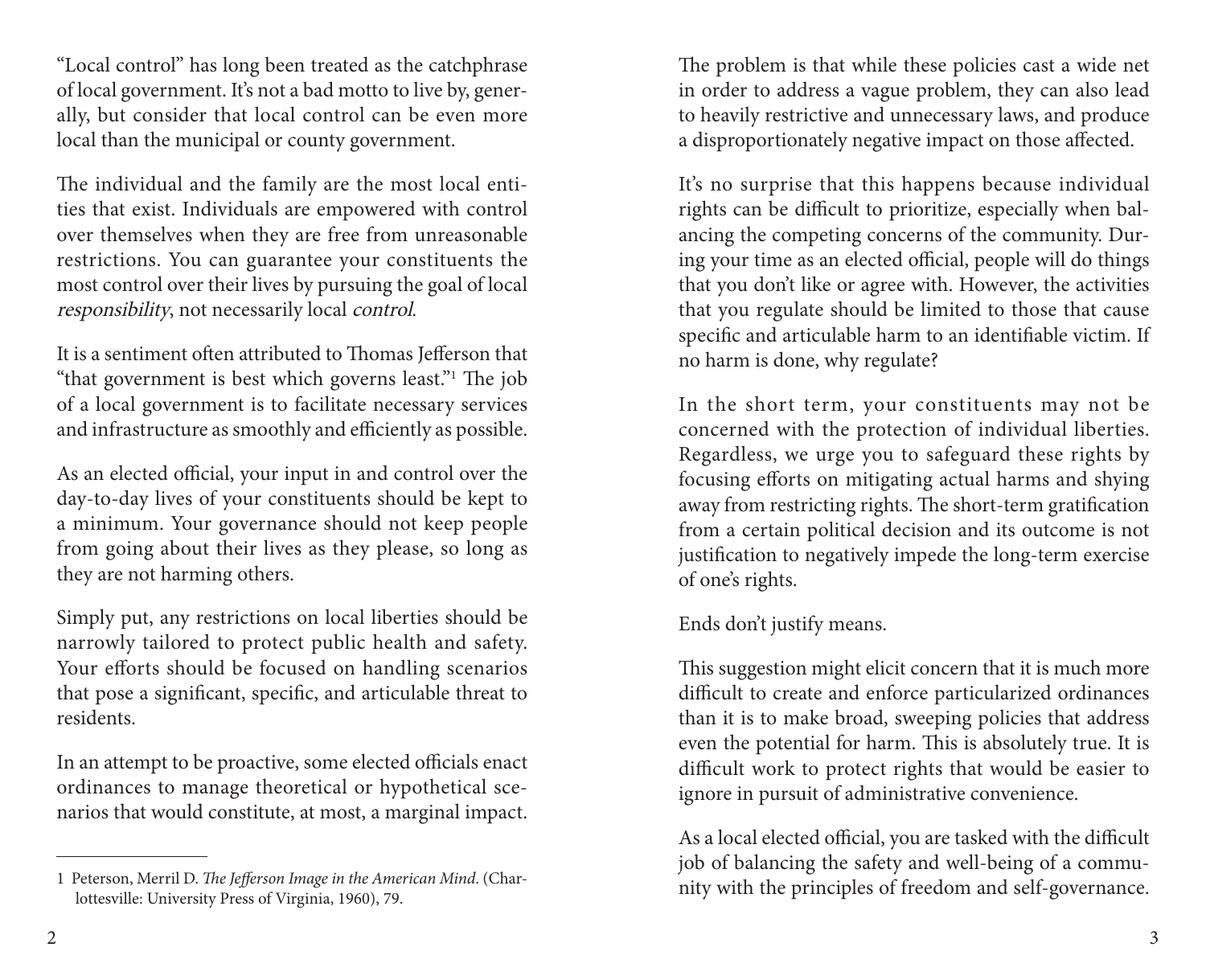This is not easy. The answers are not all black-andwhite. That's the kind of difficult work and exceptional decision-making that we, and your constituents, expect from you. To aid you in this process, we want to provide some helpful insights and resources.

In the following pages you will find a discussion on common obstacles faced when it comes to striking a balance between individual responsibility and community peace. This is by no means an exhaustive list. We have included some of the issues that you will most likely encounter during your time as an elected official.

## **Case Studies**

#### **Daytime Curfews**

Localities and school districts will sometimes struggle to deal with young people who are not attending school and are, instead, loitering or spending time in public places during the day.

### *One Common Approach: Unreasonably Restrictive Paternalism*

In an attempt to combat these occasional issues, some cities impose a daytime curfew for juveniles.<sup>2</sup> Daytime curfews are local laws which establish that if a juvenile is in a public place during school hours, they can be detained by law enforcement.

The problem is, this gives authorities the presumptive power to stop or detain any juvenile, despite otherwise lawful behavior, because of a suspicion that the child may be subject to state compulsory education laws.

While these laws are ostensibly designed to curb juvenile crime and punish habitually absent students, they are misguided. School attendance is an issue that should be managed by parents and school administrators, and should not form the basis for action by the government against its residents. Police should not be bothered with babysitting children.

Imagine if local governments mandated more of these issues. Should you be legally requiring minors to brush their teeth? Should you mandate that children do their chores each day? Dental hygiene and family productivity are certainly good for society, and you might choose to use your influence to encourage such behavior, but that is a very different thing than using the law to criminalize those who do not sufficiently comply.

Requirements and restrictions for such minor issues instigate more low-priority altercations between police officers and residents, creating the potential for physical conflict stemming from an issue better dealt with privately.

#### *A Better Way: Leave Parenting to Parents*

Instead of implementing a policy like this (or leaving existing such policies on the books from decades past), limit the number of personal affairs that your jurisdiction is involved in. This suggestion may seem concerning

<sup>2</sup> Ogden, Utah, § 11-7-1. https://codelibrary.amlegal.com/codes/ ogdencityut/latest/ogdencity\_ut/0-0-0-15791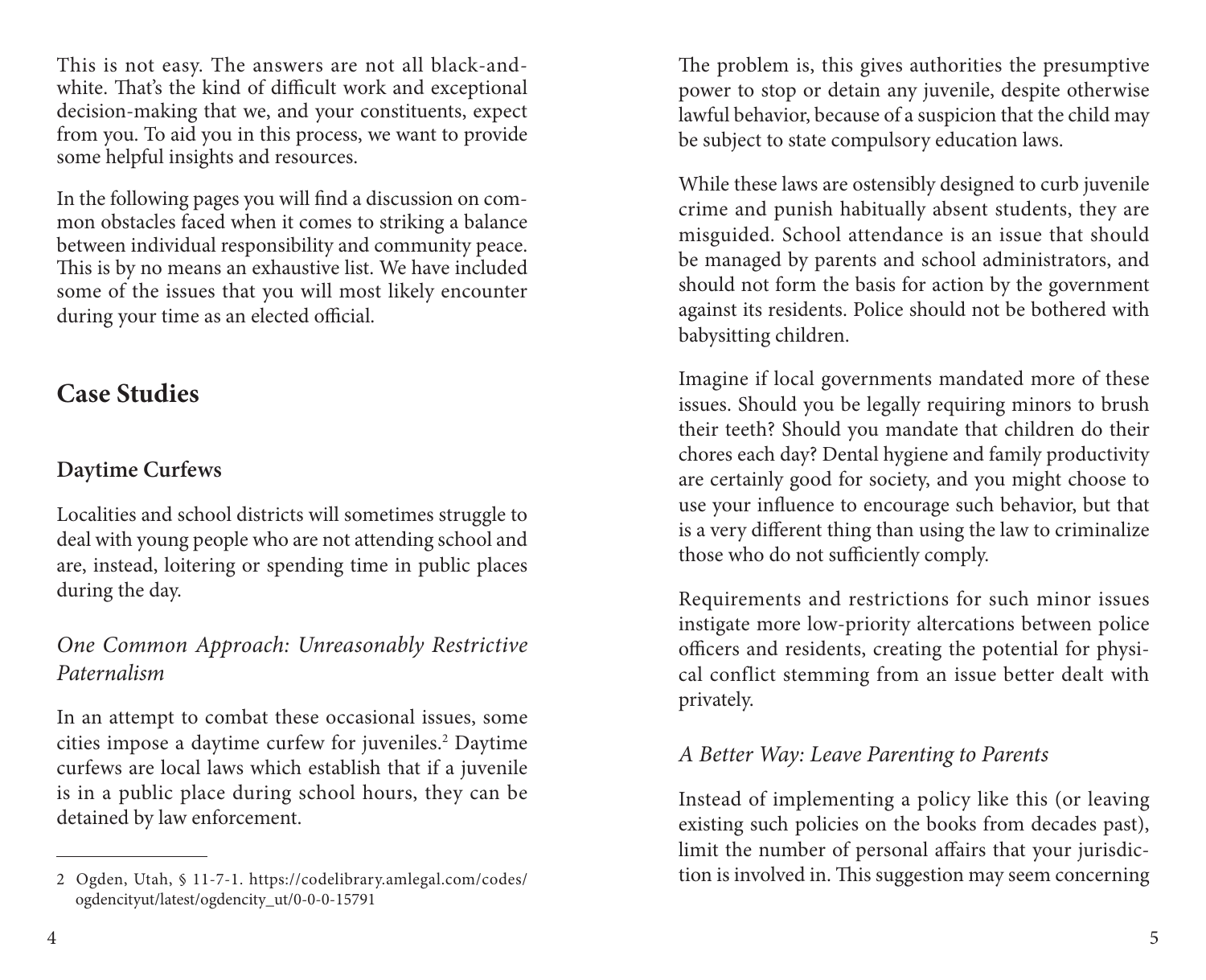at first glance. You may worry that there will be an influx of crime and school absences if these laws are taken off the books. This concern is understandable, but fortunately, it is unsubstantiated.

In fact, over 43 of Utah's most populous cities have no daytime curfew code on the books.<sup>3</sup> Notice, those cities have not faced hordes of marauding children during the day. They don't have irregularly high rates of crime. In fact, they seem to have managed just fine.

This type of policy is especially problematic in light of the fact that plenty of children are not required to be in school during the day. Utah has a very generous homeschooling law covering tens of thousands of students statewide, to say nothing of those in dual enrollment or private, charter, and online schools that create schedule flexibility which might allow for free time during the day for minors.

Daytime curfews are, therefore, archaic and unnecessary, a byproduct of a past time when all children were presumed to be on a school campus without exception. Similar curfews have even been declared unconstitutional in Washington state.4

Leave parenting to the parents, get ahead of the curve, and abolish daytime curfews.

There are many activities in your community that might impact others, are potentially dangerous, or that you might want to be aware of. This creates a problem. How do you ensure that potentially dangerous activities don't happen without your approval?

## *One Common Approach: A Protracted Process*

To address this problem, many local governments institute permitting processes. These processes can govern anything from fireworks sales to home projects. While not prohibited outright, many activities have become heavily regulated by local governments via a permit requirement. In some cases, this makes sense. You obviously don't want residents engaged in something that could be harmful to other people or property.

The problem is that these processes can quickly become burdensome to those involved and even overwhelming to administer and enforce. When this happens, it can become difficult for your constituents to keep track of what activities do and do not require permits. Despite their best efforts, otherwise law-abiding citizens may find themselves violating local law — criminals for not complying with a permission slip requirement.

The application process alone can become backlogged and unorganized. Someone might apply for a permit and not hear for months or years if a decision was made. Someone could apply for a permit without fully understanding the requirements and expectations. Even worse, a person might apply for a permit, be rejected, and be

<sup>3</sup> Libertas Institute. "Freest Cities Index (Utah)." 2015. http://www. freestcities.org/utah/2015/category/individual-liberty/

<sup>4</sup> ACLU Washington. "Washington Supreme Court Overturns Sumner Juvenile Curfew Law." November 20, 2019. https://www.aclu-wa. org/news/washington-supreme-court-overturns-sumner-juvenilecurfew-law.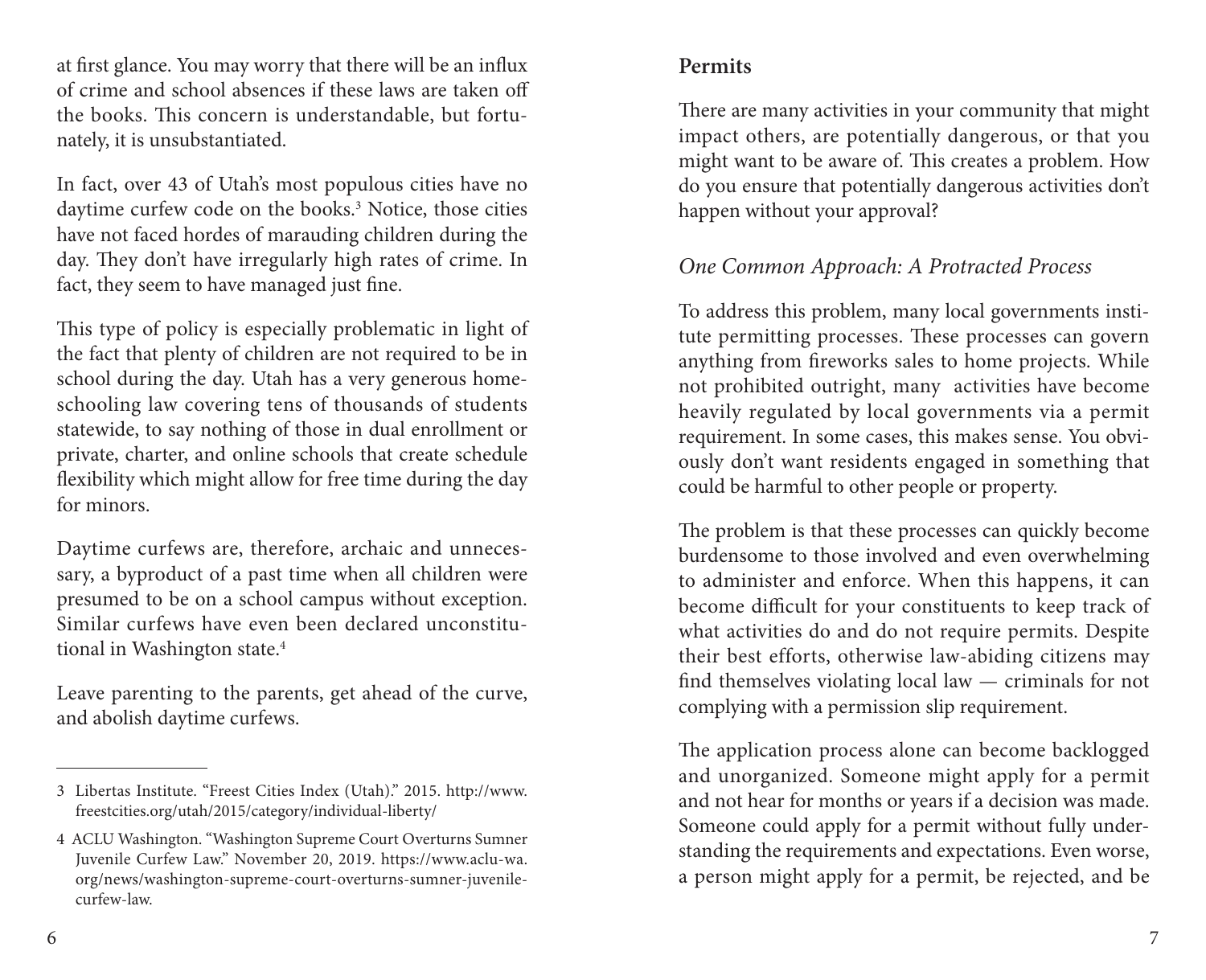left with no further opportunities to pursue a reasonable activity.

These situations stifle growth, innovation, and the exercise of one's basic rights. They leave your neighbors frustrated and confused. Perhaps most concerning, they leave your local government potentially at risk for legal troubles.

### *A Better Way: Clear and Simple*

Limit activities that require government permission as much as possible. Permits should be required only when the action, if gone unsupervised, will likely cause significant harm. When you must require a permit for something, the process should be understandable, fair, and prompt. The criteria for obtaining a permit should be clear and simple. Policies that grant permits based on subjective standards like "good cause" or "reasonable qualifications" are unfair to applicants and confusing to staff.

Applications should have specific requirements so that applicants know what goal posts must be met and employees do not accidentally move those goal posts. Permit processes should have a clear deadline by which decisions will be made on permit applications. In Minnesota, for example, state law governs local permitting processes and requires that a decision be made and explained within 60 days of receiving a complete application.<sup>5</sup> Such state law does not presently exist in Utah, but you should set your own rules governing the decision timeline.

That way, your constituents will know what they can expect and your employees will know what standards must be met.

If rejected applicants feel that a decision was unfair, an appeal process should be available, during which applicants may obtain a second opinion via judicial review. If a government entity has the first and final say on permit decisions, constituents may feel they are in a losing battle. That perception will not foster public trust and confidence.

If your permit processes meet these requirements, decisions can be made quickly and fairly. You should also be on the lookout for other opportunities to streamline and simplify your permitting processes (in addition to considering whether some permits should not be required at all, at least in some circumstances).

Cedar Hills set a great example when, at the start of 2021, they began accepting building permits digitally.<sup>6</sup> Better processes will leave your agency with a lighter load, and citizens will leave with a positive impression of your leadership.

### **Short-term Rentals**

Utah has increasingly become a tourist destination for visitors and in-state travellers alike. This has led to some creative approaches to tourist housing, including short-term rentals. Short-term rentals are properties or

<sup>5</sup> Strong Towns. "A Permit Process Should Never Take a Year. Here's a Different Way." April 22, 2019. https://www.strongtowns. org/journal/2019/4/22/a-permit-process-should-never-take-ayear-heres-a-different-way

<sup>6</sup> Cedar Hills. "Digital Building Permit Application." January 4, 2021. http://www.cedarhills.org/digital-building-permit-application/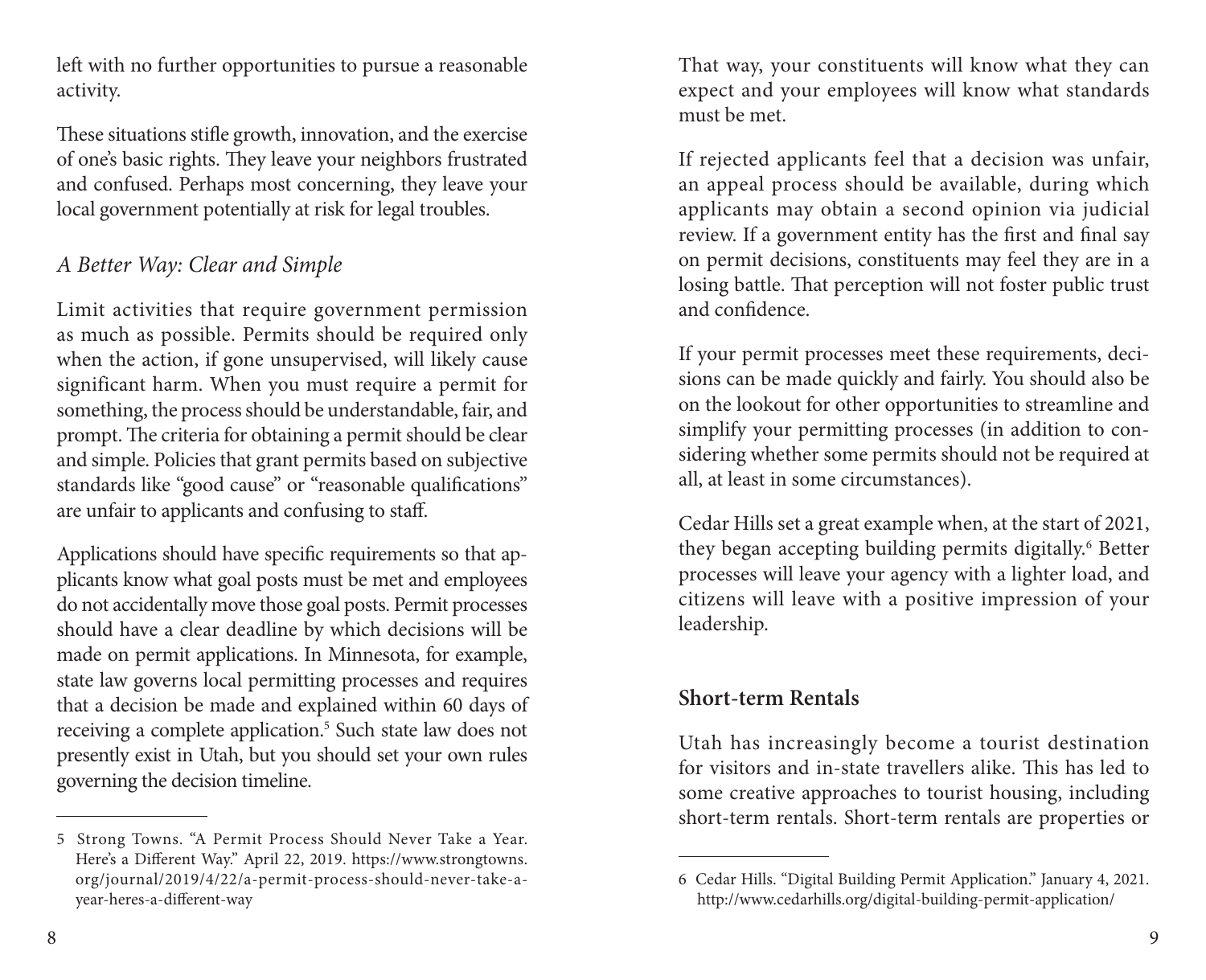portions of a property that are rented out for a period of less than 30 days at a time.

These innovative housing prospects give travellers more options and bring tourists to parts of Utah that might not otherwise enjoy the benefits of the industry. However, they can also pose a problem for local governments: with more people comes more noise, traffic, and possibly even crime.

### *One Common Approach: Blanket Restrictions to Avoid Potential Problematic Behaviors*

The potential harms of this innovative use of property have seemingly scared some local governments. In an attempt to combat these potential harms, many local governments have taken a broad approach and strictly prohibited any and all short-term rentals.

The concerns brought about by short-term rentals can be legitimate — excessive noise, parking issues, traffic congestion, and unruly garbage can all threaten the peaceful use and value of others' property — but an outright prohibition on short-term rentals is bad policy.

The problems with short-term rentals are not innate. Your neighbor might have their grandparents come stay with them for the weekend; would that be a problem? What if those grandparents compensate the family with homemade brownies or cash? Is it a problem now? No.

Being compensated for a temporary stay does not justify city intervention and regulation. The problem with short-term rentals are, of course, the potential nuisances they might actually cause.

And clearly, the nuisances brought about by short-term rentals would be harmful regardless of whether they were caused by short-term renters, long-term renters, permanent residents, or anyone else. Those issues should be dealt with individually, targeting the behavior itself. Simply prohibiting any action that might have negative consequences is not effective governance. To commit to that strategy would just mean outlawing human existence. Humans cause problems. Yours is the opportunity and responsibility to mitigate the harms of those problems while maximizing each individual's control over their own life and property.

## *A Better Way: A More Nuanced Approach*

Instead of broadly prohibiting an activity that is harmless in and of itself, focus on the harms that could be caused. If you're concerned about excessive parking, craft ordinances that deal with that issue. If you're frustrated by noise complaints, enact law that specifically manages that issue.

For example, Springville recently passed a city ordinance that allows Springville residents to operate an owneroccupied short-term rental provided they comply with certain noise restrictions. The ordinance even provides the decibels which may not be exceeded.

While that may sound a bit ridiculous, specific ordinances protect people from broad restrictions that are subjective and therefore able to be unfairly enforced. Springville's ordinance is not perfect, but it is notable because it addresses a specific nuisance rather than broadly restricting a whole category of activity.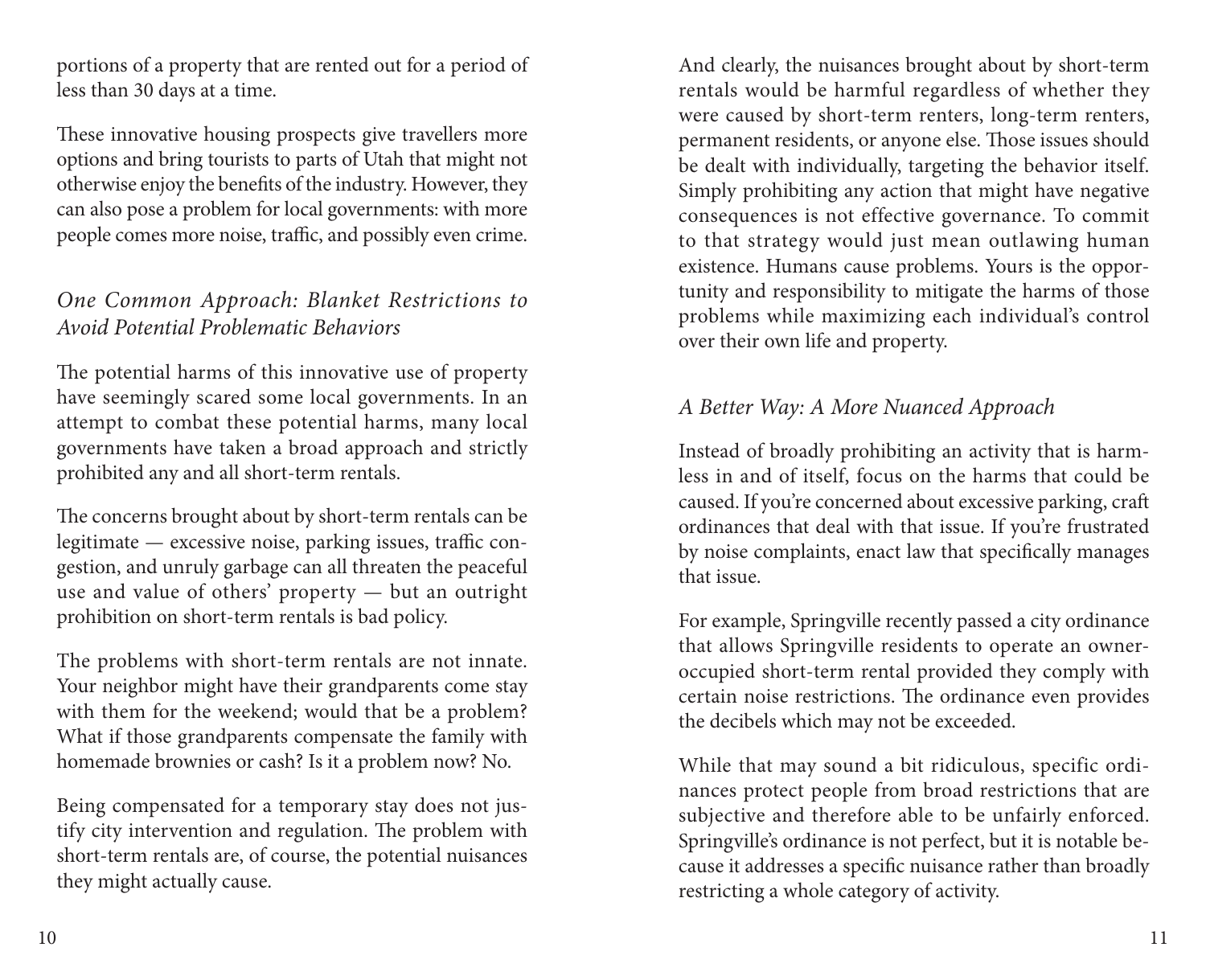Like your ordinances, your enforcement should be specific and targeted. It is not worthwhile to hunt down short-term rental violations that are not causing actual problems. Instead, you should strategically respond to complaints and actual harms. When you are made aware of issues stemming from ordinance violations, address that specific concern with the property owner. Resist any urge to use a single or small sample of problems as a basis for regulating and restricting the actions of peaceful people who have not caused a problem.

#### **Pets and Animals**

Pets are a staple of single family home ownership, but they can sometimes be problematic. Animals can produce negative impacts including noise, smell, and waste. It's no surprise, then, that local governments often regulate pet ownership.

## *One Common Approach: Broad Restrictions*

The keeping of pets or animals is often heavily restricted by local governments. In some cities, residents can only have up to four household pets.7 This arbitrary cap is mandated out of an abundance of concern for stray animals, potential nuisances, and violent encounters.

The problem is that such a broad cap on animal ownership presumes that the local government knows what is best for the animal owners within its boundaries. Once again, this approach arbitrarily restricts your residents in an attempt to preempt potential harm (rather than addressing actual harm).

## *A Better Way: Flexibility in Code*

Farmington has a particularly well-built body of code dealing with this issue. Their code separates animals into different sections: small animals, large animals, animals for a commercial purpose, and inherently dangerous animals.

Small animals like dogs and cats are allowed in all parts of the city. Large animals like horses and sheep and animals that are kept for a commercial purpose are allowed in specific parts of the city. Animals that are inherently dangerous are, by default, not allowed to be kept in the city. However, a resident may apply for an exception to this rule.

This ordinance is borne out of a genuine concern for the health and safety of residents. At the same time, it errs on the side of individual responsibility, allowing for broad acceptance of animals that pose no threat and even providing for appropriate exceptions for special cases of animals that might otherwise be considered dangerous.

Operating from a presumption of pet ownership provides residents the ability to exercise their rights responsibly while ensuring that government control is only asserted in circumstances of actual harm for which intervention may be needed.

## **Conclusion**

It would be impossible to make an exhaustive list of ways in which the government interferes in the lives of others.

<sup>7</sup> West Valley, Utah, § 23-3-108.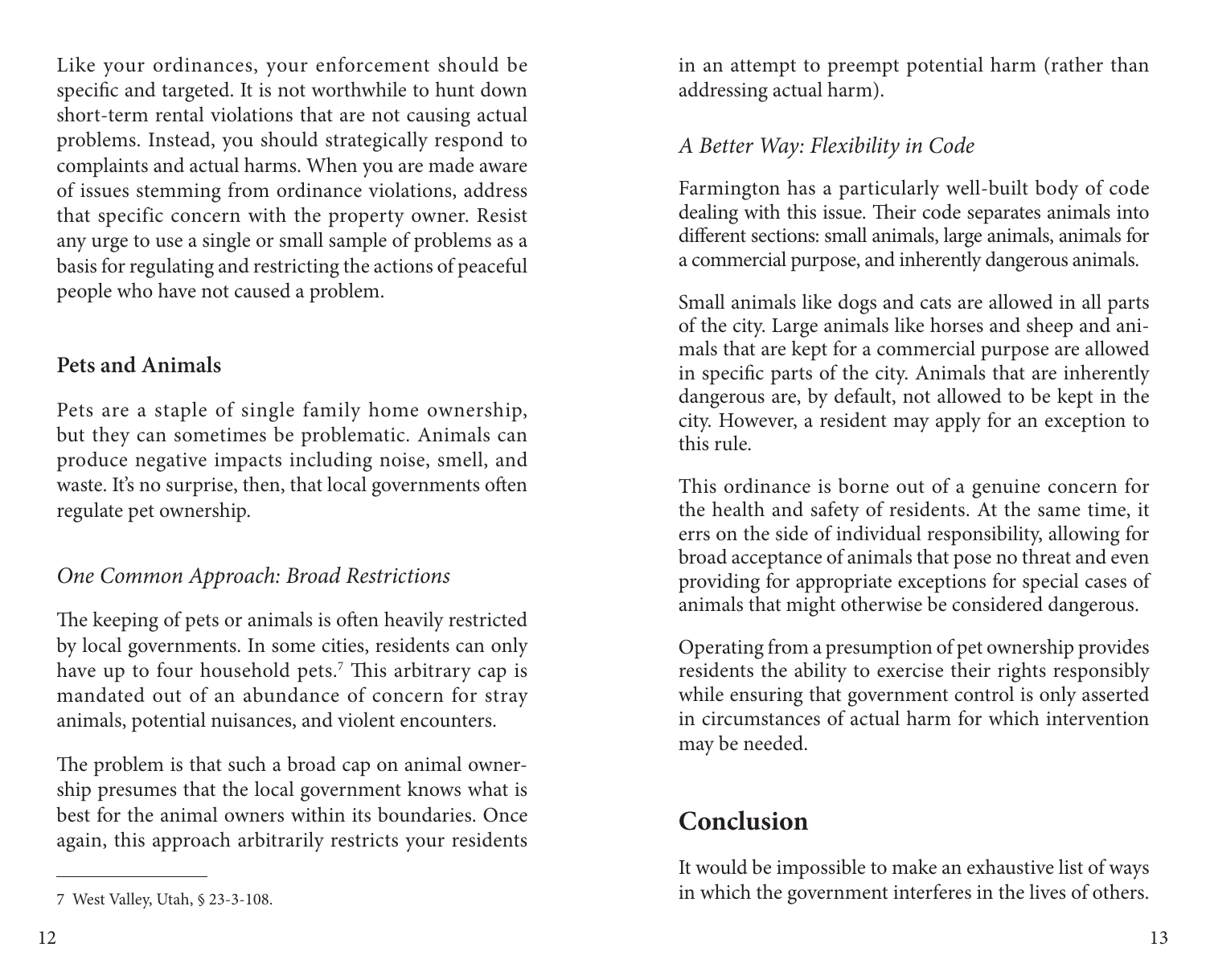That is not what we have attempted to do. Rather, we have provided a few examples in order to drive home some important considerations that can be applied in any situation.

A community is at its best when the individuals within it are responsible for their own lives and decisions. You can increase and protect this individual responsibility by limiting the government's involvement in any scenario in which it is unnecessary. This chapter has discussed a few instances where you can likely decrease government involvement and principles which can help guide you in that process. But these principles can and should be applied to a wider range of issues impacting your neighbors.

Here are the key takeaways:

- Individuals are as local as it gets give them as much responsibility as you can.
- Your local ordinances should be targeted to specific harms that you can prevent.
- Broadly preempting any potential harm will likely lead to overly restrictive regulations.
- Protecting individual responsibility while managing a community is a difficult task.

# Property Rights

*"Property is surely a right of mankind as real as liberty."*

**John Adams**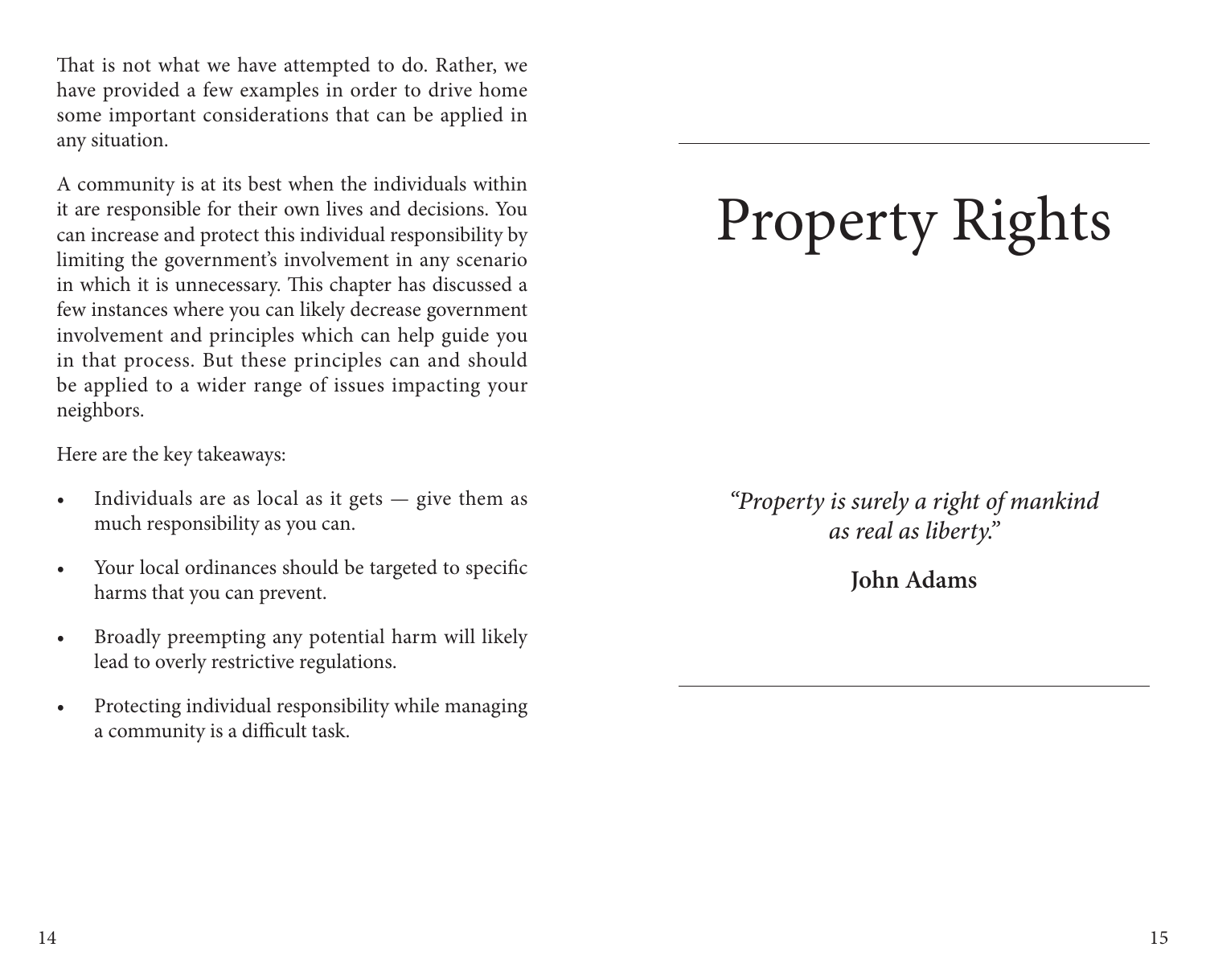The Utah Constitution states that everyone has the inherent and inalienable right to acquire, possess, and protect property.8 You should work to respect those rights and their substantive protection by defending an individual's ability to peacefully use their property however they see fit.

Property rights can be difficult to protect. Different properties are increasingly linked. It is often the case — or, at least, it appears to be — that what happens on one property affects another property. The equation can also become confusing when some wrongly suggest that government regulation should take the perceived impact on property value into consideration. These factors can make it very difficult to understand and protect actual property rights.

For example, nuisance ordinances allow you to regulate activities that harm surrounding property values. Nuisance tradition is rooted in common law and, at its core, has been crafted to protect competing property rights from each other. While these issues could easily lead to lawsuits in the event of an altercation between neighbors, modern regulations are, in theory, designed to preempt disputes and proactively avoid problems.

However, sometimes these preemptive policies can go too far. When restrictions are placed on the activities that can occur on an individual's property, you run the risk of infringing that individual's property rights. This becomes unreasonable, and potentially unconstitutional, when the restricted activity is not actually harming another person or their property.

When restrictions are necessary, they should not be based on arbitrary assessments, aesthetic requirements, or mere majority opinions. Any restrictions should be narrowly tailored to address the actual harms involved while otherwise ensuring that people can peacefully engage in the activity where possible.

It can also be incredibly difficult to draw the line between what does and doesn't impact other people and their property.

Say, for example, you have a resident with an acute hoarding problem. Maybe that doesn't necessarily constitute a harm. What if their property has attracted rats that are spilling over into neighboring properties? Is there a way to protect neighbors from that nuisance without restricting the underlying activity? It would obviously be unreasonable to set limits on how much property a person can accumulate in their home; regulations should only focus on making sure people's activities don't negatively impact others.

As you evaluate these factors, we hope you will consider two important questions: First, is the legal action being considered going to infringe on the property rights of any individual? Second, is there a material threat to neighboring people and their property that needs to be addressed?

Below you will find some insights on answering these questions when they are applied to specific circumstances that you might encounter as an elected official.

<sup>8</sup> Utah Constitution, Utah Code. 2021.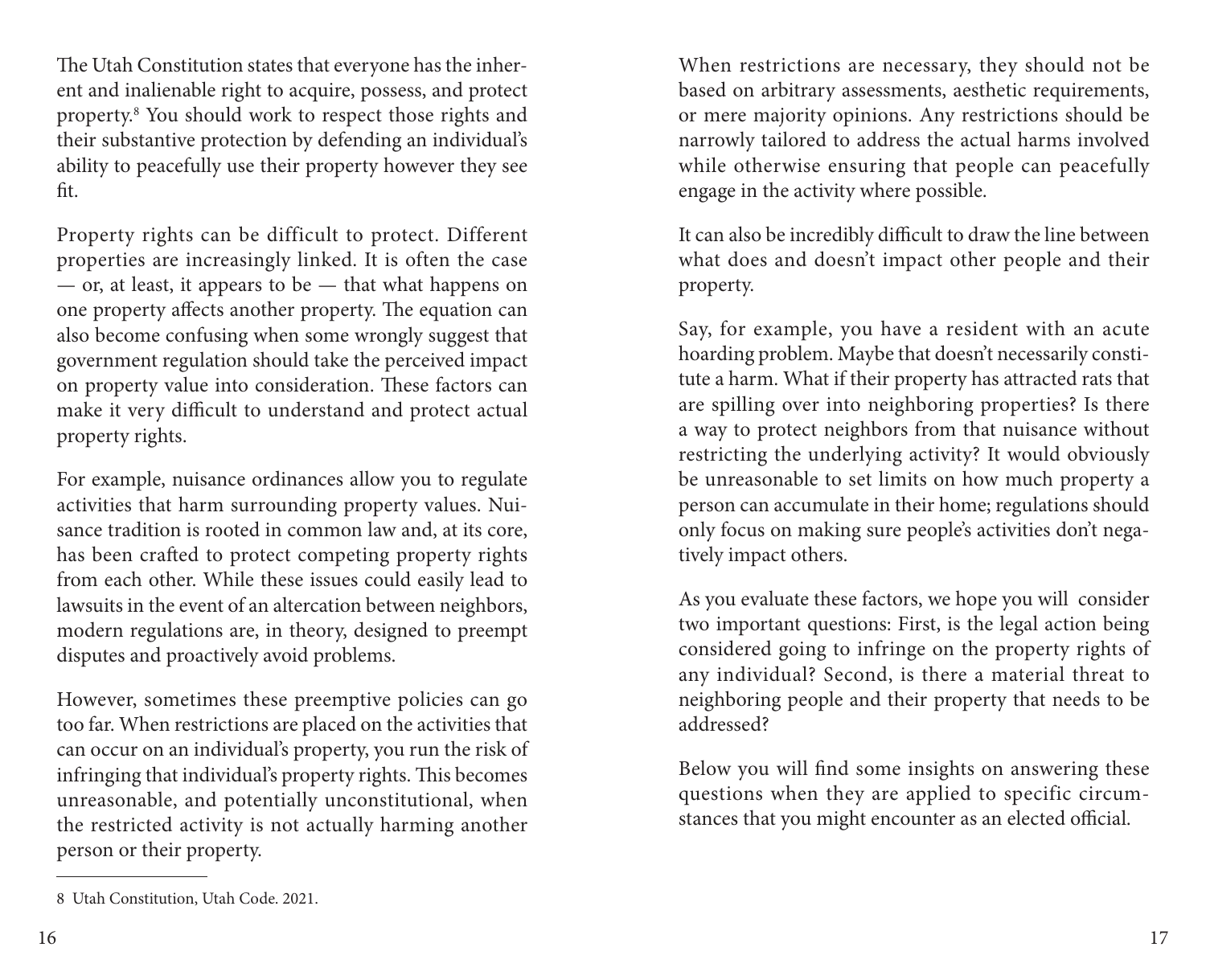## **Case Studies**

## **Zoning**

Local governments are often concerned with preserving the look and feel of their community. The problem is, most of the land making up a local jurisdiction is not owned by the government, but by a diverse set of people with varied backgrounds and interests. This can create a problem for which zoning laws seem to provide a solution.

In the early 1900s, state and local governments began to regulate more areas of commerce, including real property. Some of the earliest instances of zoning occurred in Los Angeles and New York City. Perhaps the most notable zoning case was that of Euclid, Ohio, which worked its way to the US Supreme Court.

In the case of Village of Euclid v. Ambler Realty Co., the Village of Euclid instituted a zoning policy which restricted industrial development. Residents like Ambler Realty, who owned 68 acres of land in Euclid, felt that this policy unfairly harmed their property value — a resistance that highlights how improper zoning is often perceived by those affected as a massive overreach of government power. Though the lower court upheld that assertion, the Supreme Court eventually found that the zoning ordinance was not an unreasonable extension of a municipality's police power.

As a result of that case and subsequent supporting decisions, local governments have the power to enact certain zoning ordinances. However, just because the Supreme Court has approved such practices in the past does not mean they are necessarily good policies, especially in the eyes of the citizens they affect. Done wrong, zoning can constitute an overreach of government power and an undue restriction on one's property rights.

## *One Common Approach: Regulate Everything*

The courts have approved zoning ordinances, but that does not necessarily mean they are a good idea. In fact, zoning ordinances have a dark past. At their worst, these regulations have been known to be outright racist.<sup>9</sup>

At their best, they merely reflect the idea that the government knows better than landowners how to best use their land. Confidence in this perspective has led many local governments to be trigger-happy when it comes to zoning regulations.

The results of this enthusiastic approach to zoning has led local governments to engage in central planning and regulate everything from where people live, to how many people live there, to where business can be done, all under the guise of protecting the community.

The US Constitution protects property rights by guaranteeing that private property shall not be taken for public use without just compensation. Traditional takings involve the use of eminent domain where land is literally taken and just compensation is (usually) provided. However, there is another kind of taking called a regulatory

<sup>9</sup> Wilson, Michael H. "The Racist History of Zoning Laws". May 21, 2019. https://fee.org/articles/the-racist-history-of-zoning-laws/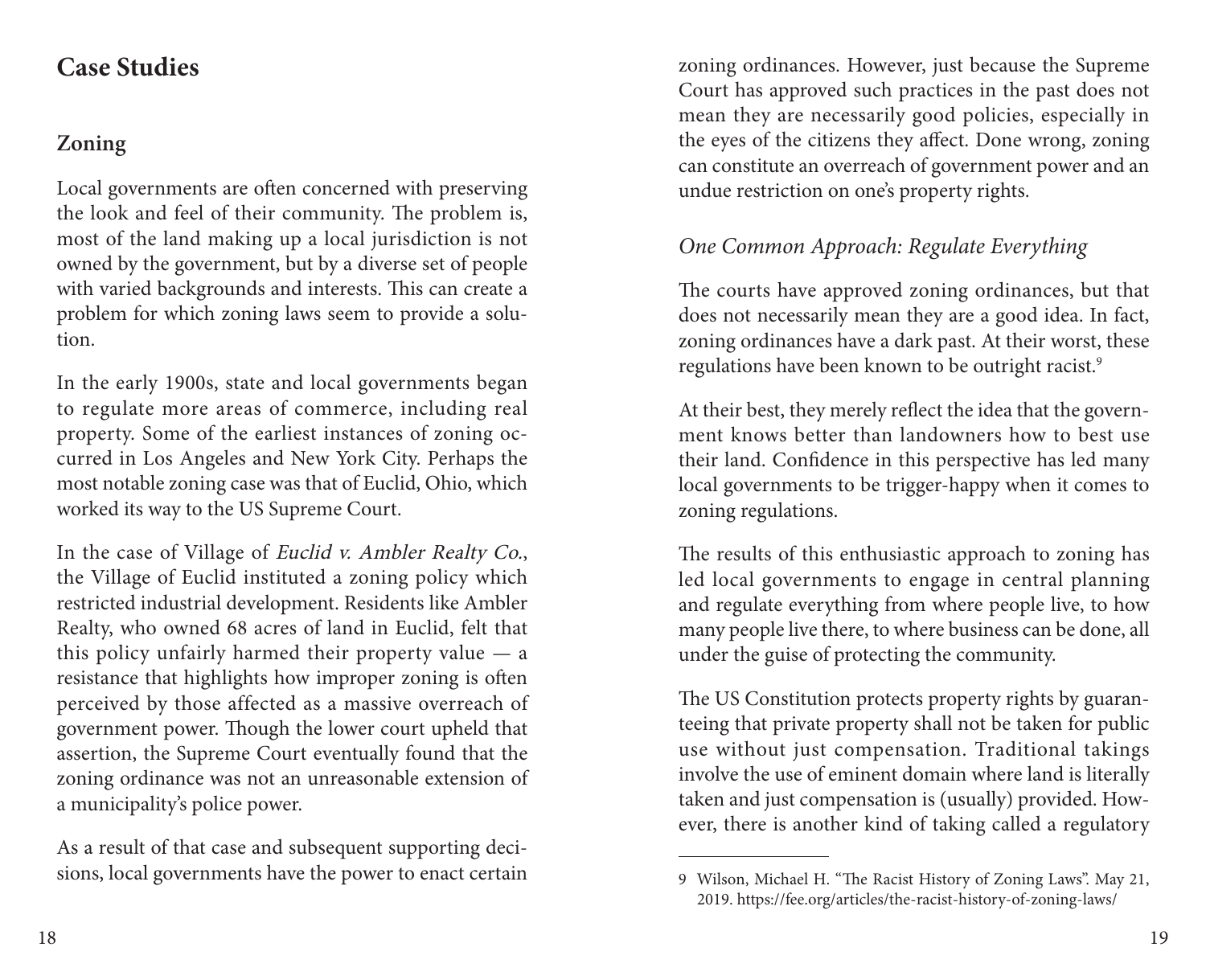taking. This occurs when the government imposes regulations which effectively deprive the property owners of the utility and value of the property.<sup>10</sup>

In 2015, in a small, rural Utah town, Duane and Susan Munn took notice of a scenic, 80+ acre parcel of land that was available for sale. Despite not knowing how they might ultimately use it, they decided to purchase the land. Unbeknownst to these new land owners, a group of residents had organized themselves to change the local land-use ordinances, control how others could use their property, and prevent any future commercial development. The town's laws now effectively require the Munns to let their land sit idle as vacant open space — in a rural community surrounded by millions of acres of "public" lands.<sup>11</sup>

Additionally, zoning ordinances will frequently include conditional uses — land uses which are allowed but only if certain conditions are met and approval is granted. While there are rare circumstances where perhaps conditional uses make sense, they should not be used as extensively as they typically are.

Ideally, activities should either be clearly problematic and thus prohibited, or they should be allowed. When you increase the number of instances where individual assessments are required, you increase the risk for corruption by empowering government officials to control the fate of a person's property and thus the exercise of their rights.

When conditional use permits are required, it should not require herculean efforts to obtain the permit. The process should be clear and fair regardless of who is applying.

There will be cases (whether it be for a conditional use permit or a rezoning request) where specific people or entities come before you to request changes or exceptions to your zoning. This is a natural part of having a responsive local government — after all, every parcel of land was initially agricultural, and land uses have evolved repeatedly as population grows and new uses are needed. When reviewing zoning changes, ask yourself two questions.

First, am I treating this person fairly? Am I making a decision that I would make differently if it was someone else asking? Secondly, if exceptions are made, are there broader land use reforms that need to be instituted? Governments are quick to enact regulations but it is less common to see such restrictions reduced or repealed.

#### *A Better Way: Let Issues Drive Your Zoning*

The path to reasonable zoning ordinances begins by asking yourself, "Why?" Why regulate where people live? Why regulate how many people can live on an individual's property? Why regulate where businesses can be located?

<sup>10</sup> Pilon, Roger. "Property Rights and the Constitution, Cato Handbook for Policymakers." Cato Institute. 2017. https://www.cato.org/ cato-handbook-policymakers/cato-handbook-policy-makers-8thedition-2017/property-rights-constitution

<sup>11</sup> Daniels, Josh. "The Fundamental Right to Use One's Own Property." Libertas Institute.December 16, 2015. https://libertas.org/policypapers/property-rights.pdf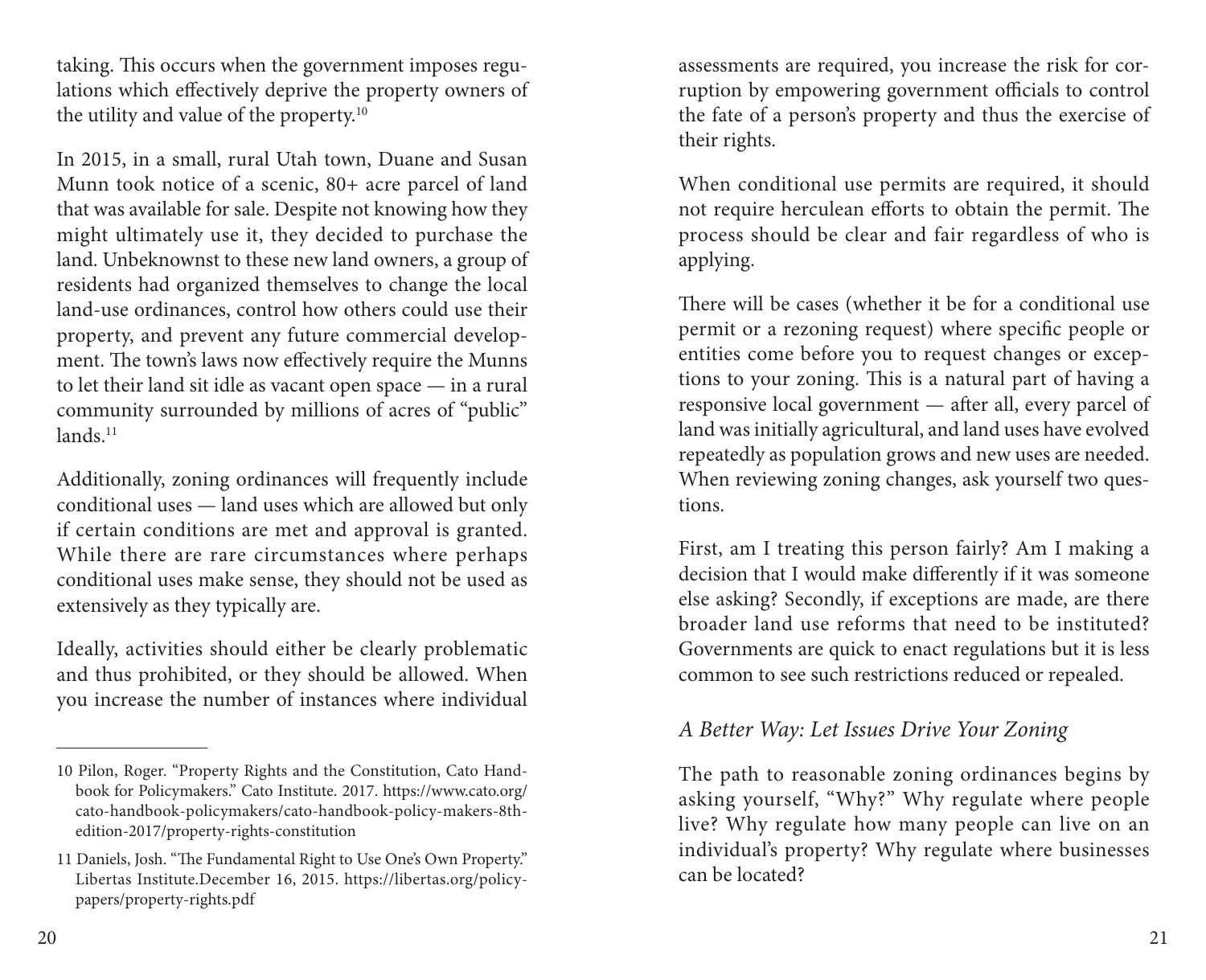Issues arising from actual threats to public health or safety warrant oversight and reasonable restrictions. Outside of that limited scope, the government should stay out and let people enjoy and exercise their property rights.

People sometimes argue that without zoning laws, neighborhoods would have a McDonald's pressed up next to homes and strip clubs next to their children's elementary school. While this may seem like an alarming possibility, consider the fact that it would not be a good business decision for McDonald's, or other businesses, to set up shop in a neighborhood if it would be perceived as a nuisance by everyone nearby. Further, there simply wouldn't be enough traffic to support such a business in a niche location. In other words, the free market will encourage a sort of natural planning. Scary hypotheticals are not a reason to have the government so involved.

While it is likely not possible for you to completely uproot your zoning ordinances, it's worthwhile to consider the alternatives. Houston, Texas, is famous for having no zoning restrictions, but that's somewhat of an oversimplification. Houston has no use restrictions, meaning no ordinances govern what can and cannot happen on a property. There is still planning and there are still regulations, particularly when it comes to matters of health and safety, but zoning does not govern property use.

If there are individuals who are passionate about land use, they can collaborate with other property owners to create land covenants. These covenants are typically written into the deed and are tied to the land. This approach requires unanimous consent from all the involved parties and does not apply the same broad restrictions to unsus-

pecting parties. This helps ensure that the majority is not imposing their will in the minority, as the only parties affected are those who gave actual consent.

There are all sorts of creative alternatives to zoning. The right approach to planning and land use begins when you ask yourself what harm you are protecting citizens from and if regulating property rights is the best way to do so.

### **Permitted and Conditional Uses**

Human beings are endlessly creative, and there is no telling what they will come up with next. This is usually good news, especially when it comes to innovation, technology, and business. However, it does not feel like good news when it comes to your next door neighbor building a racetrack in their backyard. In short, people will try to do what they want, and that can cause a lot of problems.

### *One Common Approach: Whitelisting Activities*

Predicting your constituents' next move and foreseeing any problems in the community is, unfortunately, impossible. In order to preempt any trouble this might cause, most cities have adopted a broad prohibition on everything. After detailing what is allowed and where, land use ordinances will include a final caveat which establishes that a use of land that is not expressly permitted within a zone is expressly prohibited therein.

From a government perspective, this is brilliant — nothing unexpected will legally happen without your prior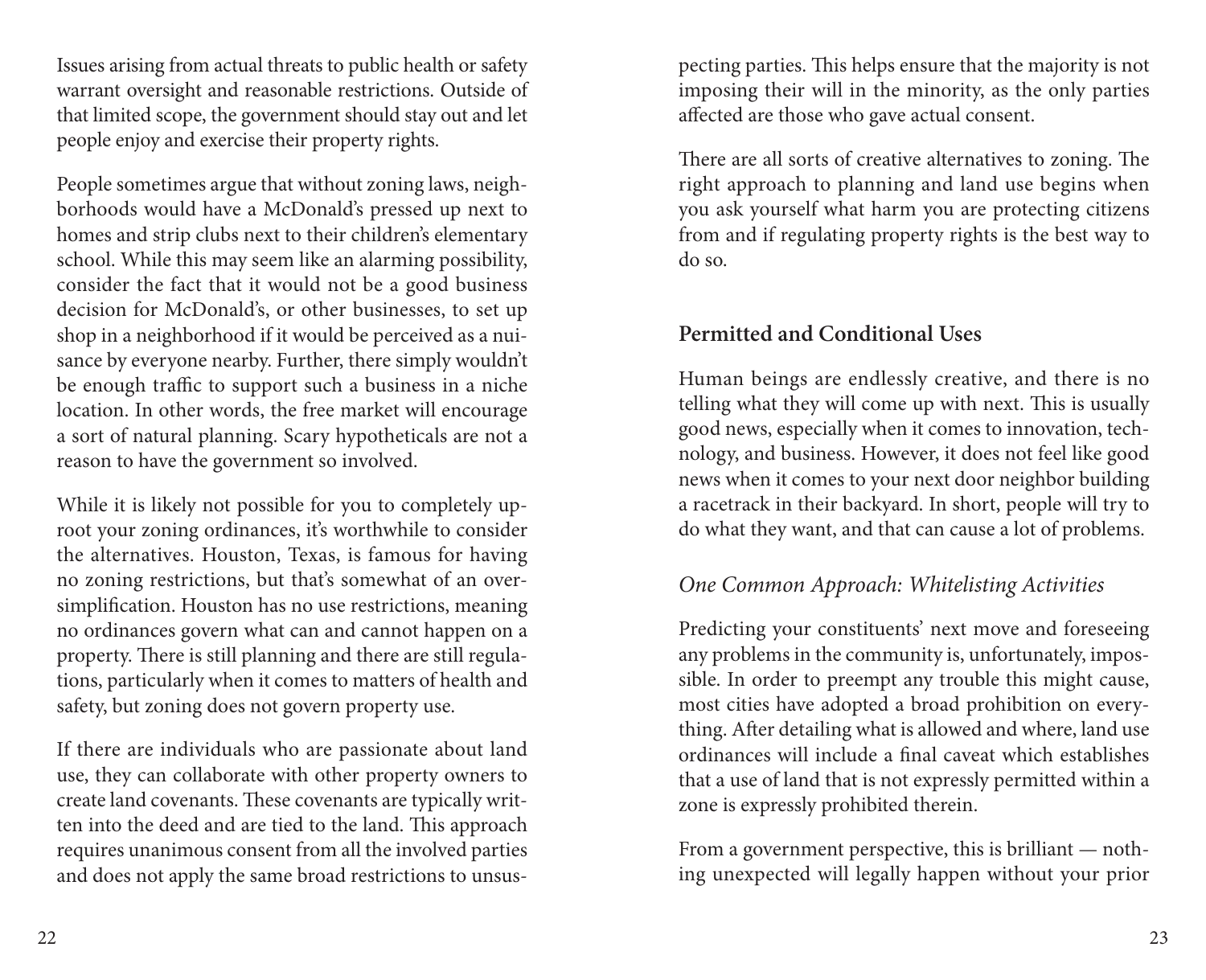approval and oversight. From most other perspectives this is concerning and disturbing; we live in a country where people pride themselves on being free from government restrictions, and yet most cities prohibit residents from using their property in any way the government hasn't previously thought up and approved.

In most cases, you can get around these restrictions if you apply for a specific permit. The problem then lies in how much it costs in money and time to obtain such a permit. In some Utah cities, a conditional use permit can cost \$950 and \$150 for decision appeals.12 Such expensive and burdensome processes are not an effective way to deter behavior.

This approach usually results in people sidestepping the required processes (and thus becoming criminals) or abandoning their desires altogether, which is quite unfortunate.

*A Better Way: Presumption of Freedom*

Unless there is a compelling threat to the health and safety of your constituents, they should be allowed to carry out their lives free of restriction. In short, local governments should narrowly target behavior they wish to outlaw or restrict, with a presumption of freedom that otherwise steers clear of restricting residents' conduct. This inverted approach better respects property rights while recognizing the government's limited and basic role.

When restrictions are necessary, they should be based on objective criteria that do not create broad regulations and outlaw new activities not previously contemplated in law. If you require any approval or permitting, the processes should be affordable, reliable, and prompt.

Any restrictions on what people can do on their property should be specifically built to mitigate real and legitimate harms. In some cases, this means your legislative power will have to be responsive to (and respectful of) new ideas and developments. Ultimately, having a body of law that is forward-looking and freedom friendly is better than having a preemptive body of law that presumes anything unexpected is by default illegal.

## **Right to Rent**

Dealing with a community of property owners who own and live in their homes is one thing. You face a whole new set of challenges and problems when people living within your jurisdiction are renting out their property to others on a short- or long-term basis.

## *One Common Approach: Owner-Occupied Only*

Though it may not be in code, there are all sorts of ordinances that can signal to others that your community is designed primarily for individual families who want to own and live alone in their home. Ordinances often create scenarios in which communities discriminate against renters, outsiders, and those seeking creative and affordable housing.

Specifically, ordinances can create harmful effects in areas concerning the number and which groups of people

<sup>12</sup> Holladay, Utah § 3-35-070.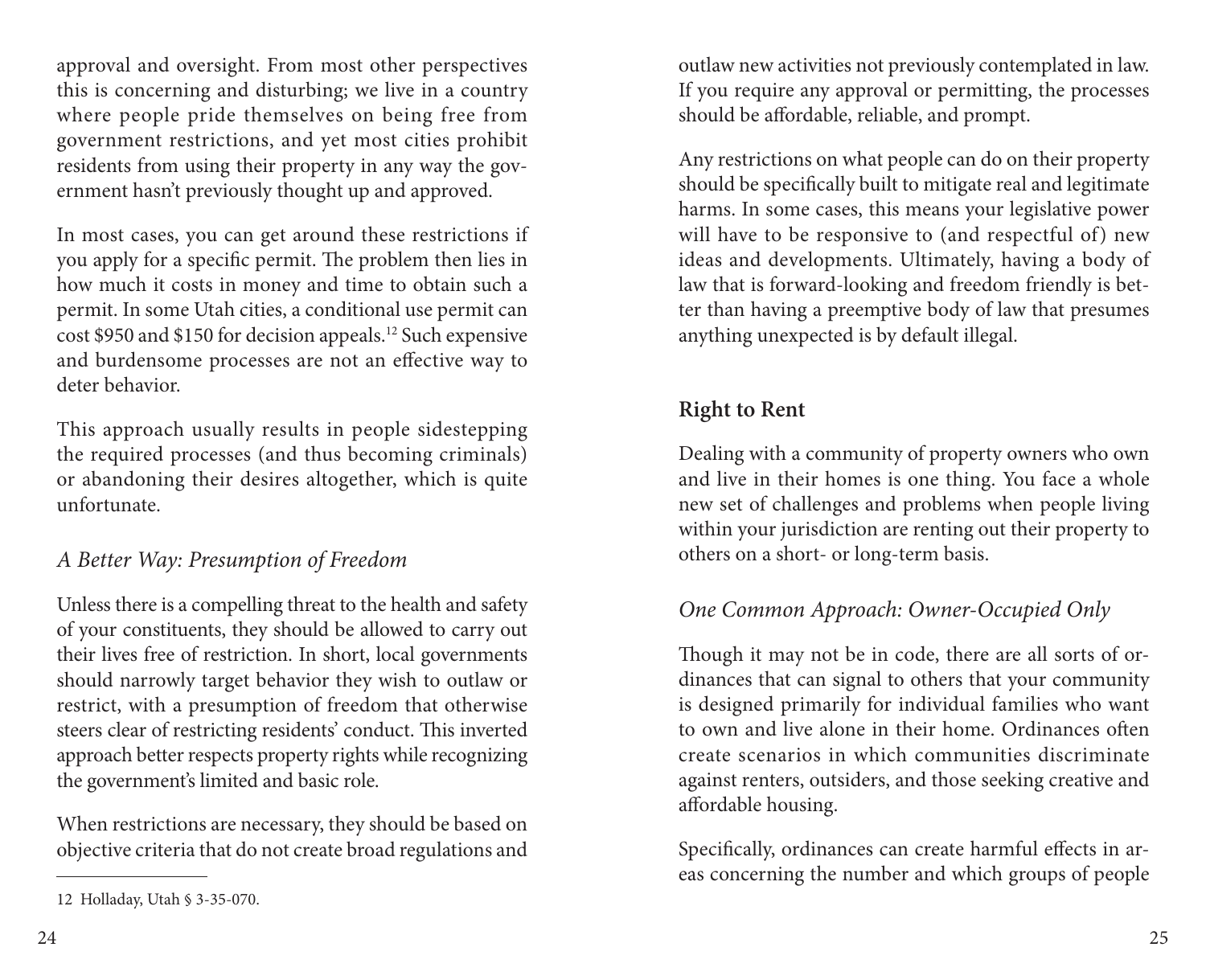can live under one roof by restricting occupancy based on relation. For example, some cities limit occupancy of a home to a single family or a certain number of unrelated people. They do this by creating single-family dwelling zones and enacting restrictions on the amount of unrelated persons that can reside in a single family dwelling.

While almost certainly well intentioned, these laws can be harmful and increase housing costs. They may prevent students from having the ability to find the necessary number of roommates to be able to afford to live in Utah. Those hoping to rent their property may see their pool of potential renters drop and, as a result, their revenue suffer.

#### *A Better Way: Respond to Harms*

Property owners should be free to do what they peacefully want to with their property. That includes renting out that property to another person or group of people.

Whether a roommate is a brother or an unrelated person, that extra individual does not create a different impact on neighbors or government services merely because of the relationship to others in the home. Arbitrary restrictions such as these do not keep city ordinances within their proper scope nor do they adequately protect property rights.

Certainly, the concerns brought about by the notion of short-term rentals, renters, and unconventional residents can be legitimate — excessive noise, parking congestion, and unruly garbage can all threaten the peaceful use or the value of others' property — but those nuisances would be harmful regardless of who causes them. The restrictions should, therefore, narrowly address direct harm, not activities that are, in some cases, perfectly harmless.

#### **Lot Restrictions**

Years ago, your locality likely had a specific feel to it. These characteristics brought many residents who were very committed and invested in the original feel and look of your community.

This can pose a problem: should you work to preserve certain characteristics in your community, using the law to prohibit changes that are different from "the way things have been"?

#### *One Common Approach: Minimum Lot and Unit Sizes*

In response to new development and housing demand, many localities have created minimum lot and unit sizes. These regulations create a barrier to entry in your community by only allowing those who can afford a certain size home or lot to join. While people are certainly free to own large homes and properties, they should also be free to build smaller or non-standard housing.

Some cities have arbitrarily mandated that lots may not be smaller than 20,000 square feet throughout most of their jurisdiction. Such broad zoning requirements undermine a property owner's right to use their property as they see fit.

A lot that is 18,000 square feet, for example, does not negatively impact anyone and should therefore be allowed.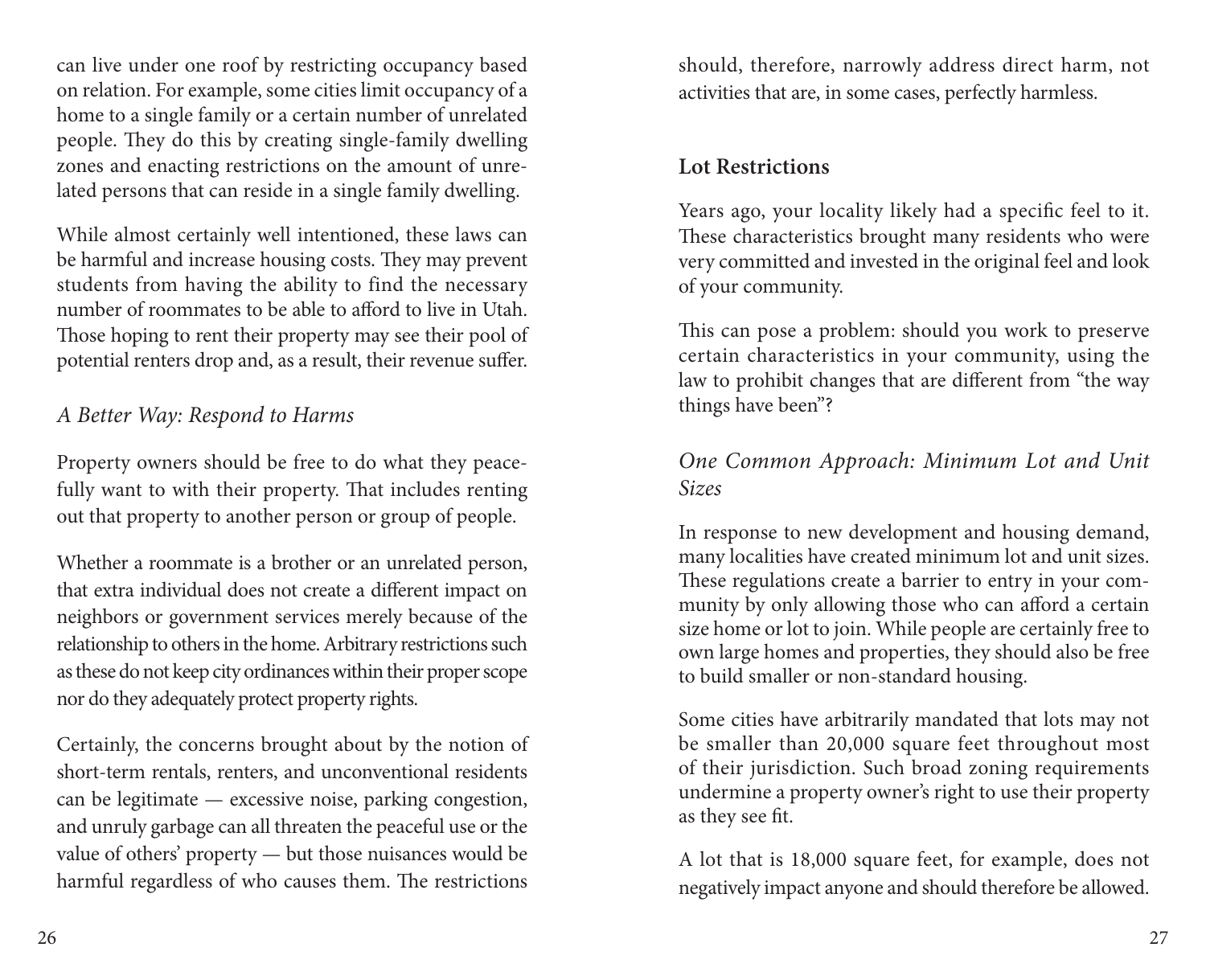#### *A Better Way: Flexibility For Property Owners*

Regulate as little as you possibly can. While there may be some regulations that make sense for a specific location or circumstance, requiring people to build a certain amount of square footage is not the way to achieve common-sense regulations. Any restrictions on lot or unit sizes should be designed in response to a threat of actual harm or concerns regarding the available infrastructure.

It is not the proper role of the government to apply arbitrary restrictions to its constituents' property that extend past reasonable boundaries. Restrictions that go so far to affect what people do in and to their homes are a clear overstepping of government control.

Your legislative efforts should be grounded in the idea that individuals have the right to peacefully use their property and that government should not arbitrarily or unnecessarily impede on this right, especially in ways that create barriers to entry for those with lower income or different desires.

## **Conclusion**

Protecting property rights and mitigating nuisances can be difficult, but neither should be sacrificed for the sake of the other. Vaguely prohibiting broad categories of behavior in order to guarantee peace is not effective or principled governance. It should only be in rare circumstances that you have to regulate the use of private property, or activity which occurs on private property and does not impact others. Of course, the more difficult question is how to measure impact on others. When doing this, we hope you'll think back to this chapter and be an advocate for the protection of property rights, ensuring that government restrictions are narrowly focused on actual harm, not preemptively restrictive in the hopes of preventing any potential harm that may or may not occur.

Here are the key takeaways:

- Property rights are a foundational right and worth protecting.
- The government is not the grantor of property rights.
- Any restriction on property rights should be narrowly tailored to guard against actual harm.
- While preemptive regulations might seem helpful, they can quickly become excessively restrictive.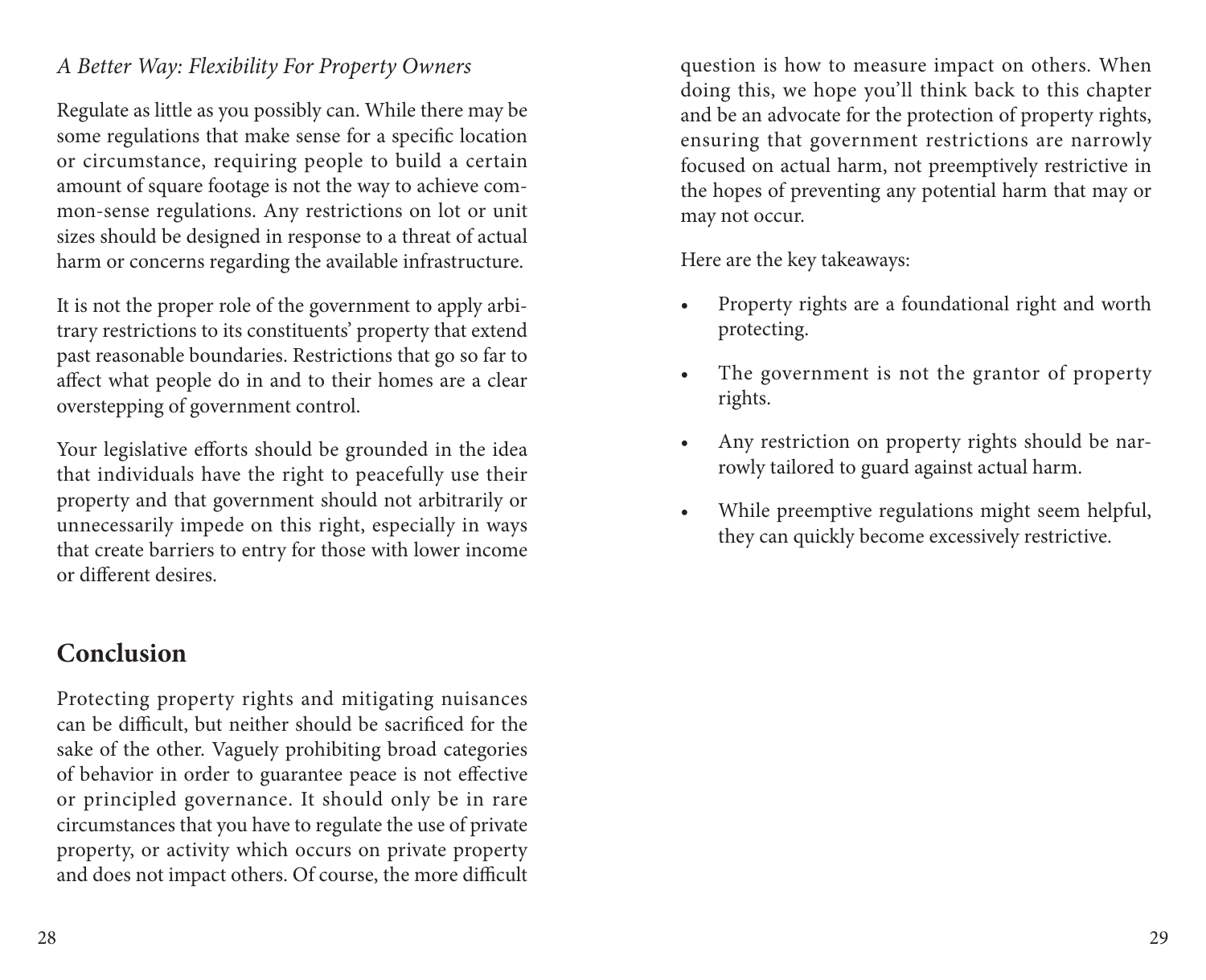# Transparency

*"The liberties of a people never were, nor ever will be, when the transactions of their rulers may be concealed from them."*

**Patrick Henry**

As an elected official, you represent and work for the people. Government entities should facilitate public participation as efficiently as possible, being open and transparent throughout the process. This can strengthen your effectiveness as a public servant, encourage collaboration between the government and individuals, and help you more accurately meet the needs of those you serve.

Throughout the political process, elected officials should hold themselves accountable to their constituents by promoting public oversight and transparency. Even appearing to be conspiring against residents can be the fastest way to lose the trust of the people you represent.

Residents in your community should be able to track, understand, and participate in your decision-making processes without difficulty. Being involved in the political process and staying current should be easy and convenient, with any technological or logistical hurdles cleared away to facilitate more participation. In return, you, as an elected official, will benefit from the knowledge and diverse perspectives provided by your constituents.

An effective public servant should constantly be seeking to learn from and understand their constituents' perspectives. Work to promote a culture that values open and honest dialogue and is fueled by involved and informed citizens. You should also understand that people are busy. Thus, being informed and involved should be as simple and convenient as possible in order for you, as an elected official, to most accurately represent your constituents.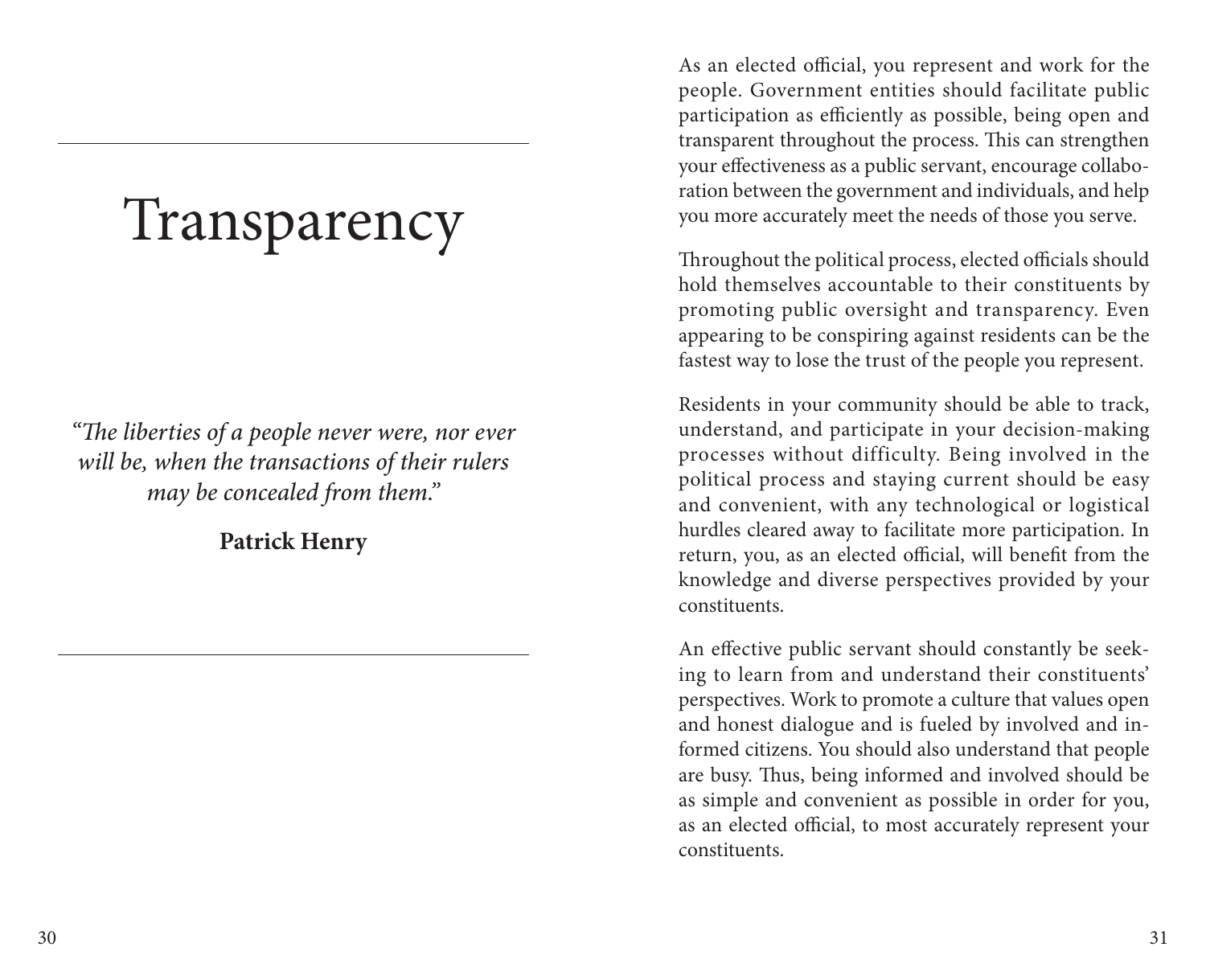## **Case Studies**

## **Code Accessibility**

Every local government creates and enforces a different body of local law. Because these rules and regulations heavily impact the lives of your neighbors and are subject to change, you are faced with a challenge: how can you ensure that they have access to a current and accurate version of the local law?

## *One Common Approach: A Maze of Outdated Documents*

When Libertas Institute compiled data for the Freest Cities Project in 2015, some cities' ordinances were only accessible online in PDF format. Some chapters were even in a non-searchable image format while others, including the criminal code, were sometimes completely missing.

It's common for local governments to have unorganized, inaccurate, or unavailable bodies of code, but this can be extremely problematic for your constituents. Most people want to comply with state and local law, but when it is difficult to navigate or find, well-meaning citizens can unintentionally violate the law and thus become criminals.

### *A Better Way: Organized, Accurate, and Accessible*

Keep your code up to date, searchable, and easily accessible. If your staff does not feel confident in their ability to

regularly publish code updates, consider using a reliable code publishing software such as Municicode or Sterling Codifiers. Systems such as these can make maintaining a current version of your code more efficient, while increasing easy access for your constituents.

The responsibility is yours to maintain government transparency. It is neither appropriate nor effective to take legislative action and then fail to publish it or make it available to the general public. Your work will be more meaningful if you have a clear process by which the laws and ordinances you enact are made public.

## **Open and Public Meetings**

State laws are in place to help facilitate and encourage government transparency. Through the Open and Public Meetings Act, all government meetings and decisions are legally required to be open and public. While you are legally required to comply with this law, it is also important to consider how you comply.

## *One Common Approach: Only the Letter of the Law*

The Open and Public Meetings Act requires meetings to be open to the public, publicized ahead of time, among other requirements. It is certainly possible to meet all the legal requirements without putting in too much effort. You approach these laws the wrong way when you do the bare minimum of what is required to be compliant.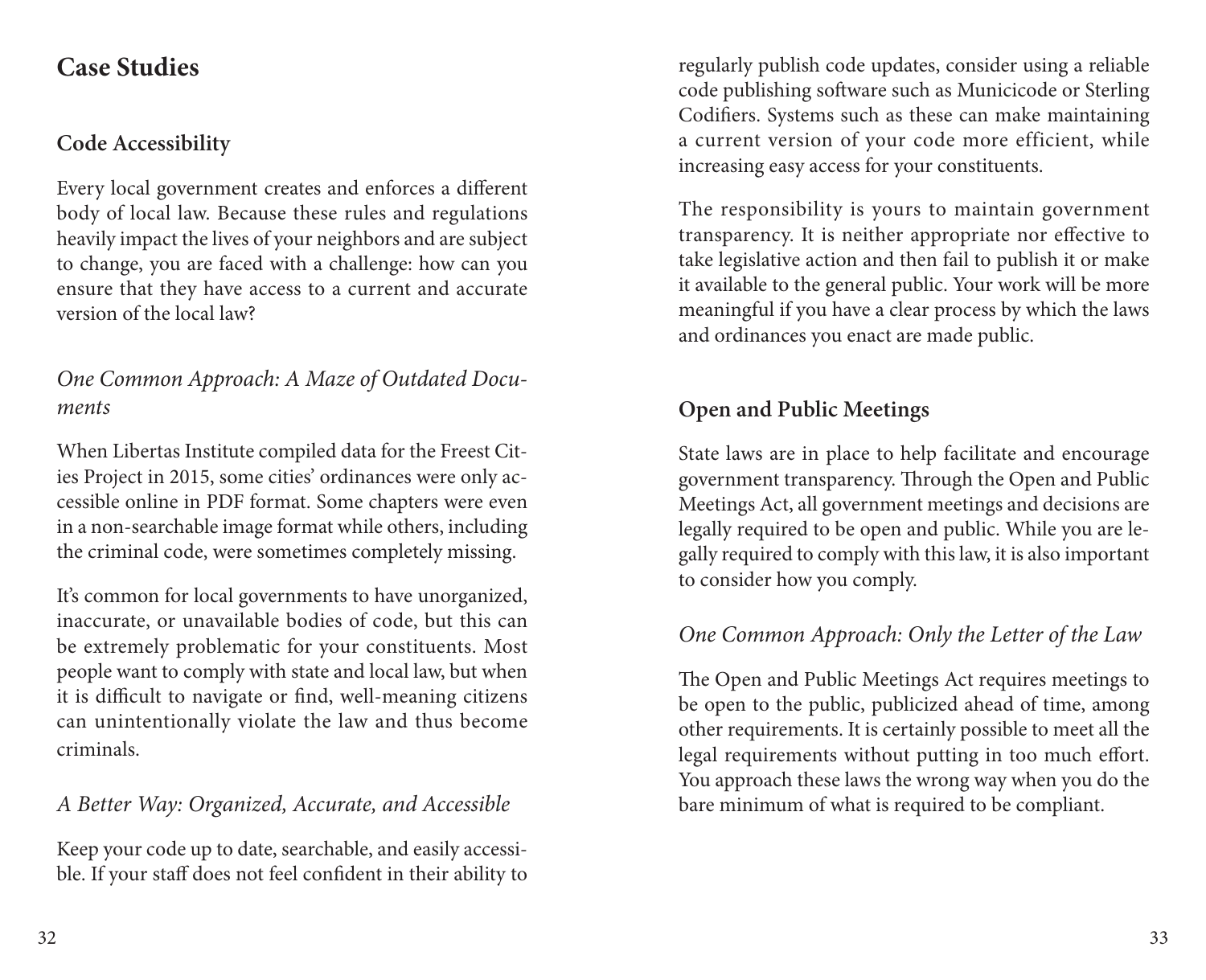#### *A Better Way: When in Doubt, Be Transparent*

Elected officials have the important responsibility of providing their constituents with the opportunity to be informed, engaged, and involved. Constituents should be able to observe, audit, and contribute to the process.

While it is possible to meet all the legal requirements with relative ease, we implore you to go the extra mile. Make transparency your default.

This can be even more difficult as technological advances are integrated into your processes. Remember that the same standards of transparency should be applied when it comes to online and electronic communication.

The Open and Public Meetings Act should not be viewed as an obstacle to get around. It is a guideline that should point you in a direction of more transparency, accountability, and openness.

Whenever you encounter a gray area, assume it is best to be transparent.

#### **Financial Transparency**

We have included a chapter on taxes in which we will discuss the spending of money at length. For now, it's important to note that one of your biggest responsibilities will be the taking, management, and use of taxpayer money.

In addition to being as transparent as possible in your communications and meetings, you should work to be a wise steward of public funds. Your constituents are compelled to fund the government; at a minimum, they should be able to follow where that money is going.

### *One Common Approach: If You Want It, Come And Find It*

Financial transactions are almost always recorded somewhere. A combination of state law, federal law, best practices, and tradition basically guarantee that somewhere in the depths of the city files, the answer to any financial question can be found — it's just a matter of how difficult it is to find. In most cases, the answer is: extremely difficult.

When financial records are not openly available, any individual wishing to be informed will have to go through an arduous process to get their hands on the appropriate information.

At best, this will entail submitting multiple requests and sifting through documents. At worst, citizens could be tossed around to different administrative offices without ever finding the information they were looking for.

This is not an appropriate way to approach financial transparency.

Finally, even when financial information is released, it is sometimes done in a format that is inaccessible to or difficult to understand for the average taxpayer. Financial information should be communicated and tracked clearly and simply so that those who are paying the government can clearly observe and understand how it is using their money.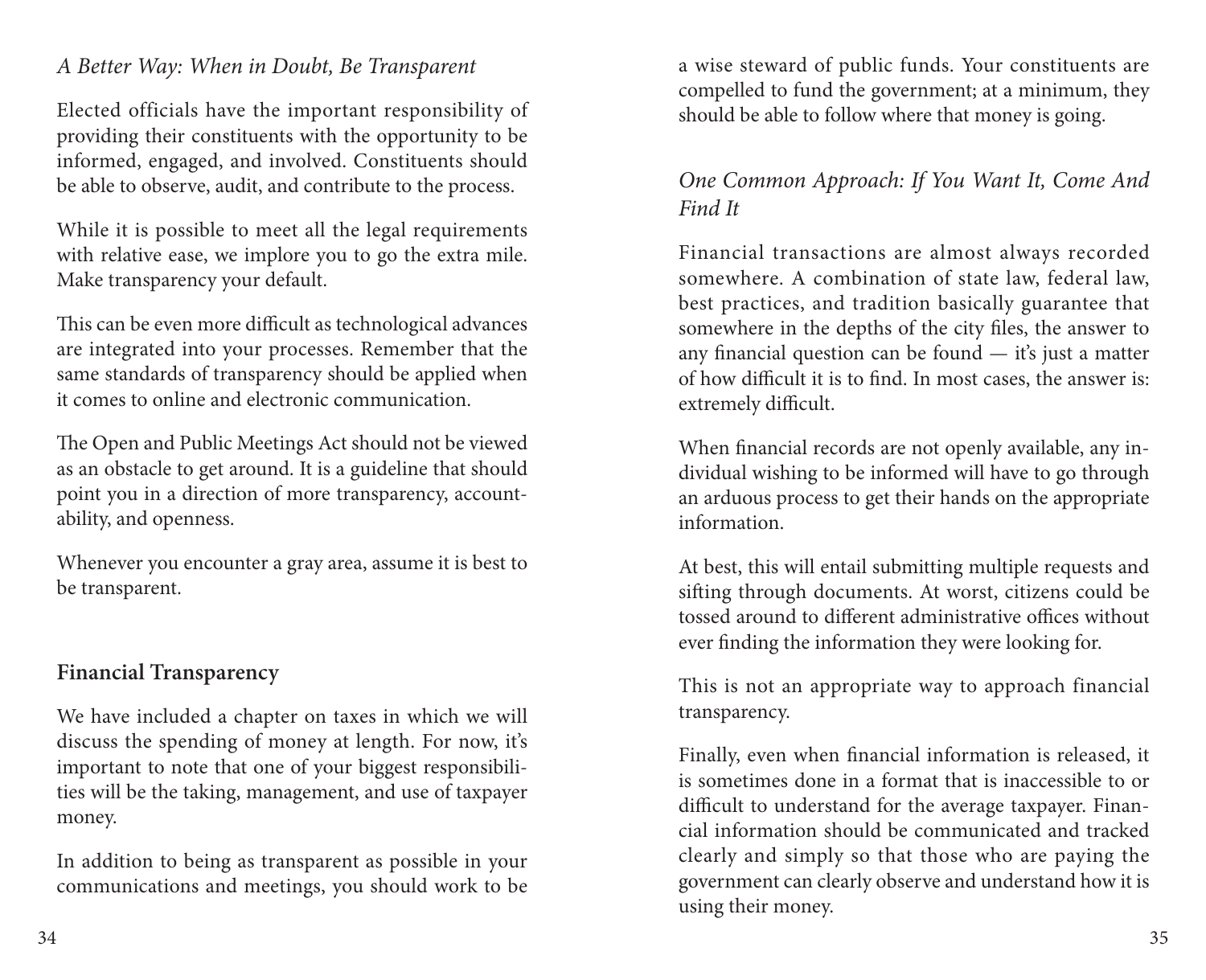#### *A Better Way: Spend Wisely And Publish Everything*

Instead of placing the burden on your constituents to sift through and translate financial documents, ensure your staff publishes clear and comprehensive reports on your revenue and expenses. There are local governments that do a fantastic job at this and regularly put out understandable and all-inclusive reports. Work towards this goal. Such financial transparency encourages accountability and responsible spending.

The American Legislative Exchange Council writes on transparency and includes a list of all financial information that should be published.<sup>13</sup> They include, among other things, all budgets, current and historic, graphs showing spending and revenue over time, a check register including all details of checks written, status of any audits, contract information, and all grants given to non-profit organizations.

As you become more and more familiar with your entity's finances, you will come to realize just how many expenditures a government makes. Make as much of this information as possible public, accessible, and understandable.

## **Conclusion**

Transparency facilitates accountability and more respon-

sible governance. Regardless of your position on a particular issue, you should be open and honest throughout the process. You should not keep secrets from the public.

Be vigilant when it comes to legally mandated transparency, and be open when you are met with gray areas. Not only will transparency allow you to foster more trust with the public, it will also help you to avoid messy legal altercations.

Here are the key takeaways:

- Transparency and accountability go hand in hand.
- Open processes promote public involvement.
- Suspicious, secret, or inaccessible government information breeds public distrust.

<sup>13</sup> American Legislative Exchange Council. "Transparency and Government Accountability Act." December 1, 2020 https://www.alec. org/model-policy/transparency-and-government-accountabilityact/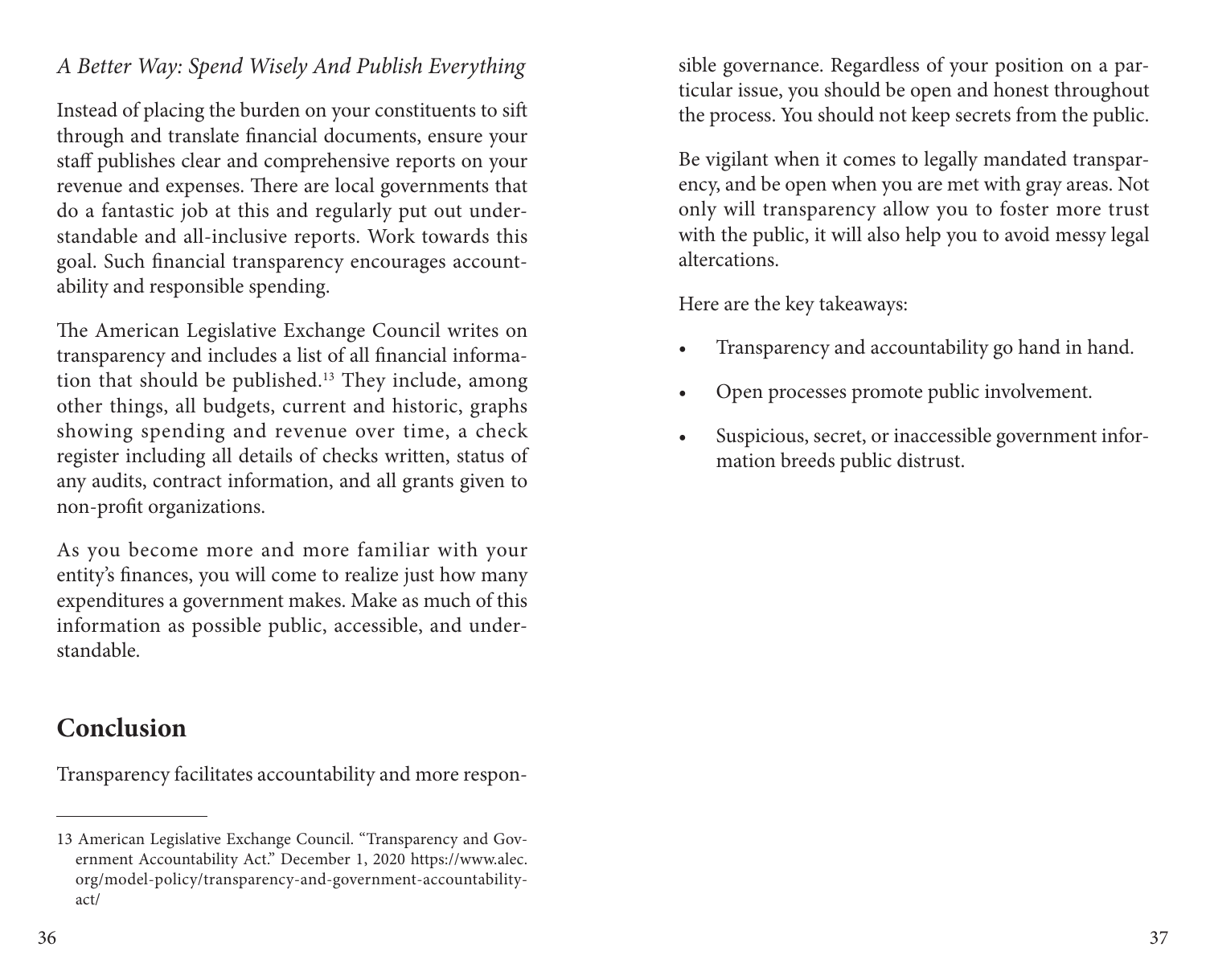# Public Infrastructure

*"Cities are more than the sum of their infrastructure."*

**Rick Yancey**

Governments should think responsibly about what essential services they offer and how they are funded. It's important to carefully consider what services your local government should provide and what services should be left to the private market. Before committing to provide and fund any services, think critically about whether or not it is a responsible and appropriate use of government resources.

At the end of the day, cities are enterprises set up for providing services that are considered public goods or that are frequently subject to a natural monopoly.

A natural monopoly is created when there are high infrastructural costs and similar barriers to entry that give the largest or first supplier an overwhelming advantage over competitors.

For example, once the first and most efficient road has been built to your house, you're likely going to use that road to get to and from your home. If someone were charging you for that use, they could charge whatever they want because building another competing road to your house would be difficult or impossible. As a result of this effect, it makes sense that a local government would provide this service at a low cost.

Another argument for government services is that public goods like roads, sewage systems, or parks suffer from a free rider problem. It is difficult, if not impossible, to keep people from benefiting from these services, even if they don't pay for them.

People benefit from having a sanitary society and a road system even if they are just visiting the town and don't contribute to the funding of those systems. Even if those systems were all privatized, people would still benefit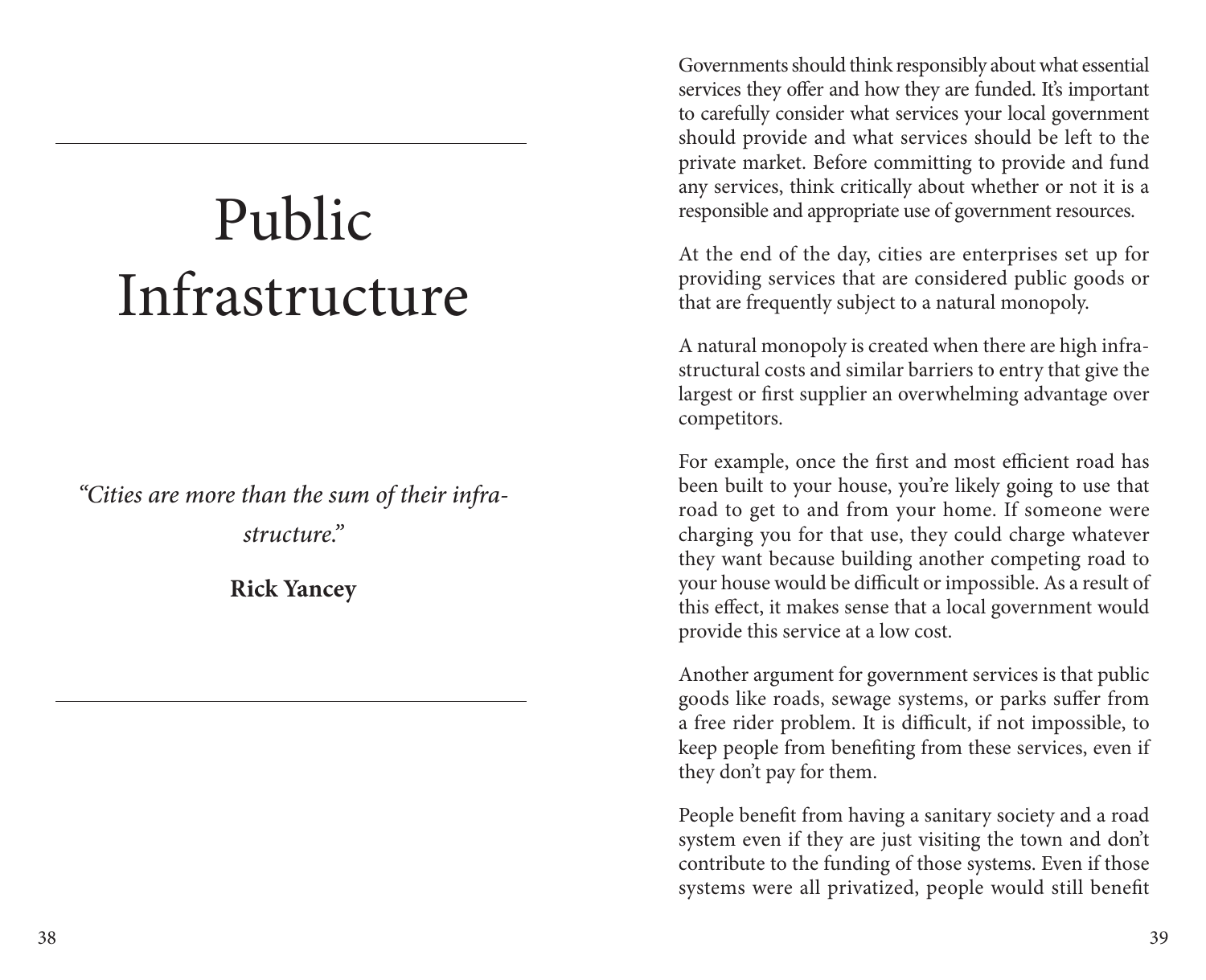from them. When a service poses enough of a free rider problem, it might make sense that the government would provide that service.

There is a very niche corner of services that are arguably most efficiently provided by a local government. Beyond those very basic services, the private market will likely provide a better product at a lower cost than the government can. When your focus moves beyond basic and effective infrastructure, it has moved beyond the proper role of government.

Some might suggest that if the government can provide necessary infrastructure, they should provide any amenities requested by a majority of voters. Certain government services can be efficient and effective, but there are very few instances where it makes sense for the entirety of a community to be forced to fund a project that benefits a small minority of people. Furthermore, when services are provided via the free market, the quality increases and the price decreases. We'll talk more on that in the next chapter.

Below, you will find some insight on frequent issue areas you might address as a local official.

## **Case Studies**

## **Project Funding**

Most large infrastructure projects will require much more money than you have on hand in any given year. As a result, you will have to make some difficult decisions in order to fund these projects.

### *One Common Approach: An Endless Tax*

In an effort to be fiscally responsible, some local governments choose to save up the necessary funds before commencing a big project. At first glance this may seem like a conservative option, but there are several underlying problems with this approach.

First, the method for generating these funds usually comes in the form of a tax. The problem with taxes is that while they are occasionally increased, they are very seldom reduced. Funding a large project with a tax increase often results in permanently increased taxes, even after the project is complete. Even in the case of some bonds, local governments have elected to continue collecting the same amount of money after the bond is paid off by increasing taxes.14

Another problem is that by charging taxpayers ahead of time for a project that is to be completed in the distant future, people are funding a service that they don't currently — and might not ever — benefit from. On top of that, if you indefinitely stash cash in an attempt to save for a large project, that money is losing value as it sits idle and inflation increases.

### *A Better Way: Smart Temporary Bonding*

If rates are low and you can responsibly bond for large infrastructural projects, you should. Then, when that debt is paid off, retire the bond and relieve your constituents of the added financial burden.

<sup>14</sup> Davidson, Lee. "Despite fuzzy claims, 53 Utah local governments are proposing property tax hikes." September 26, 2020. *The Salt Lake Tribune*.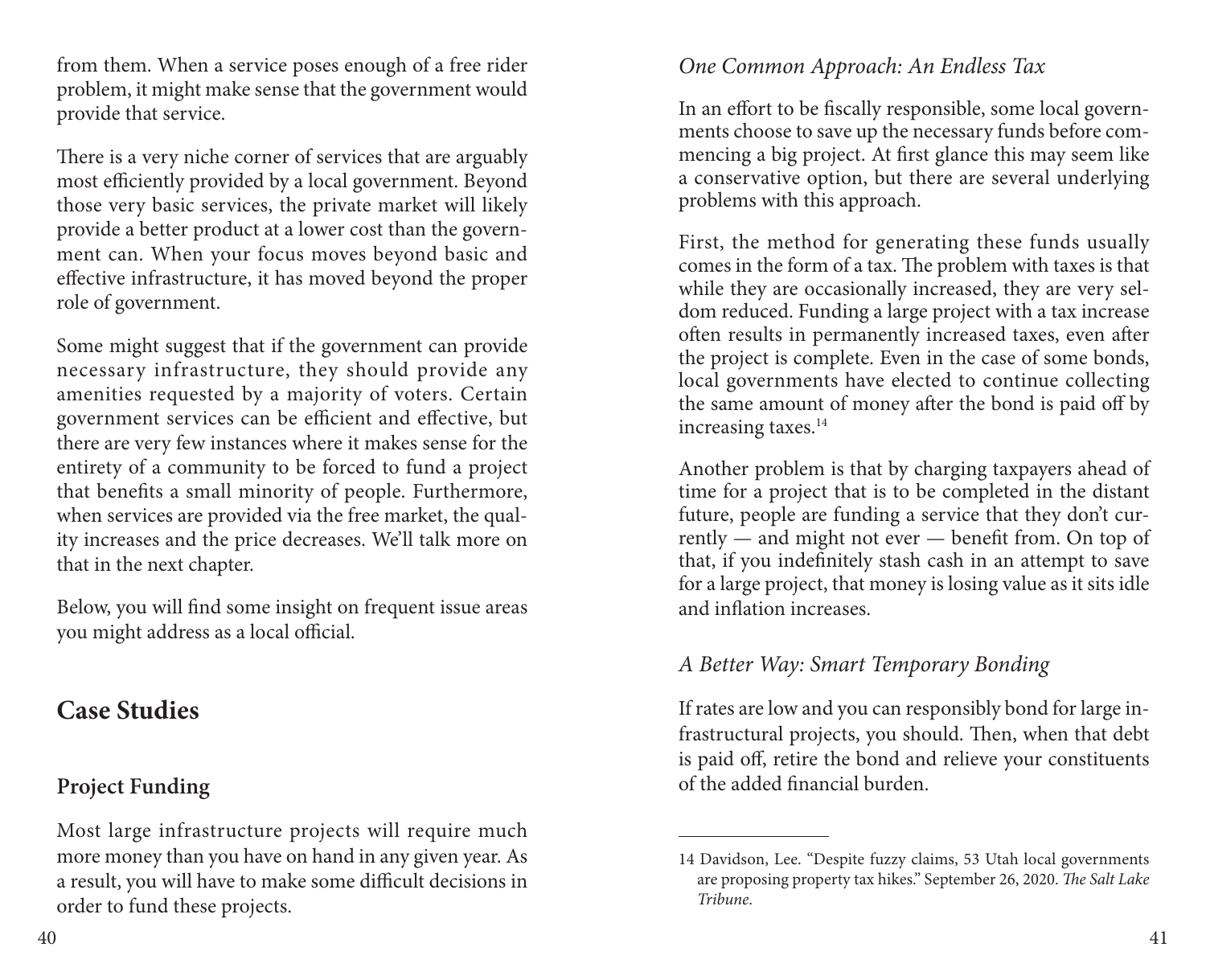This will allow projects to be paid for by those who are actually benefiting from them. This is especially prudent in light of the fact that government entities generally benefit from low interest rates.

Be sure not to treat the opportunity of a bond as a blank check. When borrowing money, you should be especially careful to make sure that your plans are frugal and narrowly applied. Find alternative ways to build that do not involve superfluous or unnecessary spending.

The Washington County School District, for example, opted to use lower cost tilt-up construction for their new projects.15 This creative approach allowed them to build lasting structures while reducing costs by up to 25 percent.

#### **Growth**

Utah has experienced record breaking levels of growth over the past few decades. As Utah grows, your jurisdiction will grow and you will have to invest in more infrastructure to facilitate that growth.

## *One Common Approach: 0 to 100*

Growth can be exciting and it is easy to get swept up in that excitement. As you watch neighboring localities grow and expand you might be tempted to jump toward large scale developments and projects. As you manage growth, you must strike a delicate balance. You don't want to put the cart before the horse and expand your services and subsequent spending too quickly.

However, you also don't want to be caught off guard by growth and be unprepared to meet the needs of an expanded population.

Being overzealous in your reaction to growth can lead to broad spending which may seem like a good idea in the moment but which leaves you with massive obligations down the road. Spending large amounts of money might seem justified in the moment and in the context of impending growth, but remember that that is not the only context in which that spending matters.

Spending, especially for infrastructure, should be considered within the context of all potential upkeep and maintenance—future obligations and impacts that this decision produces.

On the other hand, growth should not be feared or used as an excuse to restrict or deny land owners or developers. Growth is good and likely inevitable. Trying to avoid growth by undermining property rights or imposing intense restrictions is unfair to your constituents and those interested in joining your community.

## *A Better Way: Incremental Growth*

Your growth should be able to pay for itself. In order to achieve this, growth will need to be incremental. As residents and businesses join your community, the increase in tax revenue should fund the necessary increase in infrastructure and services. A steady process, rather than a series of significant but infrequent steps, can be more

<sup>15 &</sup>quot;2018 Bond Info." Washington County School District.2018. https:// www.washk12.org/district/bond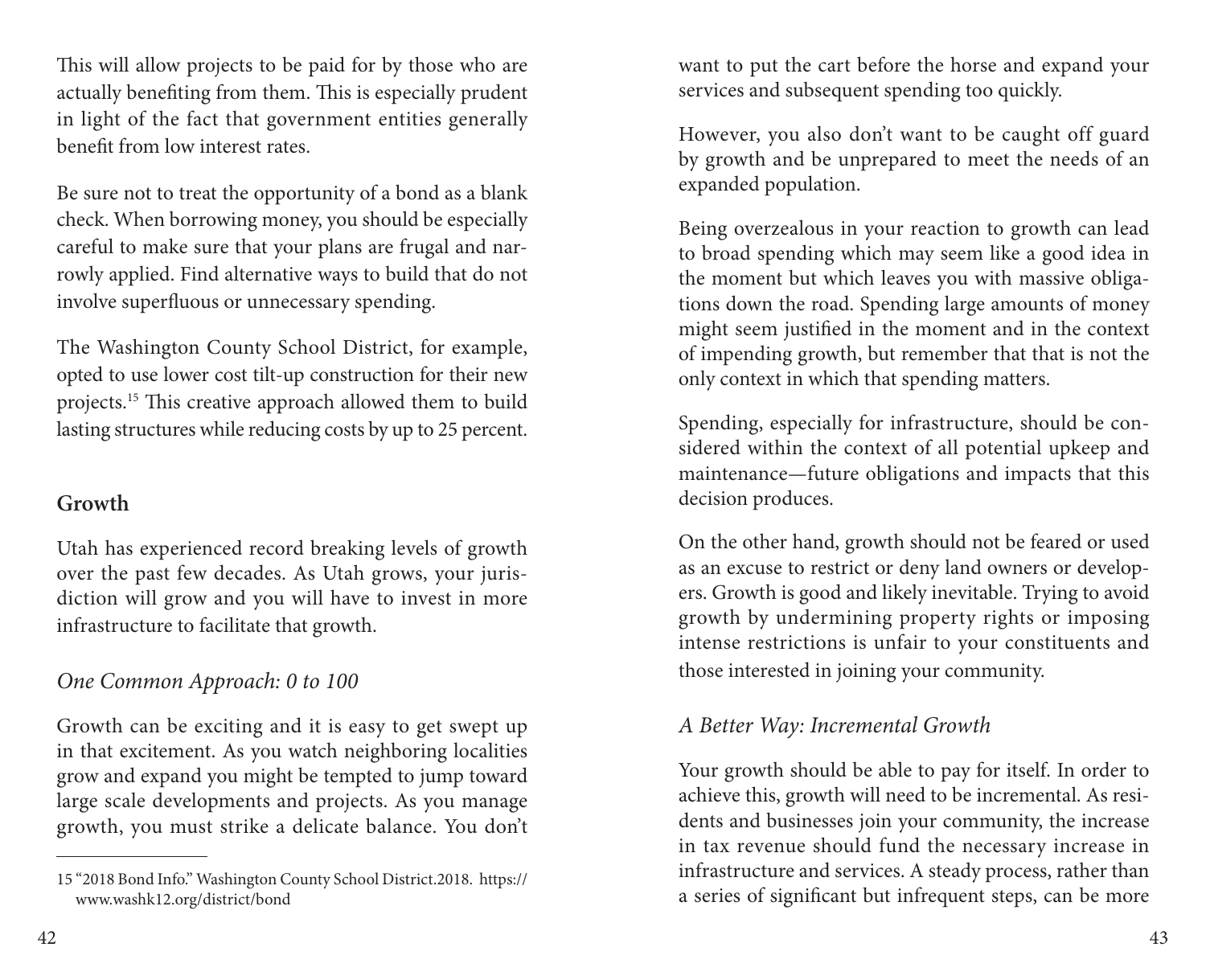easily managed without straining existing taxpayers or eliciting political battles.

Your growth should be financially responsible and sustainable. This means that you ought to take into account not just initial spending but also the cost of maintenance and any other potential obligations or liabilities that are being created.

## **Conclusion**

Your focus should be on doing the basics well. Treat taxpayer revenue with more care and consideration than you would your own money. After all, it is not yours. Those funds should go toward the most efficient approaches to the basic services that benefit the public at large. Try not to get caught up in the extravagant projects that some governments fund; it is more important to have well-maintained roads than to have a shiny new stadium.

Here are the key takeaways:

- Focus on doing the basics (roads, water, power, sewer) well.
- Do not provide the service if it could be done better by the private market.

# Government Services and the Private Market

*"Beware the greedy hand of government thrusting itself into ever corner and crevice of industry."*

**Thomas Paine**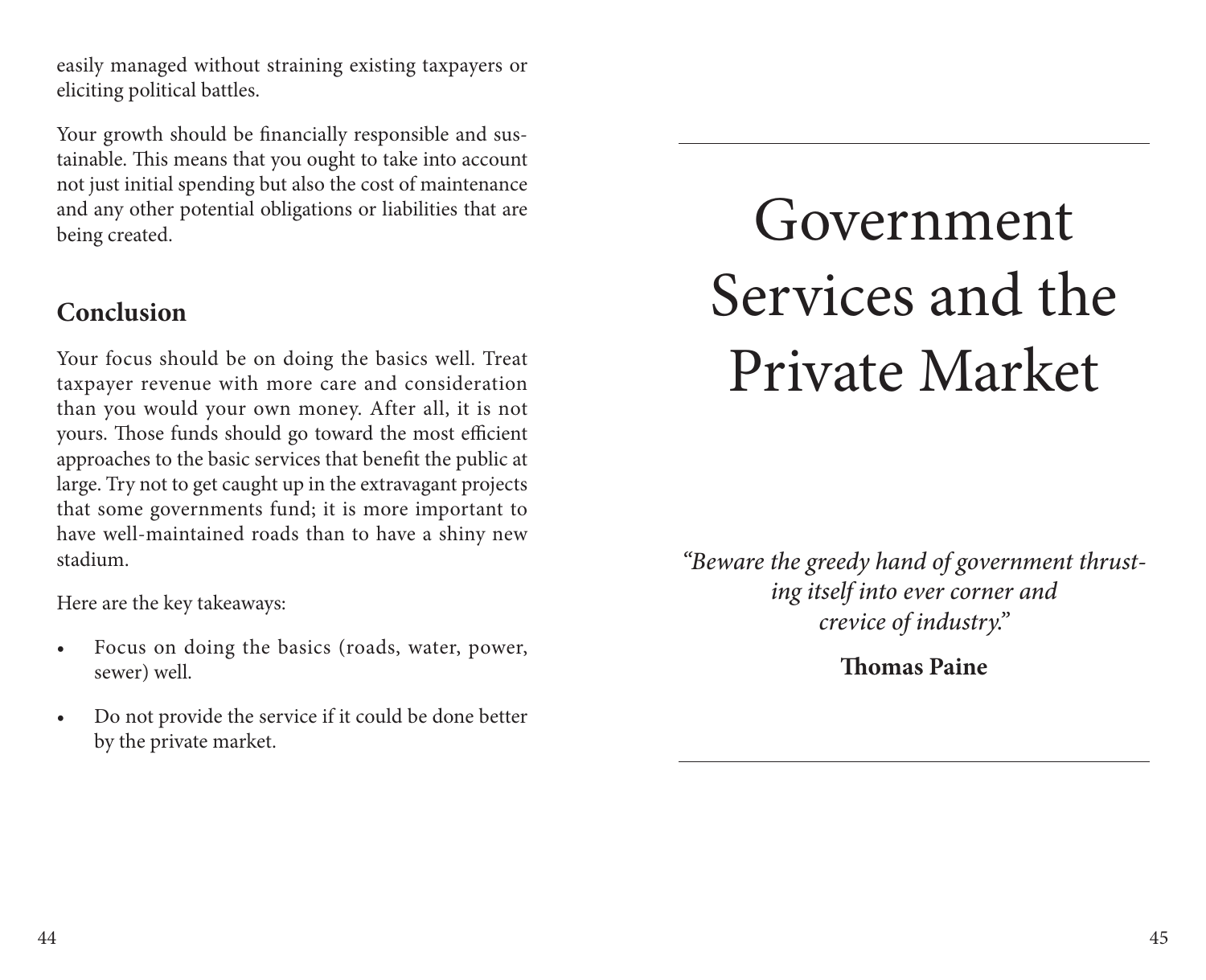We've already discussed the basic infrastructure services that local governments facilitate (roads, water, power, sewer). However, many local governments go far beyond that in the services they offer. Some local governments own and run golf courses, water parks, gyms, and other non-essential services. This goes a step beyond the proper role of government.

Put simply, the government should not offer non-essential services the private market could otherwise fulfill. A government's purpose with respect to the market should be to simply enforce a level playing field. You should not be competing with businesses or unfairly restricting a particular business or industry in any way.

This is not an easy ideal to strive for. Oftentimes, people want the government to provide things that are not essential. It makes sense that they would. If the government provides something, it is heavily subsidized and, therefore, more affordable to consumers.

This issue can be even more confusing when you consider the precedent for local governments providing non-essential services. For example, many cities have tax-funded recreation centers.

These facilities and the services they provide are not essential, and if they weren't so traditionally provided by the government, they could certainly be provided privately. (Of course, most or all of these services are indeed provided by private businesses.)

When the government provides non-essential services, it often benefits a disproportionate or lopsided group of citizens. If, for example, taxpayers are required to fund

a water park, it only benefits those who are interested in swimming. The rest of the population is subsidizing this activity with their tax dollars. On top of that, you are competing with all other businesses that do not have the benefit of subsidizing their ventures with taxpayer dollars.

Public enterprises can also benefit by enjoying legal immunity, avoiding business taxes, and not necessarily having to respond to market signals when it comes to prices, services, or even their continued existence. This provides a tremendous advantage over similar private businesses and creates the illusion of effectively outperforming a private enterprise.

Government's involvement in business enterprises stifles growth and deters investment by private parties who do not wish to compete against a taxpayer-funded enterprise.

When it comes to your entity's relationship with the private market, there are difficult questions to answer. As you work to answer them in a fair and meaningful way, consider these important questions.

How many people in your community stand to benefit from a proposed enterprise? Several obvious and outspoken members likely benefit from it, but when it comes to the population at large, what does the benefit look like? Is there a monopoly created? Who are we competing with by investing in this enterprise?

The answers to these questions should guide your decision on whether or not it is appropriate for you to be offering a particular service.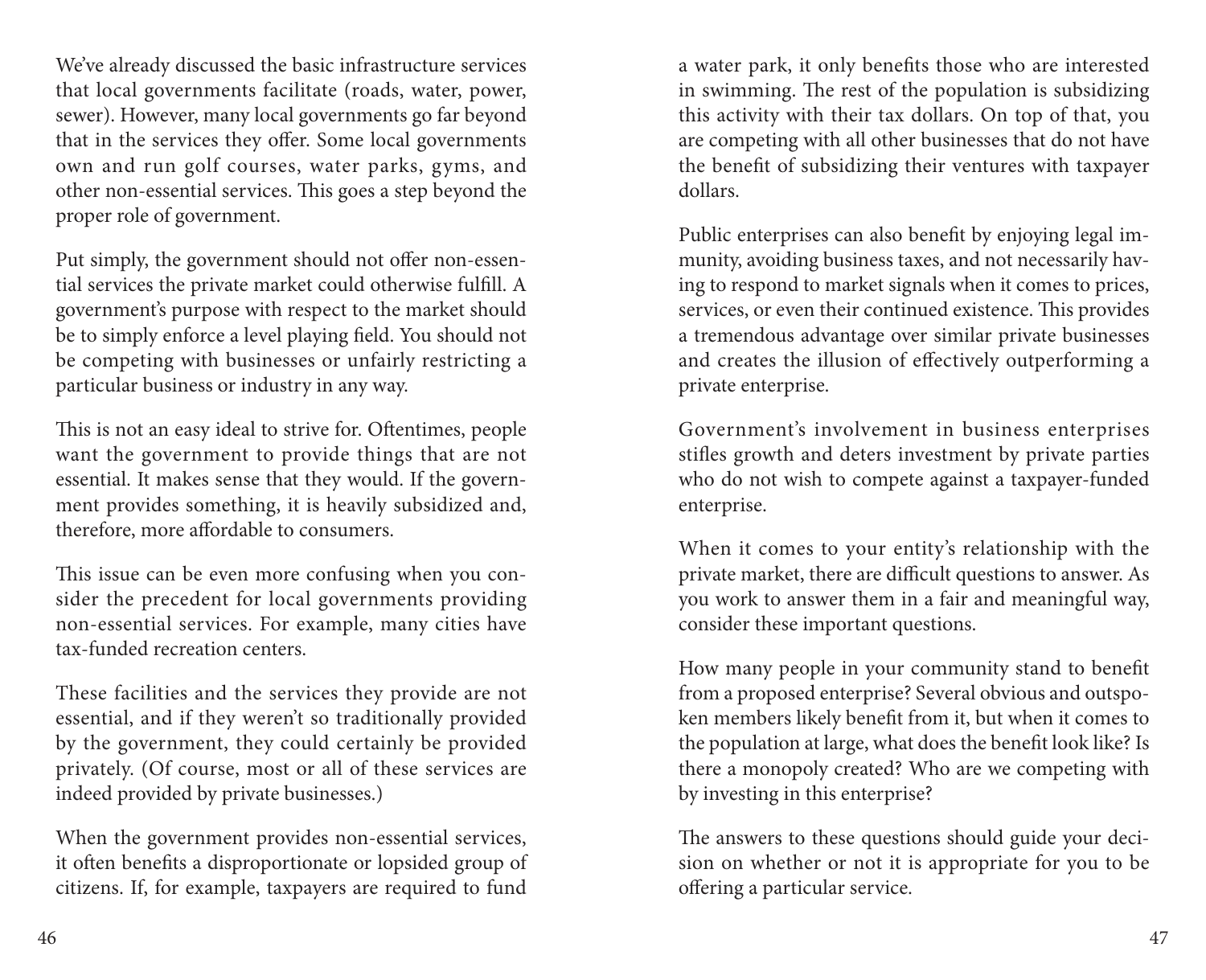Below, you will find discussion on some specific issues and circumstances when it comes to the government and the private market.

## **Case Studies**

### **Government Enterprises**

When it comes to certain amenities, your community might not be satisfied with the options provided (or not provided) by the private market. These circumstances can pose a difficult question — is it appropriate to create a taxpayer funded enterprise?

## *One Common Approach: The Government Is Here to Help*

Governments often provide unnecessary services like golf courses and recreation facilities. These are often done in response to public demand or priorities of elected officials, but interest does not justify government involvement.

We would recommend you limit the resources allocated to these services or eliminate them altogether. Certainly, when a service is so niche that it only really benefits a small portion of community members, it should not be funded by the taxpayers at large.

Golf courses, water parks, and gymnasiums are among those services so expensive and so specific that they are better left to the private sector.

Usually, these investments struggle to earn a profit at all and are subsidized by taxpayer dollars. Finances aside, providing such services is an interference in the private market. Such a project uses general funds to make everyone pay for a service that only benefits the few who use it.

Furthermore, it disincentivizes any private person or group from providing any of these services that would increase rather than drain tax revenue.

#### *A Better Way: Support Positive Private Projects*

If a service is so important to a community that they would have the government provide it, that same service should be important enough to be sponsored and supported by private entities or lucrative enough to attract or instigate a local business. If demand truly does exist, then this market opportunity can be filled by a private party should the economics truly work out to support the business endeavor.

Before investing in any non-essential services you should, at a minimum, do the necessary research to ensure that that service is not already being provided by a private organization.

If the service is not already provided, consider whether or not it is wise for the government to be investing in a service that no one else has determined worthwhile to provide. If the service is already provided, focus your efforts on supporting the private entity offering that service. You should avoid duplicating any services already offered by the private sector.

Instead of competing with private businesses, you should work to create a business friendly environment. You can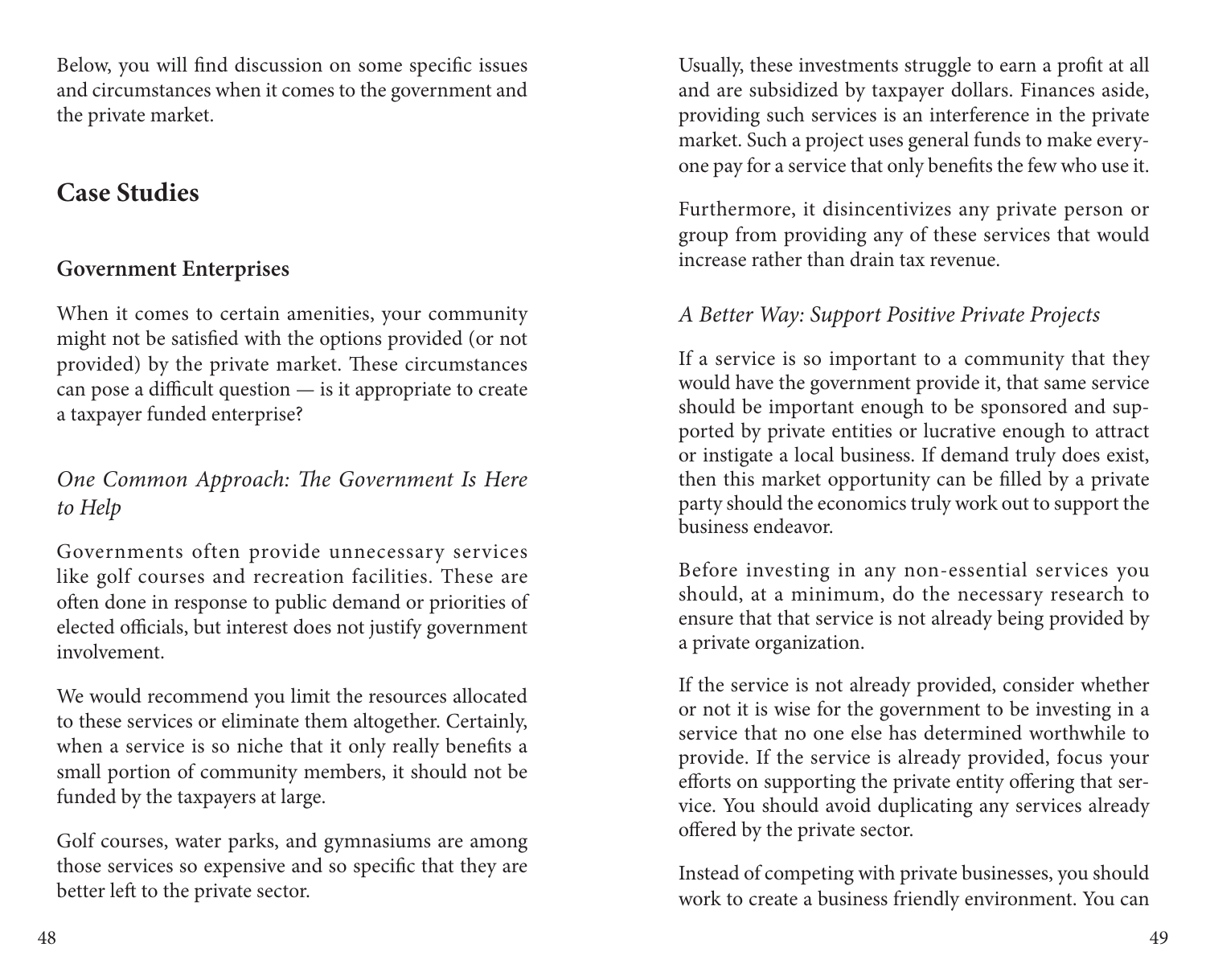do this by creating clear processes, limiting burdensome restrictions or requirements, and being aware of what non-essential services are already provided by the private market.

For example, Highland was considering creating a city sponsored dance class. However, when they discovered that there was already a dance studio within Highland offering the same service, they decided against funding a competing service.

In Eagle Mountain, the community was considering creating a government funded arts council, but instead created a public-private partnership backed by local businesses and other entities invested in the arts.

#### **Economic Incentives**

As your constituency grows, you'll likely feel more pressure to attract businesses which will, in turn, bring jobs, expand the tax base, and strengthen the economy. This goal can present an important question: what are appropriate ways to attract business and development?

## *One Common Approach: Losing Propositions*

Many local officials approach this issue by offering economic incentives to businesses willing to come to their locality. These economic incentives are usually (though not always) post-performance tax breaks or rebates. The problem is, these programs are poor policy and often do more harm than good. Businesses can play governments off each other to get the best package possible, and it is

usually to the detriment of the local governments. While these incentives are often well intentioned, they do not yield an impressive return on your investment.

Further, offering incentives to some businesses naturally creates an unfair playing field between the favored recipients and their competitors. For example, if a company obtains a tax rebate to locate in your city, they can pass along that reduction in expenses to their employees by way of higher salaries, which means that their competitors will likely lose employees to this company because it can pay more. This hurts your constituents and local business owners who have invested in the community.

#### *A Better Way: Attractive Business Environment*

When it comes to taxes and finances, all businesses and individuals should be treated equally. In order to accomplish this, you should minimize or eliminate the economic incentives that you grant businesses in an attempt to win them over. Instead, attract people and businesses by creating systems and institutions that are fair and reliable, with low taxes and regulations.

In 2016, Facebook was considering building a \$2.5 billion data center in West Jordan. The problem was, they were considering building that data center in several locations, which allowed them to ask for exorbitant amounts of money in economic incentives — the deal that was being negotiated included nearly \$200 million in tax incentives. Ultimately, Facebook decided to build in New Mexico; Utah was not selected. This was, in part, due to opposition from the Salt Lake County Mayor at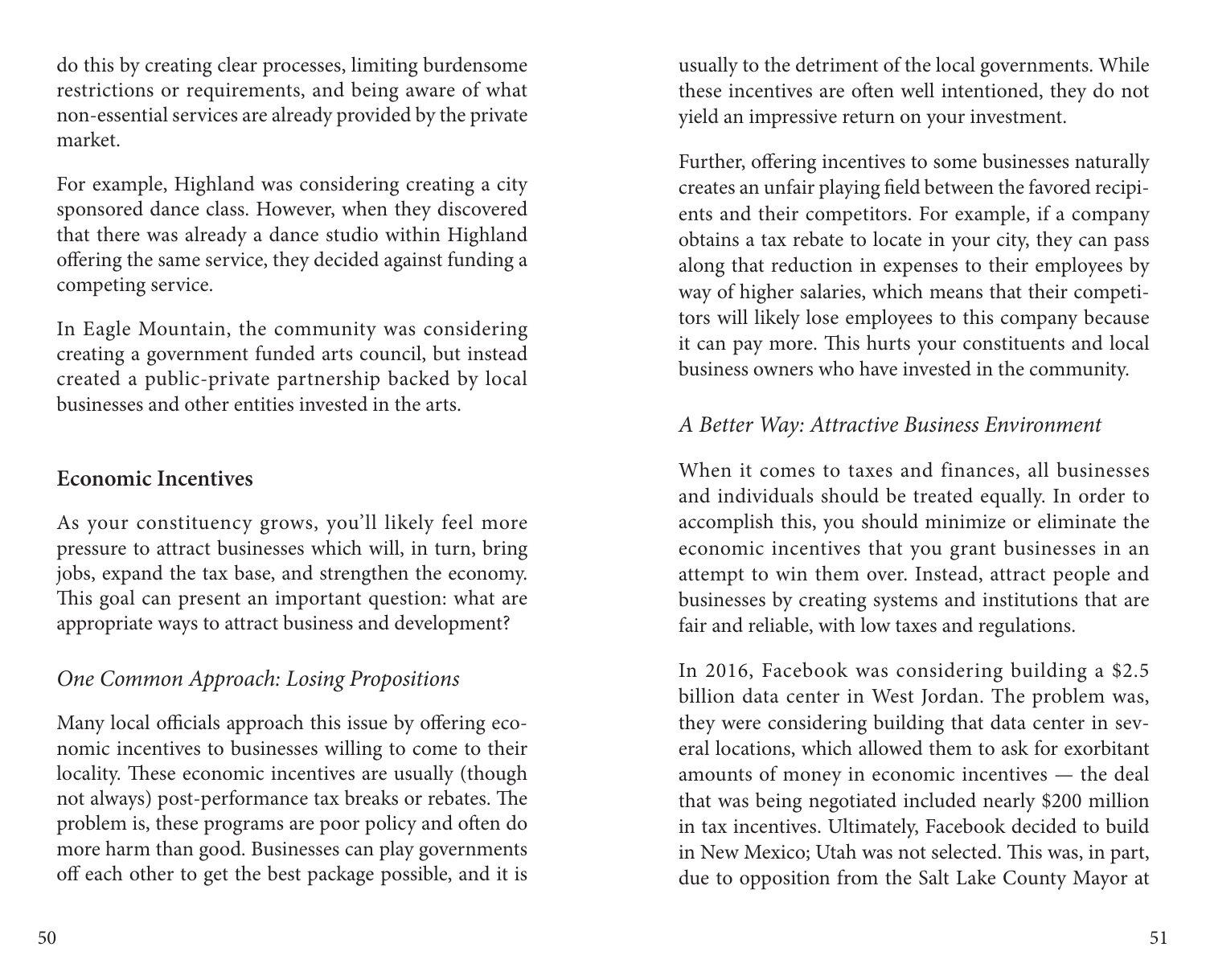the time, Ben McAdams. He recognized that this was not a good deal for taxpayers in Utah, and he opposed it.16

Instead of attracting businesses with economic incentives that create unfairness, attract people and businesses by creating systems and institutions that are fair and reliable. Local government should be focused on doing the basics as best they can. If you have clear permitting processes, friendly zoning, an open and clear political process, and low taxes and regulations, businesses will naturally be attracted to your community. That's something that will benefit the government, your constituents, and businesses in the long term.

#### **Business Regulations**

In order to oversee business activity and protect public health and safety, governments impose a number of regulations. The unseen problem inherent in this process is that burdensome regulations can stifle innovation, driving out business and development that would otherwise benefit the community. The question is, how do you balance these competing concerns, and how do you know what level of regulation is appropriate?

## *One Common Approach: Burdensome Regulations*

There are a plethora of ways in which local governments can regulate business practices and make the process more difficult. They can institute burdensome licensing

requirements that make it difficult for people to start businesses or find employees and create barriers to entry by requiring competing businesses to sign off on new competition. They can regulate when and where business can happen by prohibiting business activity on certain days of the week or in certain geographic areas. The list goes on.

Regulations should always be built to protect the public health and safety of your community. Any regulation that does not contribute to this goal is unnecessary. Regulations not directly addressing a specific harm should be done away with.

### *A Better Way: Minimize Your Involvement in the Free Market*

Regulations should be simple and not burdensome for business owners. When regulating, think of businesses as your friend and maintain that perspective until they give you reason not to by way of harmful activity that deserves narrow attention and regulation.

In response to that idea, one might suggest that if you do not work to preempt harm, the damage will be extreme or maybe irreversible. It is true that if you take a more conservative approach to regulation, you might have to retroactively respond to some harm. However, the more concerning risk rests on the side of over-eager regulation.

If you choose to extensively regulate businesses, you risk not only regulating harm but also regulating ideas and innovation — peaceful activity that will find a home in a more favorable environment with fewer regulations.

<sup>16</sup> Gehrke, Robert. "West Jordan blames Ben McAdams for losing out on Facebook data center." September 15, 2016. *The Salt Lake Tribune*.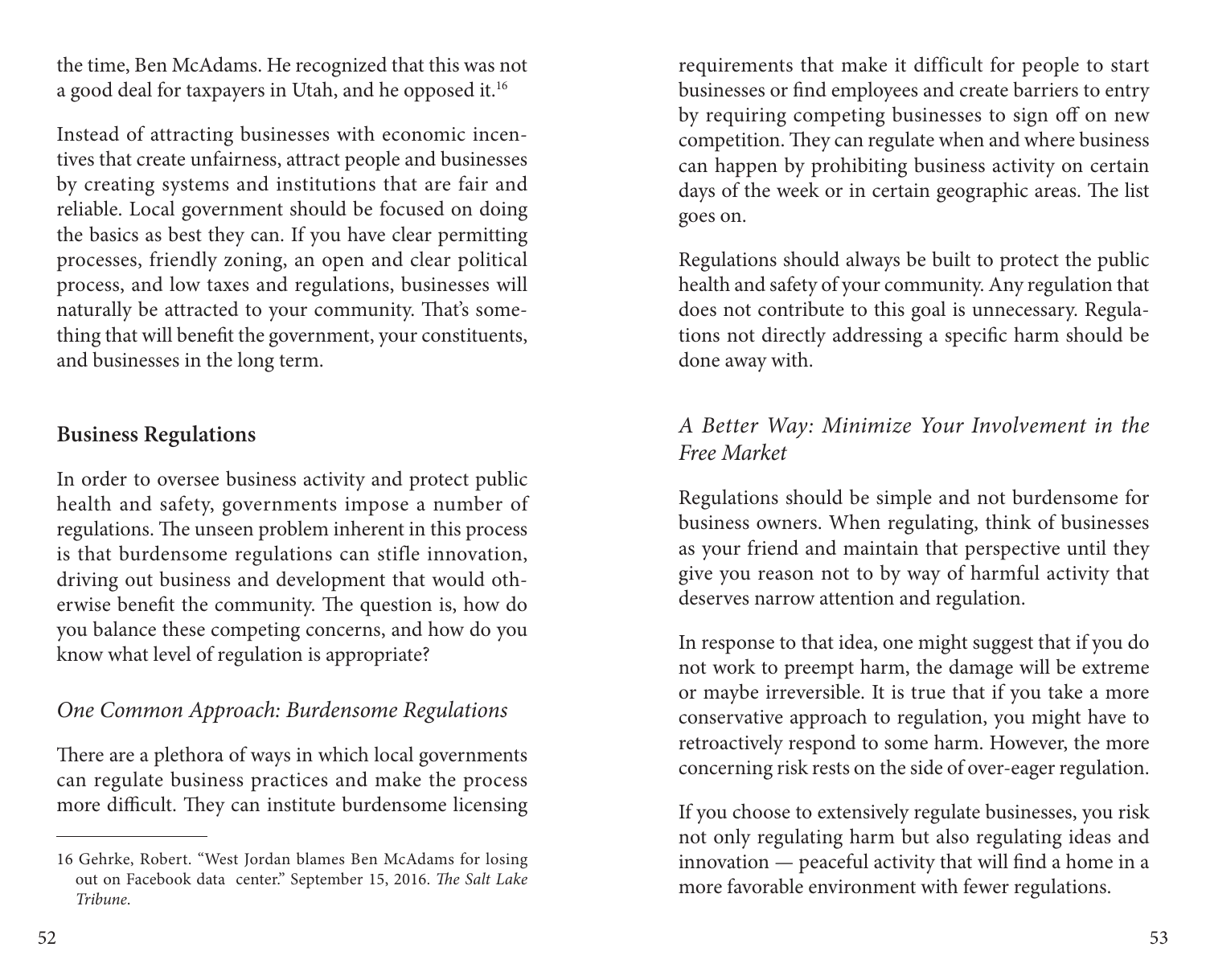If you feel that, for some reason, the government must interfere with the private market, make that interference as brief and narrowly focused as possible. Permit requirements and licensing processes should be clear and straightforward. Government should be friendly to businesses and innovation, and only put burdens on those who are bad actors.

## **Conclusion**

Government entities should not be competing with the private market. This practice is unfair to both businesses and taxpayers. It creates inequitable competition that is subsidized by taxpayers but does not evenly benefit the population. Not to mention, government entities, in general, are not able to offer the high-quality services that a competitive market produces.

You should interfere with the private sector as little as possible. When your involvement is necessary, it should be minimal and simple. Your processes need to be business-friendly. That is how you will attract and cultivate the most successful businesses for your constituents and for your economy.

As you work to limit your interference in the free market, keep these takeaways in mind:

- Local governments should focus on facilitating basic infrastructure well.
- Let the market facilitate extraneous amenities.
- If a private entity could do a better job, consider privatizing that service.
- Economic incentives unfairly distribute the tax burden.
- Regulations should address specific, identifiable harms, not what-ifs and personal preferences.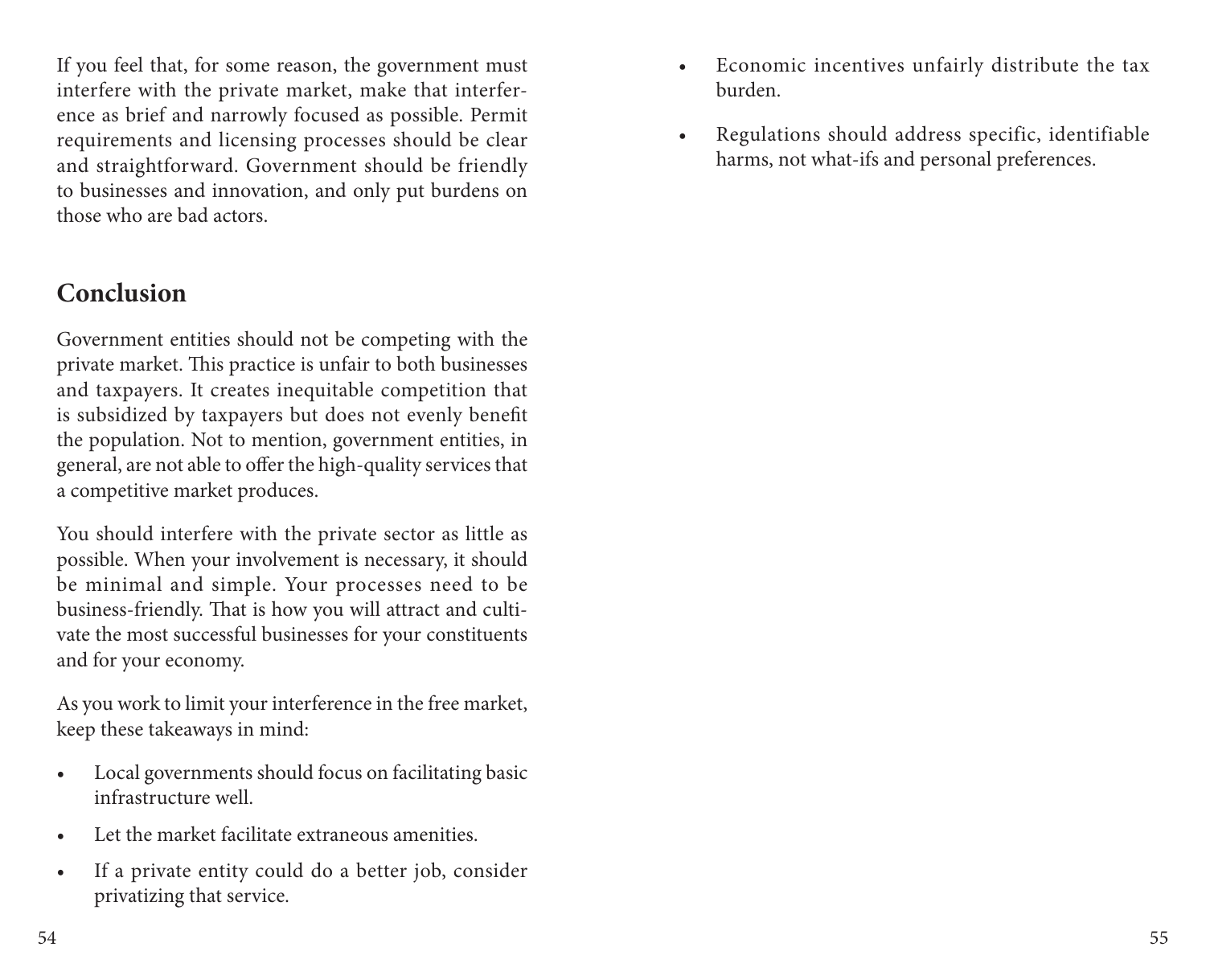## Fees

*"A wise and frugal government, which shall leave men free to regulate their own pursuits of industry and improvement, and shall not take from the mouth of labor the bread it has earned — this is the sum of good government."*

**Thomas Jefferson**

Fees are a user-based approach to payment for services that cover a specific service, or the related costs of that service, which is utilized by the individual being charged the fee. When charging a fee, the use of the service must be measurable so that the charges accurately reflect an individual's actual use.

For example, you may charge a fee for water or electricity based on how much is used in each household. Or perhaps you decide to fund the privately-contracted waste collection by charging a fee per bin, calculated by the actual cost of what it takes to provide garbage service.

The common thread in these situations is that the fee amount is measurable and tied to the use (or non-use) of the related service. Fees should not be used as creative ways to raise revenue or bypass processes to increase tax rates.

Fees are distinct from taxes. General taxation through property and sales taxes contribute to your general fund, which can be used to fund the various services required to run a local government. These services tend to provide a general benefit to the residents of your jurisdiction and those who live in or pass through your community.

For example, it is very difficult to quantify the specific benefit of public safety and fire protection for each resident. Consequently, these services are funded through general taxation. While fees are specific to a measurable activity some local governments have instituted fees to help make ends meet when it comes to the cost of providing general services.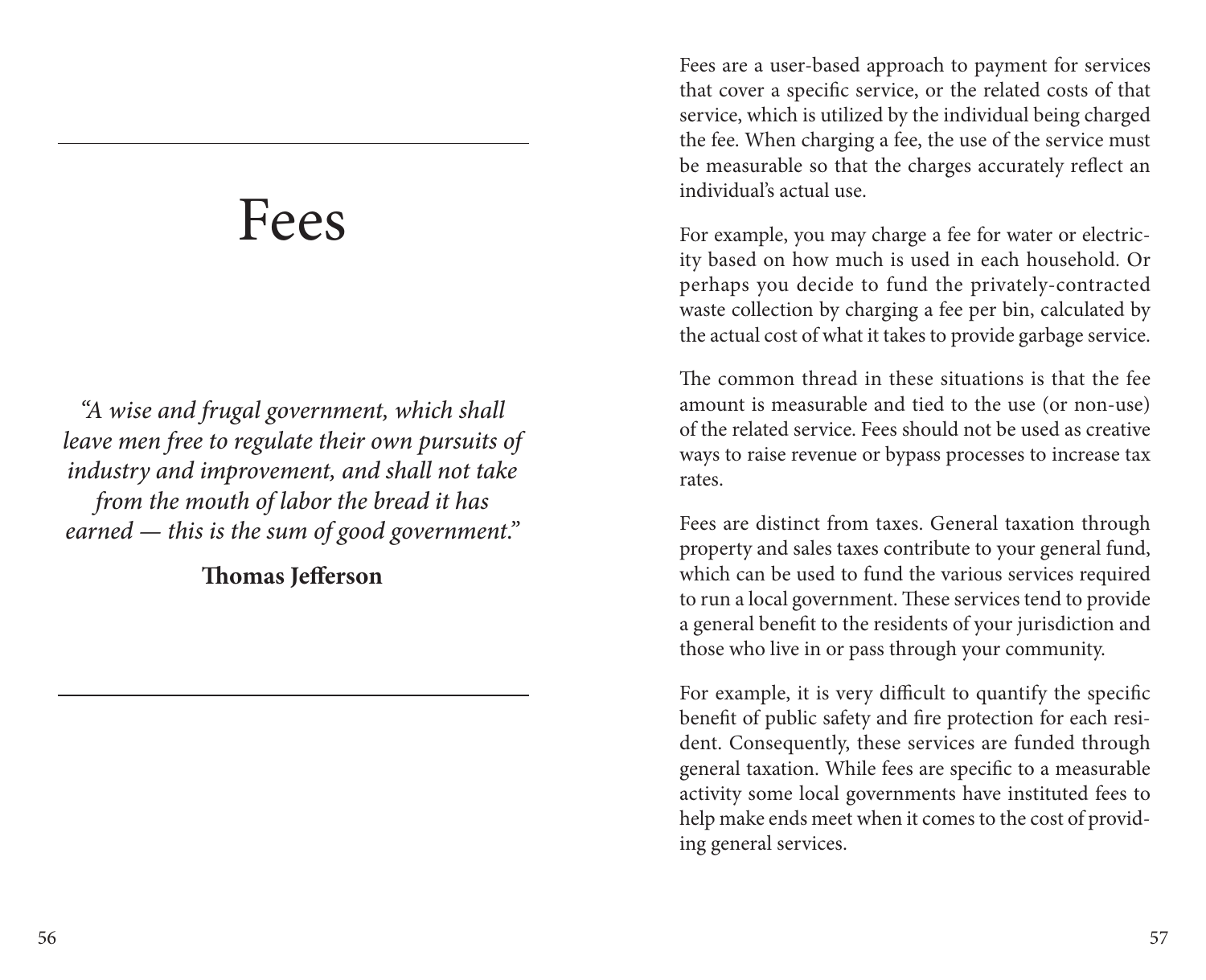This tendency is understandable. Utah's Truth in Taxation process can make it difficult to raise taxes without drawing the ire of your community. This can lead some officials to seek out new avenues of revenue generation that are politically easier and quicker to enact.

With so many demands on your budget, it can be incredibly tempting to misuse fees, especially since they appear to be an equitable solution.

However, courts have determined again and again that there is a distinct difference between a fee and a tax, and that in the case of the latter, the Truth in Taxation process must be followed. Your residents have a constitutional right to be protected from improper fees.

The case of V-1 Oil Co. v. Utah State Tax Commission (1996), heard in the Utah Supreme Court, established some of the earliest precedents on the difference between a fee and a tax.

Specifically, the ruling determined that "to be a legitimate fee for service, the amount charged must bear a reasonable relationship to the services provided, the benefits received, or a need created by those who must actually pay the fee. This requirement is intended to prevent a fee from being used to generate excessive revenues and becoming indistinguishable from a tax."17

Enacting fees requires being precise and should be reserved for funding specific and measurable services, not as a way to raise revenue, regardless of the transparency and accountability measures that are set up.

Avoid looking to the utility bill as a means to solve revenue issues.

## **Case Studies**

## **Transportation Funding**

Many counties and cities in Utah are facing a problem: roads are wearing out and need to be replaced. This is an expensive project, and raising the funds for such a project creates a challenge. The Utah Legislature has diminished the amount of funds available to local governments by moving away from exclusively funding roads with gas taxes and instead relying on sales tax earmarks.

A long-term solution is required to move back to a more user-funded model that would bring more revenue to local entities, such as a road usage charge or vehicle miles-traveled type of program.

In the meantime, some cities have pursued the idea of adding a fee for transportation onto the utility bill in order to raise revenues for transportation expenses and projects. This is constitutionally and legally problematic. Those who have pursued this policy have known these risks from the beginning and proceeded with eyes wide open down this risky path.

#### *One Common Approach: Risk the Lawsuit*

Pleasant Grove is among several cities that have instituted a Transportation Utility Fee (TUF) to address their

<sup>17</sup> *V-1 Oil Co. v. Utah State Tax Comm*. October 29, 1996. Justia No. 950156.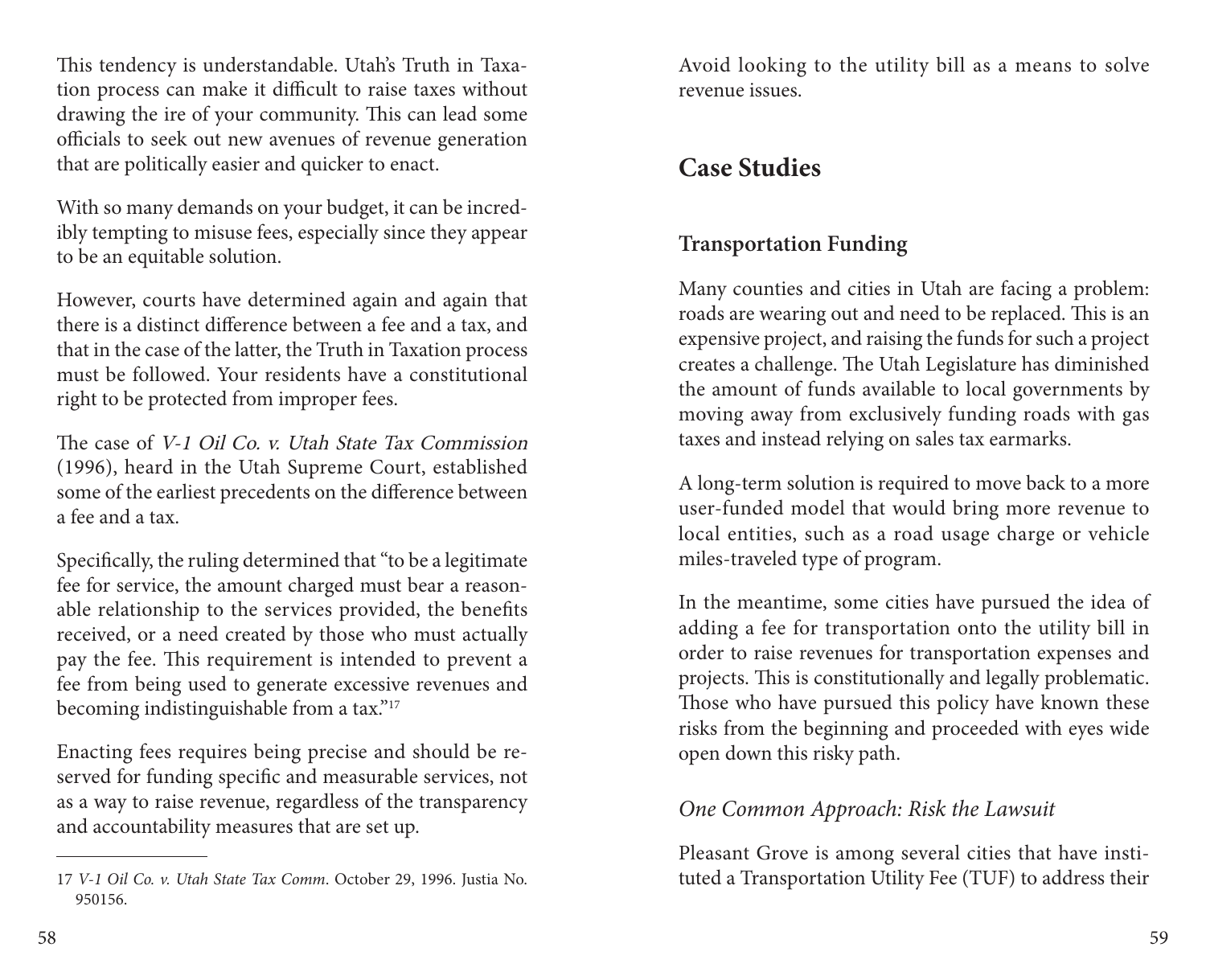infrastructure needs. At first glance, it doesn't appear to be a poor policy to provide a service like roads equitably. However, it is not a service where the use can actually be measured, and thus it is not a service that can be funded by a fee. The Fourth District Court supported this assertion when they ruled on a lawsuit organized by Libertas Institute over the adoption of a  $(TUF)^{18}$ .

The court elaborated that, "generally speaking, a tax raises revenue for general governmental purposes, while a fee raises revenue either to compensate the government for the provision of a specific service or benefit to the one paying the fee or to defray the government's costs of regulating and policing a business or activity engaged in by the one paying the fee."19

The court determined that the TUF does not qualify as a regulatory fee. However, many have considered whether it is not a service fee since the money is going exclusively toward a service provided by residents. When this issue was brought to the courts, it was decided that the TUF does not qualify as a service fee because the benefit is not isolated to the person paying the fee.

It is extremely difficult to measure who uses the roads and how much, and so the same fee would be charged to the elderly widow who doesn't own a car as the family of ten with five vehicles. Additionally, as the court pointed out, this benefit is also extended to non-residents who use the city's road system without paying anything at all.

## *A Better Way: Embrace Truth in Taxation*

The fact is that roads are going to need to be funded out of your general fund made up of collected taxes and fees. This means that the only way to increase the funds for your roads is to increase your certified tax rate or reallocate existing funds. This may seem difficult, but the discussion with your residents needs to be had.

The dialogue between you and your citizens through the Truth-in-Taxation process is not designed to be a difficult one. The main purpose behind Truth-in-Taxation was to provide a level of transparency, and in fact, it provides you with a better opportunity to explain your government's needs, such as funding transportation in your area.

When Truth-in-Taxation is done in the sunlight and citizens are provided with enough data to make them feel an increase to the certified tax rate is justified, the process need not be so difficult. The dialogue between you and your citizens for the need for a certified tax increase is a key tenet of Utah's unique property tax law.

This conversation makes Truth-in-Taxation the model for the country, ensuring that government services can be provided with necessary funding, while still maintaining taxpayer engagement and ensuring rates don't rise exponentially or automatically.

That being said, going through "small" increases to the certified tax rate each and every year, as some entities do, makes the process much more dark. Doing this hides the cost of government to the taxpayer, and makes it much more difficult in the future to justify a larger increase

<sup>18</sup>This decision has been appealed and is currently being considered by the Utah Supreme Court (as of July 2021).

<sup>19</sup> *Utah Sage Inc. v. Pleasant Grove City.* (4th District Court of Utah County, Utah February 12, 2020), No. 190300164.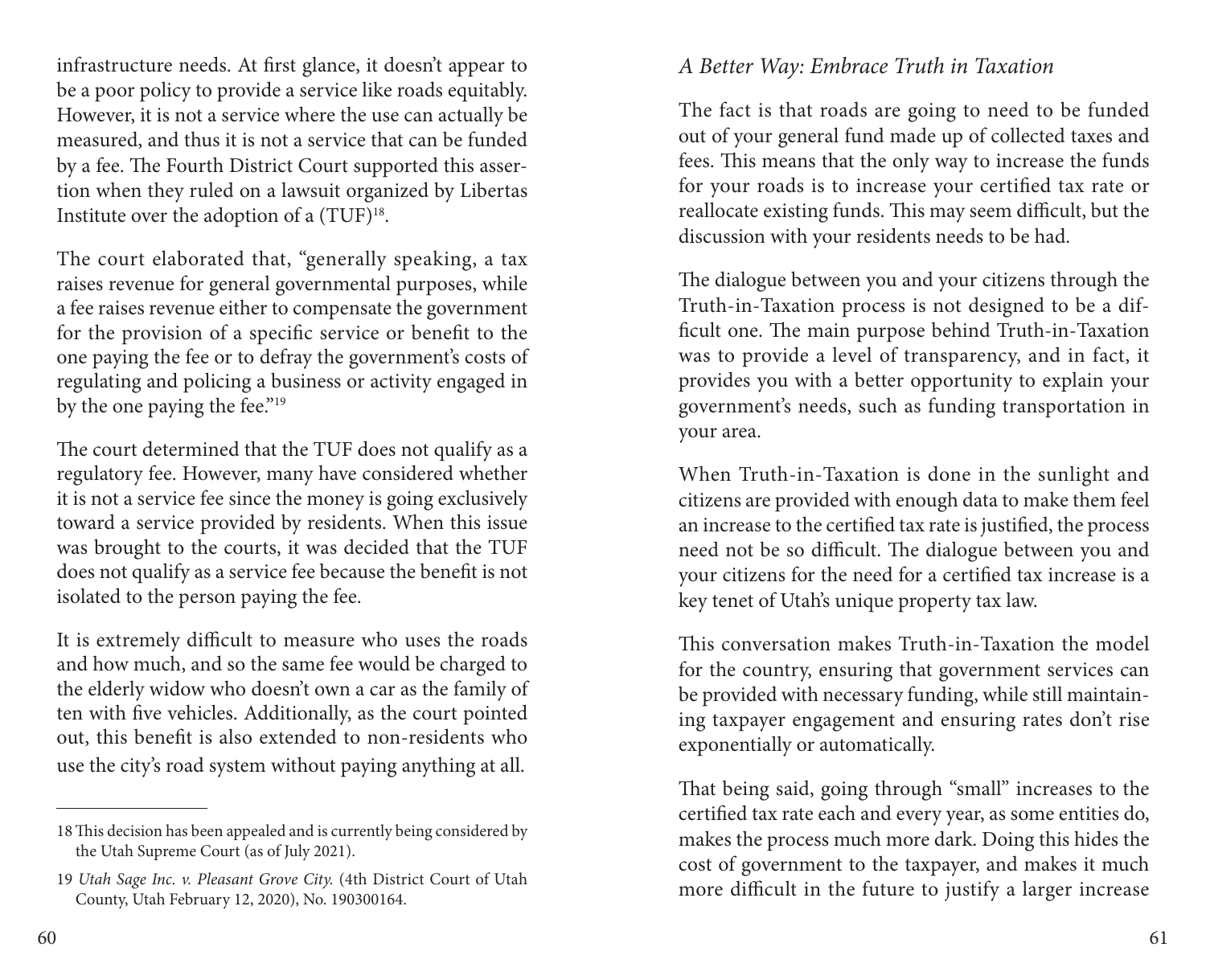to pay for major maintenance of roads or an increase in salaries to public safety, as an example.

Costs do generally rise, which is why it is appropriate to go through raising the certified tax rate every 5 -8 years. Showing citizens the cost of inflation in road maintenance or other city services will help your citizens understand more clearly why the increase is necessary.

## **Utility Fees**

In your work as an elected official, you will likely be involved in the provision of utilities to your constituents. This could include anything from garbage services to water and electricity. The nature of these services sometimes make them an appropriate candidate for a fee.

## *One Common Approach: Adding Line Items to the Utility Bill*

Utility fees should not contribute to your general fund. They are not another form of taxation, nor are excess revenues "profit" that should be transferred to the city. They are specific and user based, and where too much is collected, rates should be lowered to match the actual cost of the service.

You should never overcharge for services and allocate the additional funds towards an unrelated project. Some cities have begun using the utility bill not just for actual utilities, but to raise funds to pay for things like public safety and debt service on broadband infrastructure.

These are inappropriate ways of using the utility bill and when combined with municipal enterprise fund transfers, leaves transparency and accountability to residents lacking.

## *A Better Way: Keep It Organized*

Utility fees must be reasonable. A reasonable utility fee is one in which the cost of the service for constituents is at or near the exact amount it costs to provide that service. When funding utilities by means of a fee, you should only charge what it costs to facilitate that service and ensure those funds go directly towards dispensing that utility.

Better yet, make your process clear and simple so that your constituents know that the fees they pay are directly funding the service they are paying for. Keep an organized ledger that tracks the funds that come in and go out for a specific service. Be proactive in helping the public see that this is being managed responsibly.

Charging only what a utility costs a constituent, and no more, is not just courteous — in many cases it's the law. This establishes that fees that exceed actual costs of utilities are unlawful. Do not attempt to create unlawful taxation by using a fee.

### **Impact Fees**

As Utah grows, so will your locality. If there is land available within your jurisdiction, you will find many people interested in developing that land to build more housing and commercial real estate. The problem is, development can constitute a burden on your current infrastructure.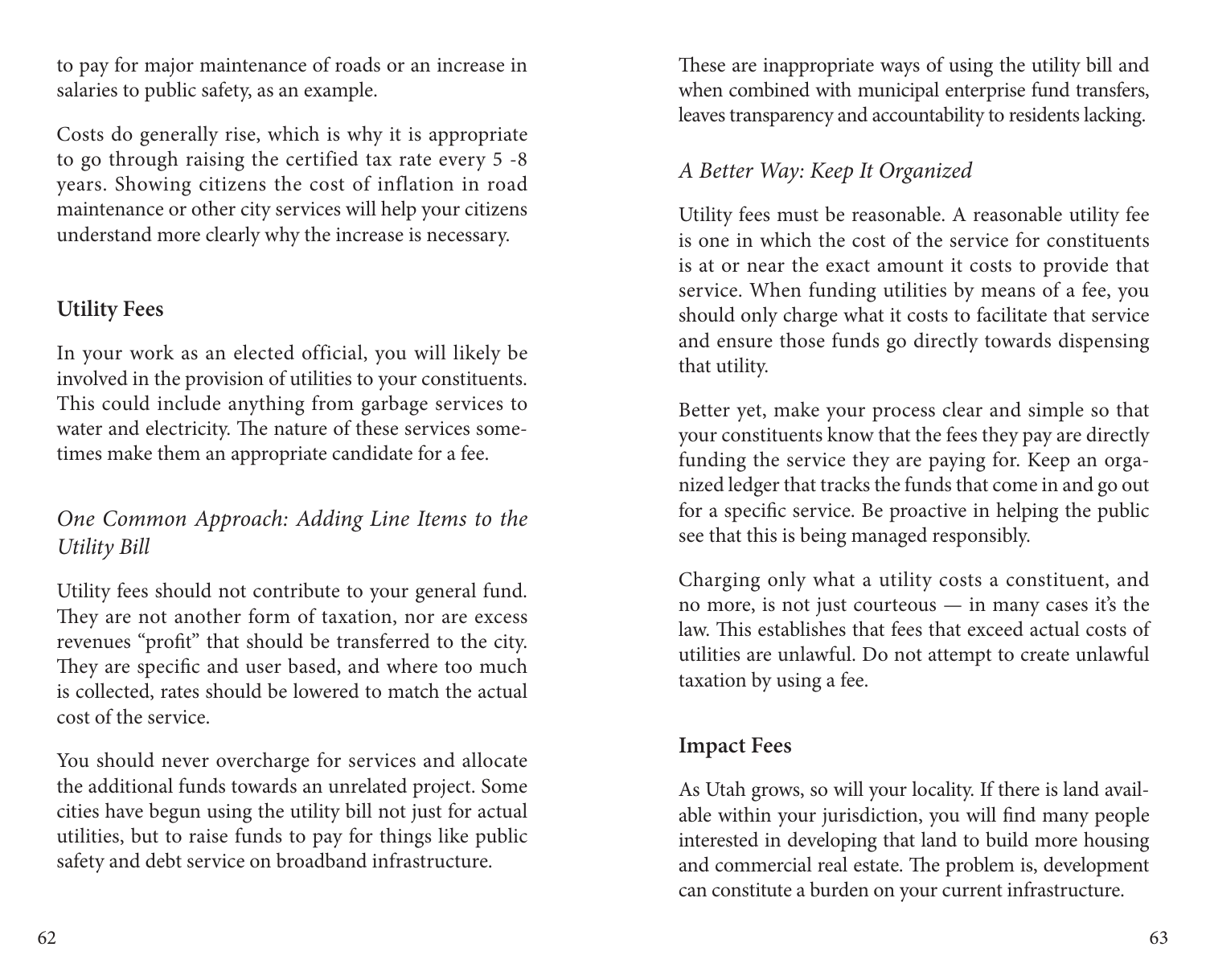In Utah, you can solve this problem by charging impact fees.

#### *One Common Approach: Impact Fees as a Barrier to Entry*

Advocates for impact fees will argue that without such fees, current residents and taxpayers would unfairly shoulder the burden of paying for infrastructure required by new residents who are not yet taxpayers contributing to the general fund. This is a legitimate concern, but in an attempt to protect current residents, some local governments unfairly shift the burden of infrastructure funding (which would benefit both new and current residents) to the developer. A lopsided shift in either direction is inappropriate; to the extent possible, as the law requires, fees should be paid for by those who specifically benefit.

Impact fees should not be treated as yet another form of revenue generation. Charging impact fees for obscure services or facilities that are not explicitly laid out in the state statute governing impact fees is not legal. Likewise, impact fees must go directly toward the cause for which they were collected and calculated. Impact fees are not a tax and should not be used as a tax.

## *A Better Way: Impact Fees for Specific Services*

Impact fees can be implemented appropriately when they are imposed in good faith and according to state statute. Developers are not trying to ruin your life. They are trying to create opportunities for future community members.

You should work with them in a collaborative effort to create the best community possible, and not see them as an easier source of revenue to benefit existing taxpayers.

When it comes to charging impact fees, the right way to go about it is outlined in Utah's Impact Fees Act.20 The Act establishes that impact fees may be charged for any of the following services which have a life expectancy of 10 or more years: water systems and water rights, roads, wastewater systems, stormwater control systems, parks, municipal power facilities and public safety facilities.

Impact fees were created to finance growth and may not be used for routine maintenance on pre-existing infrastructure. Like all other fees, impact fees may only be used toward the specific service for which they were collected.

## **Conclusion**

Managing your local government funding is one of the most important jobs you have. To this end, specific processes have been set in place governing fees and taxes. Confusing these two undermines the delicate (and controversial!) processes that citizens rely on to ensure their tax dollars are used appropriately. Misusing fees will never end well for you or your constituents.

As you work to ensure that your fees are appropriately assessed and allocated, keep in mind these key takeaways:

<sup>20</sup> U.C.A § 11-36A-102(7).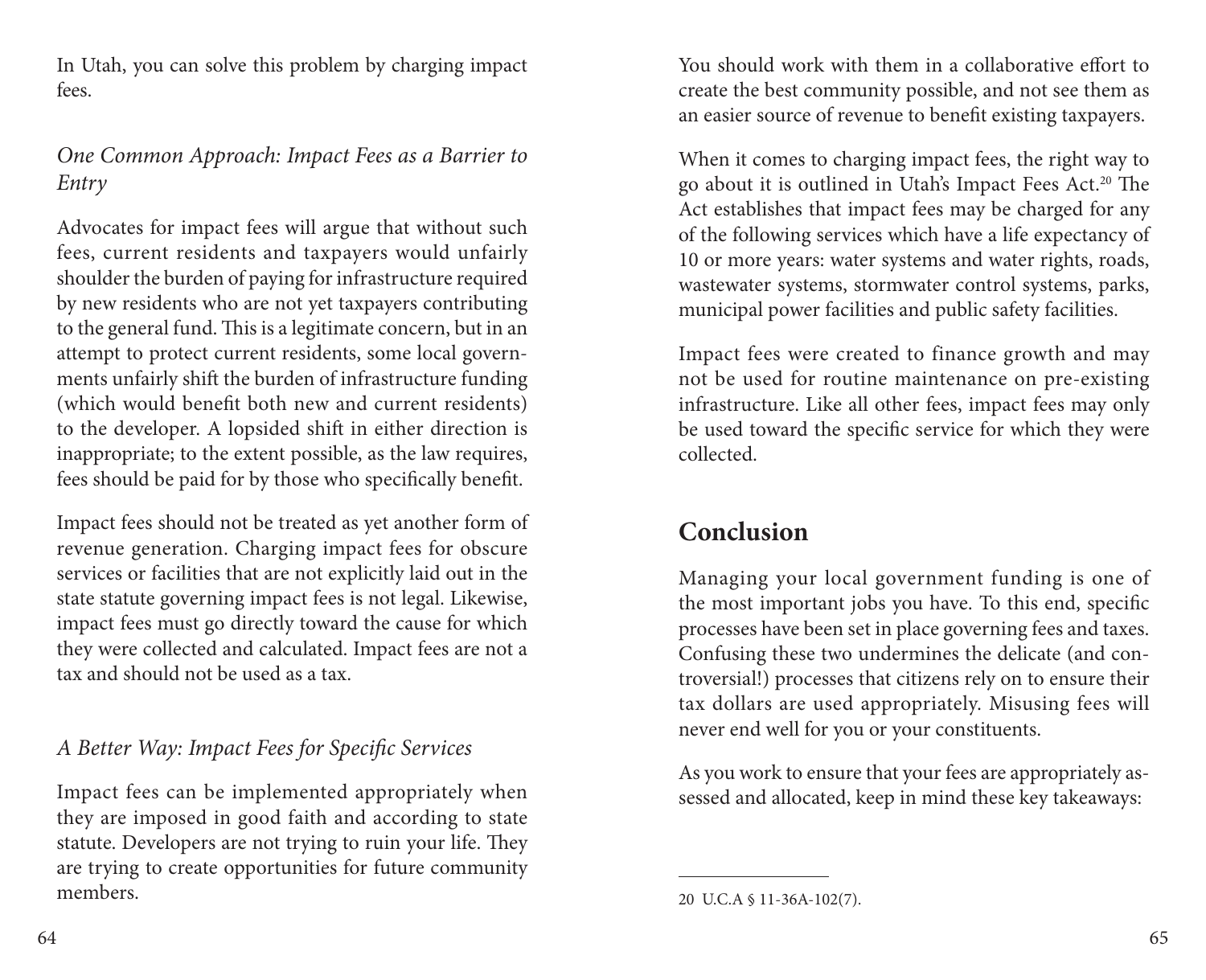- Fees are very different from taxes.
- A fee is user-based and funds a service that can be measured.
- The money collected from a fee should directly fund the service for which it is collected.

# Law Enforcement

*"Equal laws protecting equal rights: the best guarantee of loyalty and love of country."*

**James Madison**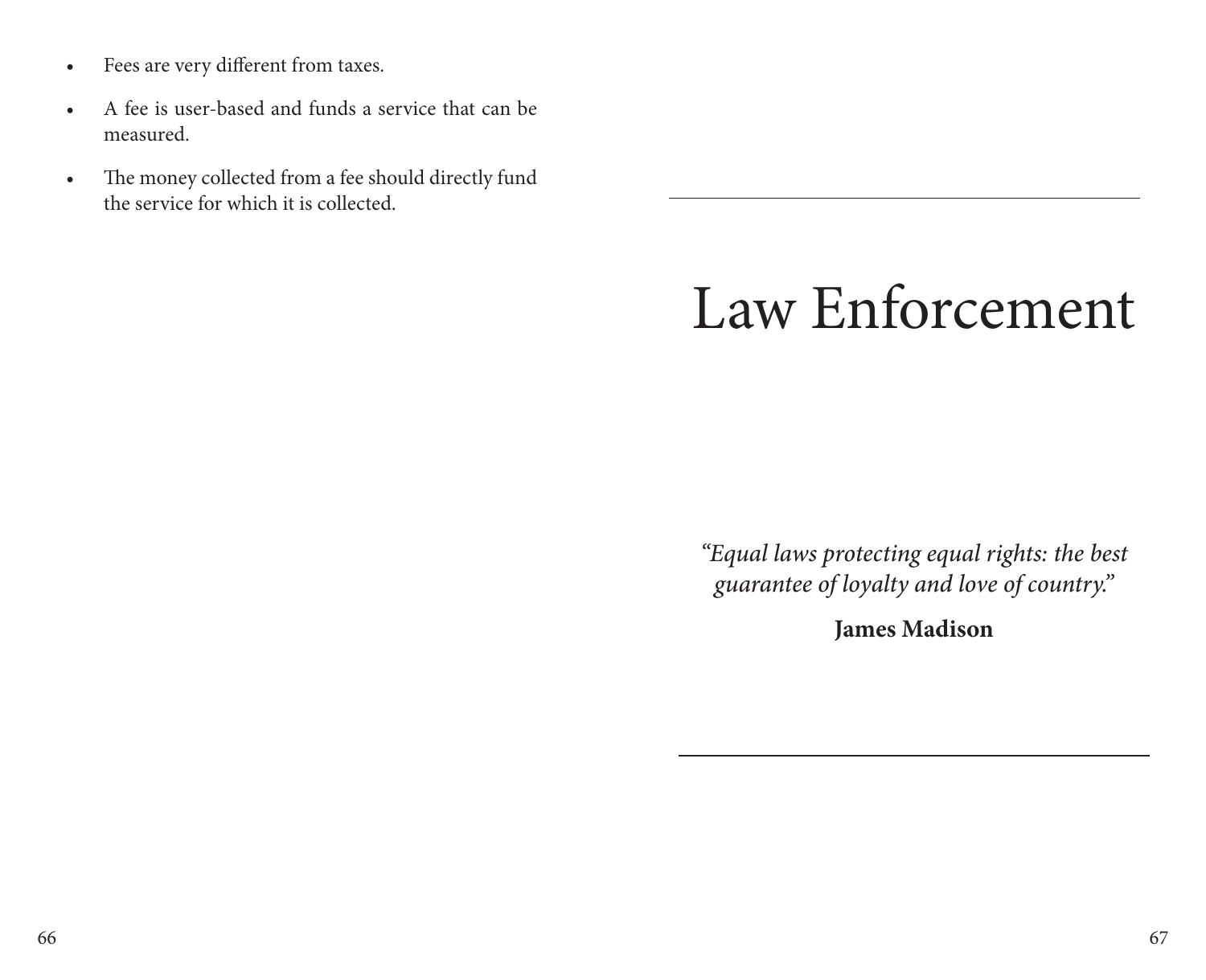Law enforcement exists to keep the peace. It's no secret they have a tough job to prioritize public safety while also upholding individuals' constitutional rights. They must be fair and objective to all people without favoring or unfairly targeting specific individuals.

Their efforts should be focused on a clear and narrow purpose, without regard for generating revenue or asserting the dominance of political power. And most of them are doing their best to accomplish this goal every single day – but they need your support.

Much of your influence on law enforcement will come as you ensure that the ordinances and regulations they are enforcing are reasonable and legitimate. Criminalizing insignificant infractions can lead to unnecessary altercations.

In creating any new law, your goal should be to minimize the unnecessary interactions between private residents and law enforcement. You can do this by thoughtfully enacting law only when it furthers the goal of protecting the health and safety of your community. A review of existing law that could be overly punitive is also in order.

The balance between too little and too much law enforcement can be high-stakes and difficult to strike. Law enforcement can serve as an effective preemptive attack on crime and harm.

You might be thinking: if it is possible to stop harm before it happens, isn't that a great option? This is a legitimate question. Before you commit to that strategy, though, consider that, as technology develops, the

opportunities to infringe on freedom in order to preempt harm will increase exponentially.

With no principles guiding what law enforcement can and cannot do, there are no limits. We recommend you focus your law enforcement efforts on activities that have a direct and causal relationship to real and articulable harms.

In response to this proposition, many might assert that having a proactive, predictive, and involved law enforcement agency is worth any associated costs — the argument being that the benefits of prevented harm and crime far outweigh any potential infringements on freedom.

This might be a compelling case, depending on the nature of your locality. In making this determination, please consider two questions.

First, do your law enforcement efforts unfairly target a group or person? Would your efforts be fair if they were applied to your entire constituency?

Secondly, what kind of issues are you targeting and focusing on? If your law enforcement officers are getting involved in disputes over the state of someone's lawn, for example, you might want to reconsider the principles governing that involvement.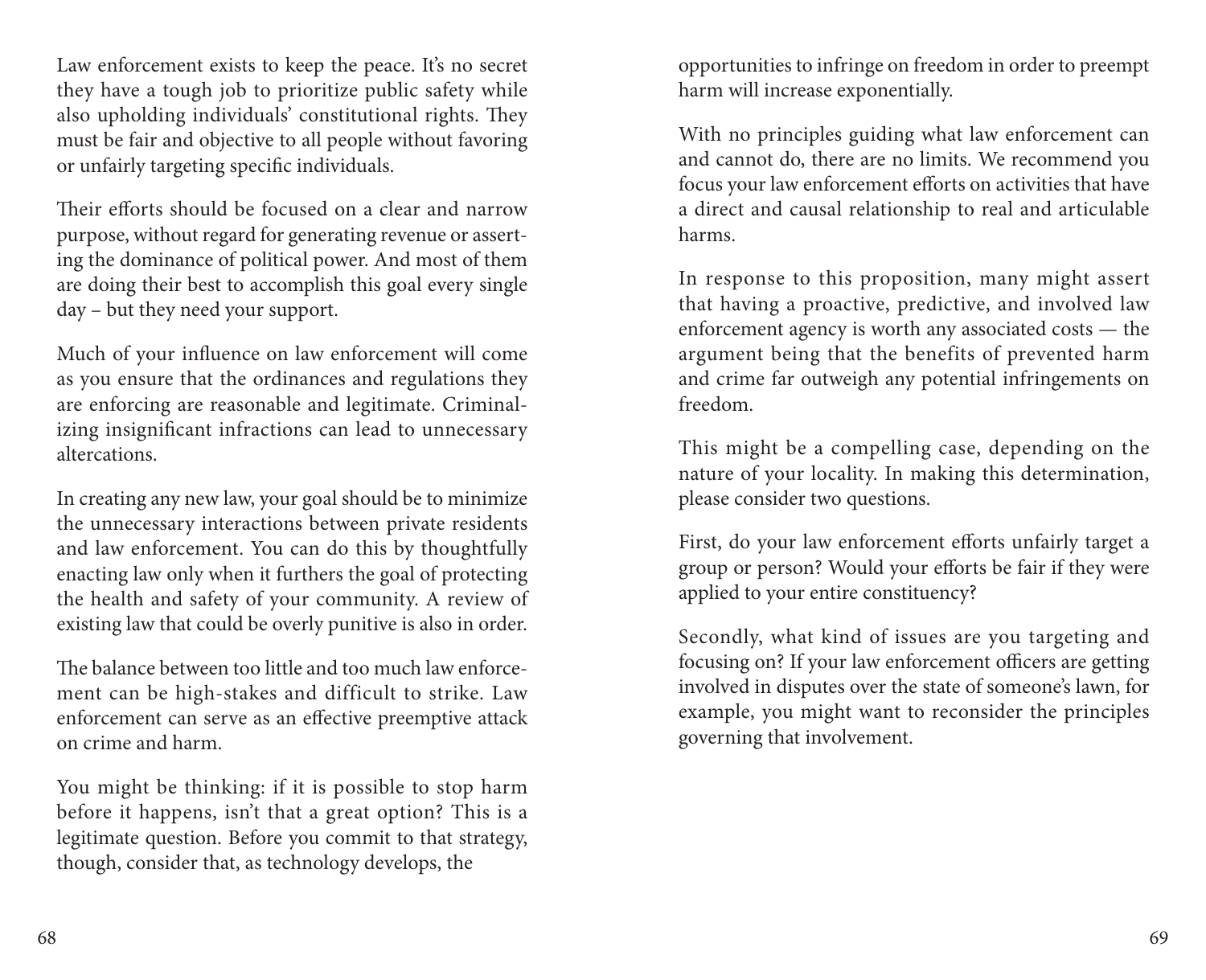## **Case Studies**

### **Fines and Fees**

When it comes to law enforcement, there are a lot of excuses to charge people with fines and fees.

On the one hand, there are administrative costs that must be met. On the other hand, you want to deter people from violating the law. But be careful about what money you charge people for violations.

## *One Common Approach: Ticketing as Revenue Generation*

In many cases, local governments will collect massive amounts of money through ticketing or other fines and fees and use it as a source of funding for general purposes.

Law enforcement should not be used to generate revenue for the city. Where fines and fees are put in place, they should be reasonable and directly related to a violation of law or cost to the city.

Government agents should not be looking for an excuse to fine people in order to help fund the government or increase their agency's budget.

Furthermore, fines and fees should not balloon to unreasonable amounts that create an undue burden on your residents. If certain violations are so frequent that the subsequent fines make up large portions of a government's budget, consider taking a different, and possibly more effective, approach to the issue or, if doing so is not a problem, amending your local ordinances.

## *A Better Way: Lowering the Burden of Fines and Fees*

Make your fines and fees reasonable. While they can serve an important purpose, you should be careful not to let fines or fees become excessively burdensome. This will cultivate negative relationships between your constituents and law enforcement, and it will also likely violate state statute.

Utah law specifies that "the governing body of a municipality may impose a criminal penalty for the violation of any municipal ordinance by a fine not to exceed the maximum class B misdemeanor fine." The maximum class B misdemeanor fine is \$1,000.21

Utah statute also specifies that "a municipality may not issue more than one infraction within a 14-day time period for a violation . . . that is ongoing."

Your ability to fine individuals is capped at \$1,000. For an ongoing violation, you may not issue a fine more than once every two weeks. In most cases, a \$1,000 fine every 14 days will be excessive. Your monetary penalties should be as minimal as you can possibly make them.

You may even be able to work with the justice court judges to allow community service in lieu of a fine. While this option is allowed for in state code, it's not

<sup>21</sup> U.C.A § 10-3-703.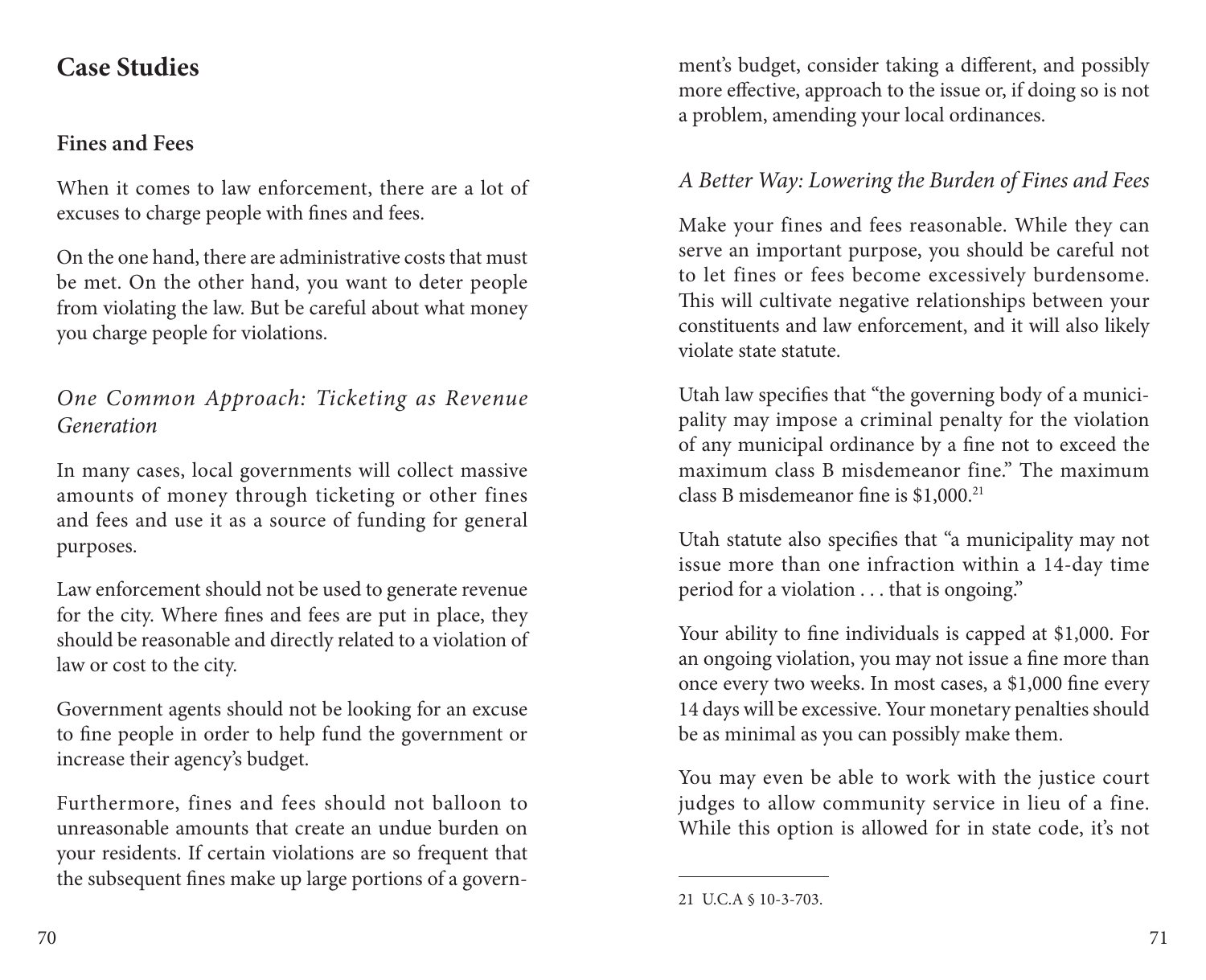being proactively offered so many people just don't know about it. Innovative alternatives like this will help those who struggle the most and increase individuals access to justice on a local level.

#### **Ordinance Enforcement**

While it is best to limit invasive interactions between law enforcement and your constituents, there are some cases in which an interaction is unavoidable.

### *One Common Approach: Overcriminalization*

Unnecessary and problematic interactions often arise as a result of criminalizing benign activities. We saw this happen several years ago when a widowed 70-year-old grandmother couldn't afford to pay for the water required to keep her lawn green.

When a police officer showed up to write her a ticket for the dead lawn, she refused to provide her name and fully comply. The woman was arrested and taken to jail. Later, the charges were dropped and the woman was released.

When dealing with things like aesthetic practice or personal preferences, it's best to have as little law enforcement involvement as possible. The best way to do that is to ultimately have as little government involvement as possible, so that law enforcement officers are not troubled with, nor troubling residents with, minor issues best handled outside of the force of law.

#### *A Better Way: Foster Good Relationships*

If an activity is not causing anyone harm, perhaps reconsider any heavy-handed enforcement on the matter or even reform the regulations. In general, work to cultivate a positive working relationship between citizens and law enforcement personnel.

Before Lehi Police Chief Chad Smith retired in 2014, Lehi patrol cars were decorated with the motto "fostering public trust."

More importantly though, the police department at the time worked hard to reflect that mission in their work. You should foster public trust and position law enforcement efforts to build and protect the community.

### **Use of Force**

Law enforcement personnel are faced with difficult and sometimes life-threatening situations.

This creates high-pressure situations where, often, it seems the only way to respond is with force.

Remember, this is the force of the government and should be reserved for rare situations.

#### *One Common Approach: Unnecessary Escalation of Force*

Police officers support communities and avoid further escalating potentially harmful situations. However, in many cases, this has proven difficult, and the results can be fatal.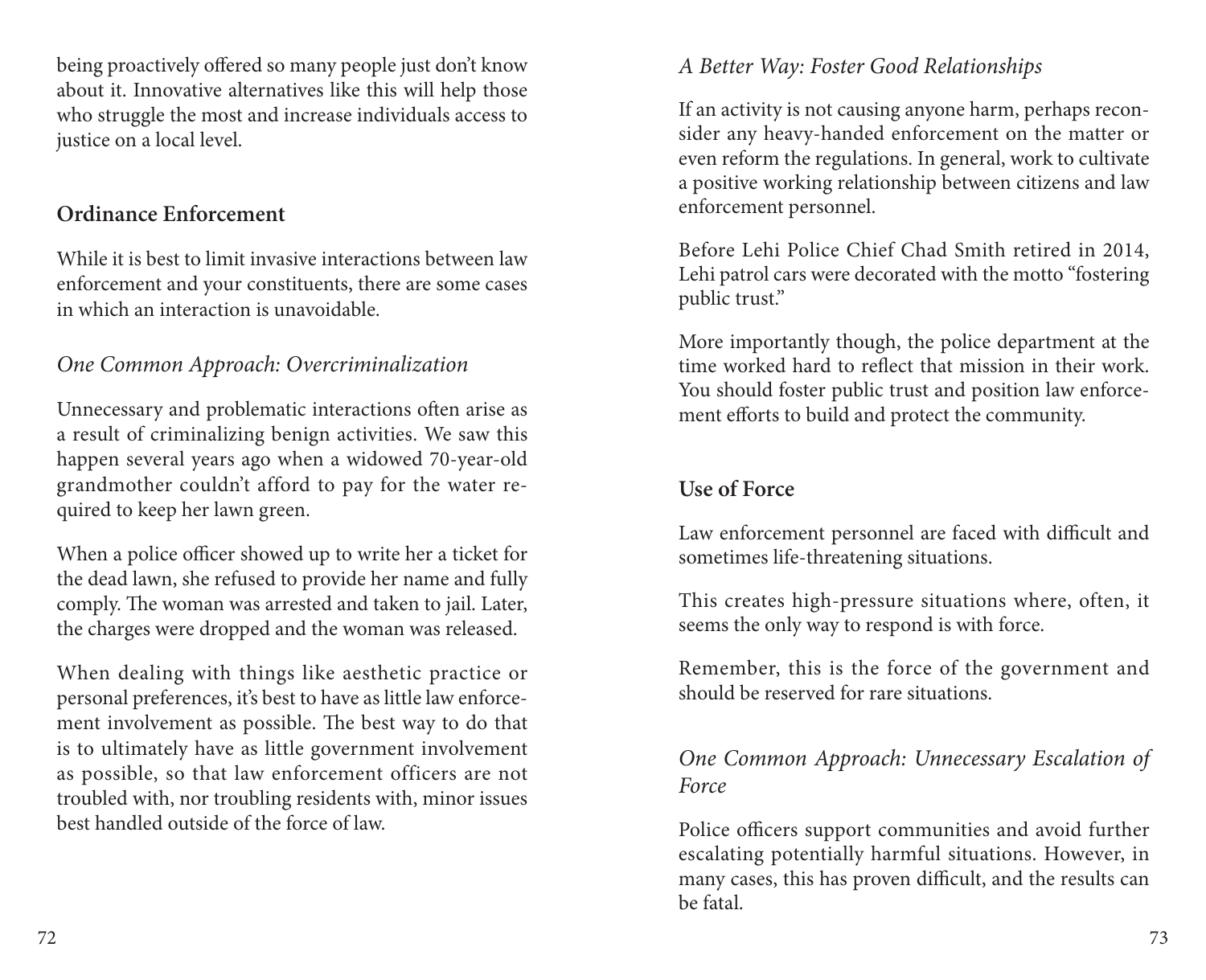In the summer of 2020, protests broke out across the United States. Protesters focused on issues related to police brutality raised by the death of George Floyd. In many cases, these protests included actual destruction of property. Where that was the case, it made sense that police officers stepped in to intervene.

In some cases, however, protesters peacefully sought reform regarding law enforcement's use of force and were met with the same outrageous force they hoped to prevent. When officers respond with force to those who were peaceful prior to their arrival, they escalate the situation.

Too often, police are quick to use unreasonable force in situations that do not call for such actions or could be resolved in a more constructive way. This not only has the potential to spark nationwide outrage, it can also cause injury and even death for both officers and civilians.

Law enforcement officers have been tasked with protecting our communities. You should help equip them with the tools and perspectives necessary to do this without using unnecessary force.

#### *A Better Way: Nurture a Culture of De-Escalation*

Instead of meeting all situations with force, law enforcement personnel should be trained in more extensive and constructive strategies. They should be prepared to de-escalate situations and handle mental illness.

This is certainly not easy. But do your part to work towards a more just, effective, and positive law enforcement process.

You can be a leader on this issue by working with the police department to review what de-escalation practices are used, how they compare to other agencies, and what training is required of officers to ensure that an excessive use of force by officers does not happen in your community.

Doing the work on the front end will help ensure no problematic outcomes occur on the backend.

## **Conclusion**

Your law enforcement effort should be specific and precise, it should mitigate harm without restricting freedoms. Using law enforcement to make money or to prove a point is inappropriate.

For many people, interactions with law enforcement will be their only interaction with local government. We hope that none of your policies will make people feel bullied or singled out.

As you pursue the goal of keeping the peace in your community, keep these key takeaways in mind:

- Law enforcement efforts should be narrowly tailored to keep the peace.
- Law enforcement should not function as a source of revenue generation.
- Eliminate unnecessary interactions between individuals and enforcement personnel.
- Law enforcement efforts that are too proactive and predictive can constitute a threat to justice.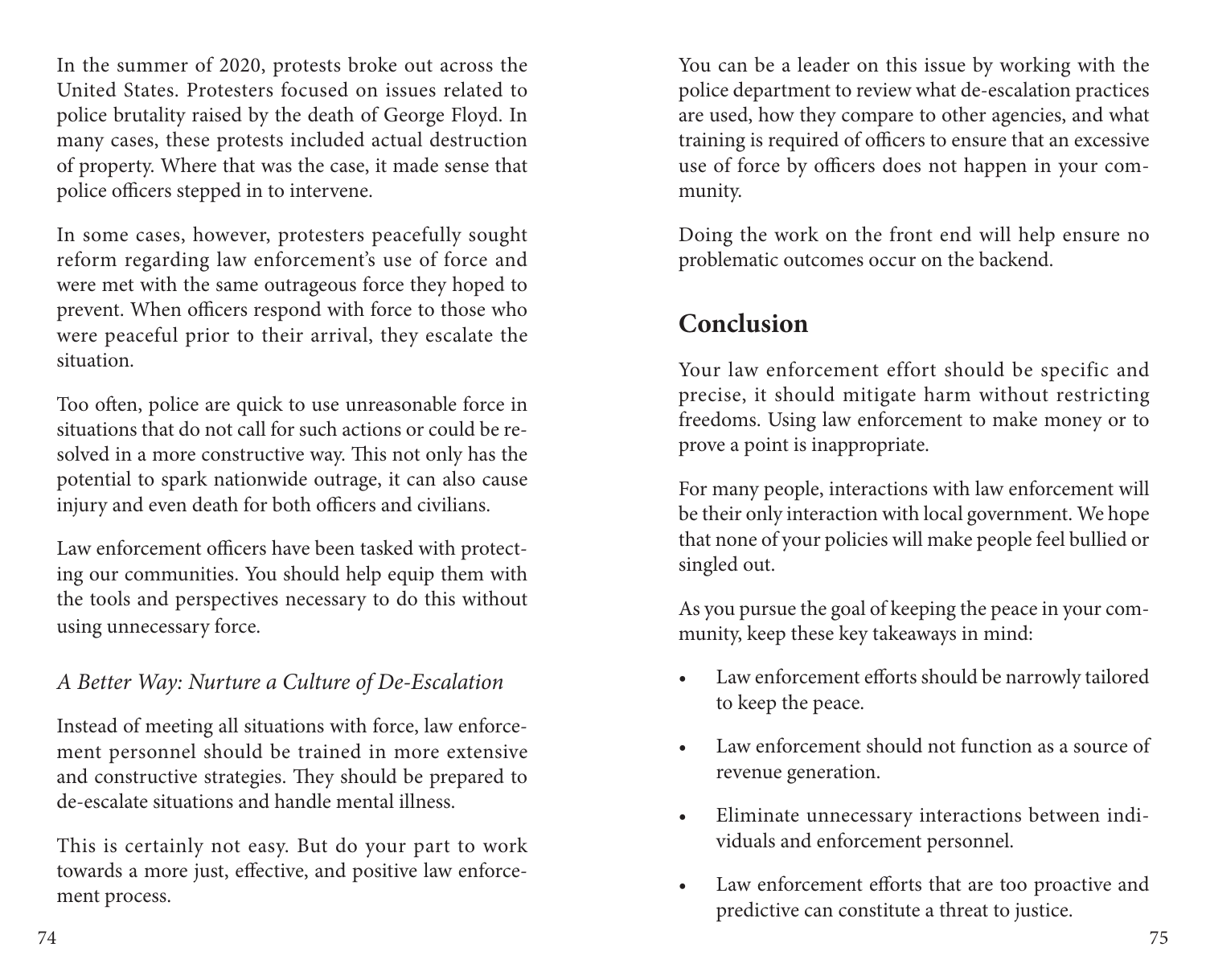# Taxes

*"In this world nothing can be said to be certain, except death and taxes."*

#### **Benjamin Franklin**

When collecting money from your constituents, if that bill is not a user fee based on measurable use, it is general taxation. General taxation raises revenue for community costs, which cannot be attributed to a single user or beneficiary.

The majority of government revenue will likely come from general taxation. General taxation primarily comes through the sales tax, income tax (at the state and federal level), and property tax.

The necessary funding for government services should be fairly predictable. It is good practice to have a stable budget that doesn't vary wildly from year to year. As a result, you will not want your tax revenue to fluctuate wildly either.

Taxes should rely on the least volatile revenue sources. Property taxes are a good example of a stable revenue source.

Taxes should have the lowest possible rates spread across the broadest base. This way, all payers are minimally impacted. If you are not already aware, your constituency will likely inform you of the burden that taxes impose on them. When possible, you should minimize that burden.

We understand that taxes are necessary. In even the most conservative cities across America, citizens will expect certain services and infrastructure from their government — roads, water, and schools, to name a few. Those services cost money. As a result, you are constantly engaged in a balancing act as you work to provide basic necessities funded by reasonable taxes.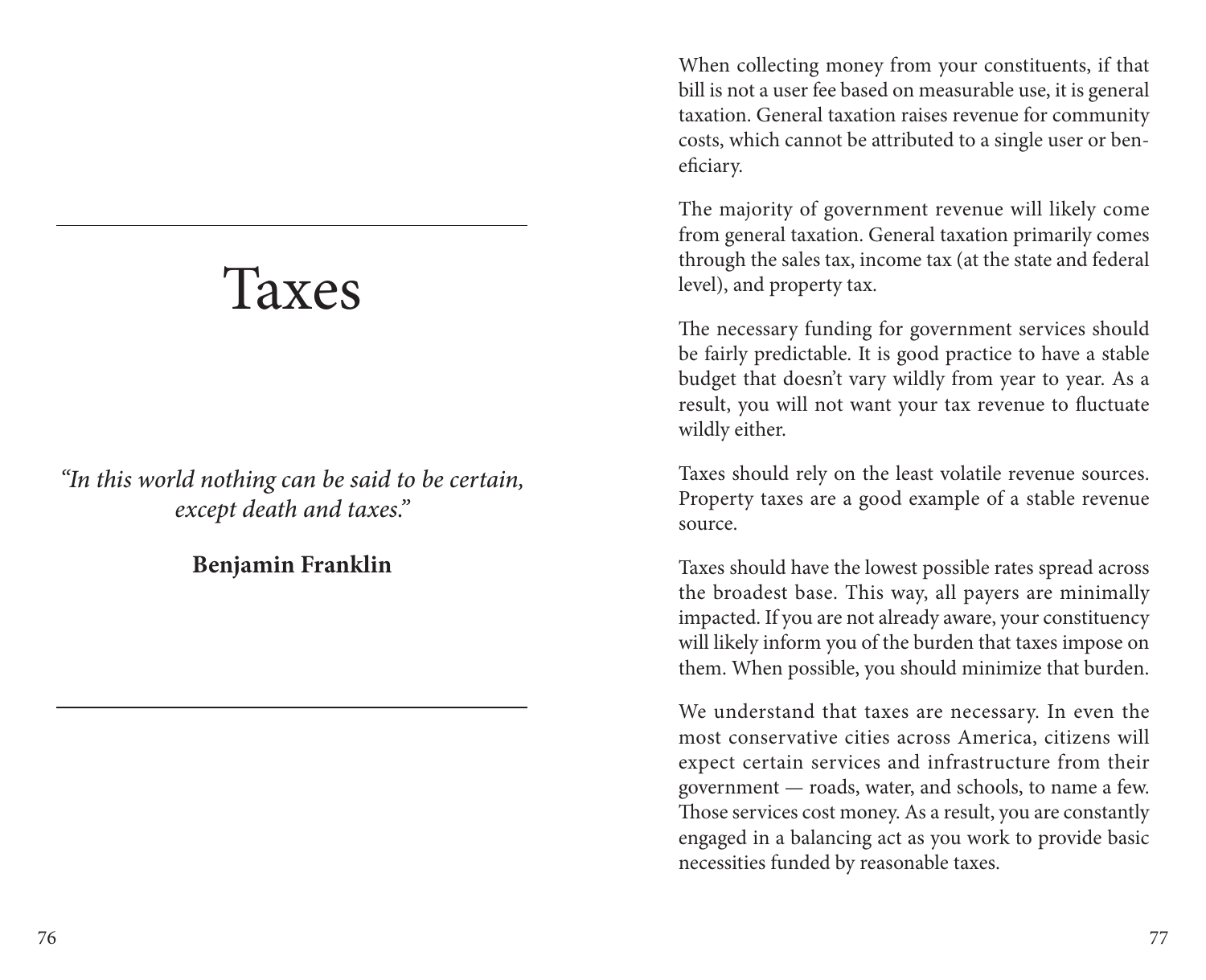The Utah Taxpayers Association has laid out some helpful criteria that should be considered when it comes to new taxes and tax policies.22

Consider their questions below:

- Does the policy increase the overall tax burden borne by Utahns?
- Does the policy unfairly shift taxes from one group of taxpayers to another?
- Does the policy weaken important protections for taxpayers, i.e, Truth in Taxation?
- Does the policy place an industry, or the State of Utah, at a competitive disadvantage?
- Does the policy threaten tax rate uniformity and consistency locality to locality, state to state?
- Does the policy require taxpayers and businesses to track new or increased information to comply with reporting requirements?
- Does the policy represent an unfunded mandate to businesses which will likely increase their costs, i.e., health insurance mandates?
- Does the policy use the increased revenues for purposes which do not benefit those who pay the tax?
- Does the policy result in unnecessary governmental growth?

## **Case Studies**

## **Truth in Taxation**

In order to hold local governments accountable for tax increases, Utah has a Truth in Taxation process. This requires local governments to hold public hearings whenever they are seeking to increase the tax rate. In addition to holding local governments accountable, the Truth in Taxation process also allows constituents to be heard and made aware when it comes to any tax increases.

This process can make raising the tax rate difficult, even if it is simply to keep up with inflation. Residents appearing at required hearings are not likely to support a tax increase.

Elected officials may shy away from raising taxes because of this difficult, yet required process. Simply opting out of raising property taxes is likely untenable; especially if the alternative is seeking out creative, yet questionable, methods of raising funds (such as the implementation of illegal utility fees).

Looking for ways to streamline, create efficiencies, cut bloat, and avoid providing non-essential services are just a few of the ways to initially avoid raising taxes. But if it is necessary, raising taxes will still likely be unpopular.

Regardless, help your constituents understand your decisions and hold you accountable for those decisions.

<sup>22</sup> Utah Taxpayers Alliance. "Criteria for Evaluating Legislation." n.d. https://utahtaxpayers.org/about/criteria/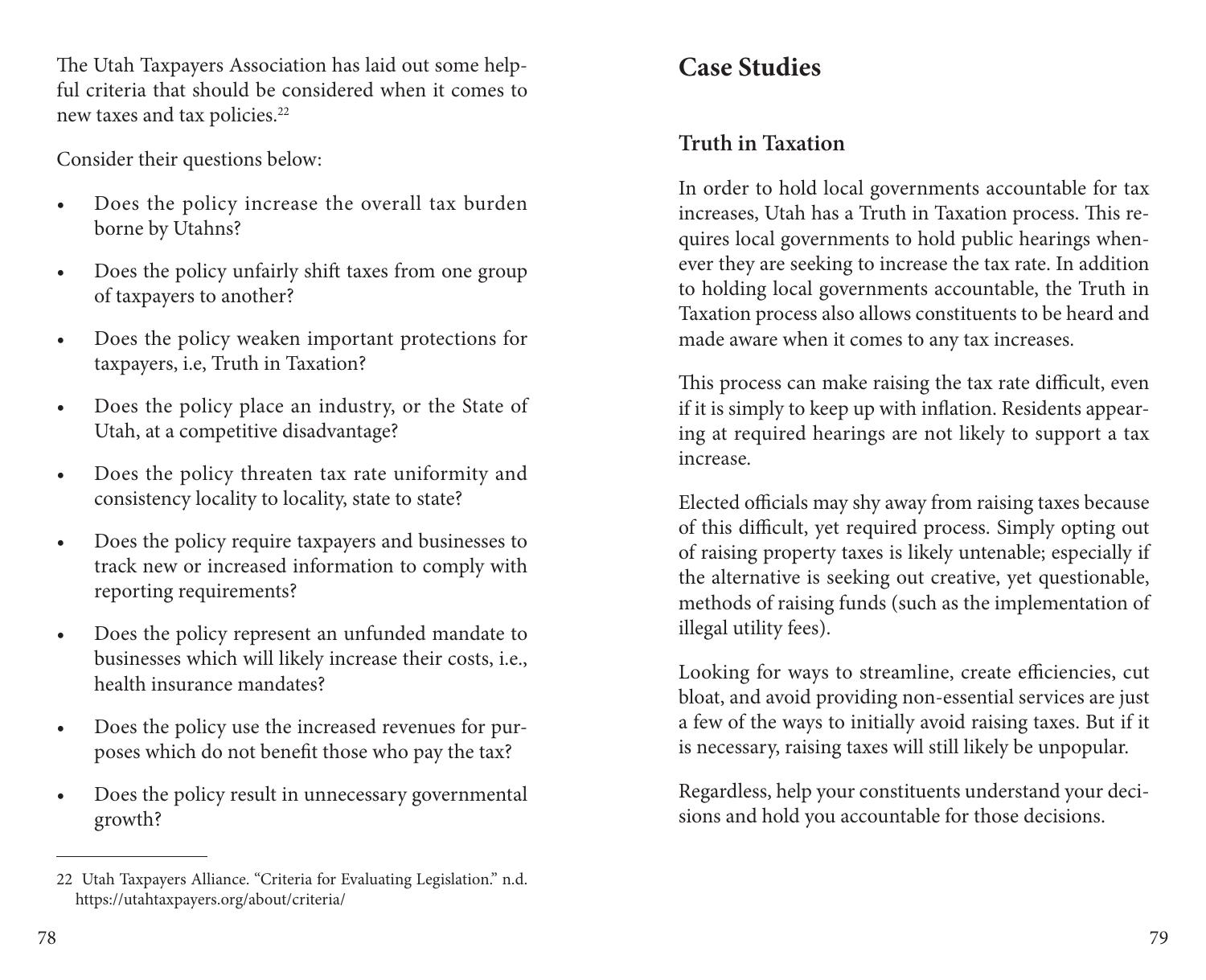*One Common Approach: Truth in Taxation as an Obstacle to Avoid*

Local governments often attempt to find controversial ways to work around Truth in Taxation. This may be done out of fear of approaching citizens about tax increases.

Finding controversial ways to skirt Truth in Taxation can give you a disingenuous reputation. This may create political repercussions, as your constituents rely on this program for government transparency regarding their taxes.

Avoiding raising property taxes for long periods of time is also likely to be poor policy. Generally local governments should be analyzing every 5-7 years if a property tax increase is necessary to recapture inflation.

It is not a hard and fast rule that you must raise the property tax rate, but future elected officials will thank you if you avoid putting your city or county in the situation where a massive property tax increase appears to be needed after a period of 25+ years with no inflation increases.

#### *A Better Way: Education and Collaboration*

Truth in Taxation is not a law that should be avoided out of a fear that your constituents will be unhappy. Instead, you should work to educate constituents about the process of Truth in Taxation and the need for the occasional tax increase.

Citizens expect a lot from elected officials, and you need to help them understand that the services they expect cost money. Educating citizens about this policy, instead of looking for loopholes, will create a more effective process.

In addition, by educating citizens about this policy, you can demonstrate to them that Truth in Taxation enables you and other legislators to be transparent in policy.

Help your constituents understand, and appreciate, that Truth in Taxation allows citizens to actively participate in local policy by giving a forum to their concerns and beliefs. Education about how this initiative works, as well as its benefits, will allow you to face Truth in Taxation head on.

### **Eroding the Tax Base**

Taxes should be fairly and neutrally applied. Tax policy should avoid tax-shifting effects. Tax breaks or tax incentives for property taxpayers can be designed in a way to avoid shifting the burden to other taxpayers.

### *One Common Approach: Shift the Burden*

A tax-shifting effect occurs when a policy unfairly distributes the tax burden. For example, economic incentives can erode the tax base over time if there is no return on investment that produces proven greater tax revenues for local entities. If economic incentives are not well planned and carefully considered, it can quickly become difficult to provide essential services that are funded by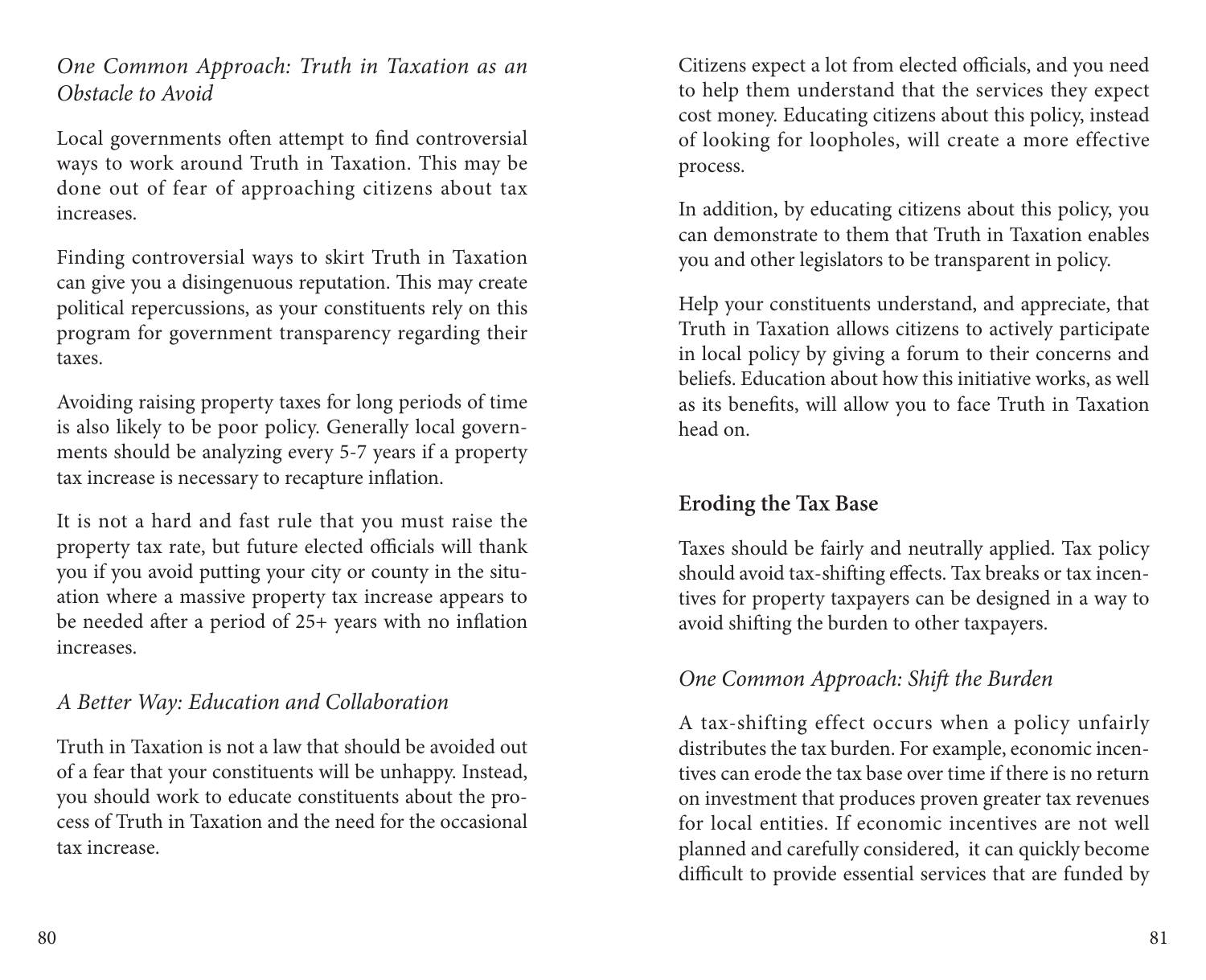these taxes and force local governments to raise taxes to cover a shortfall that can be created by being too generous.

When providing these types of incentives, the "but for" argument must be considered. If an area is likely to be developed or redeveloped without the need for incentives, then governments need not provide any taxpayer dollars to spur development in an area.

In addition, the type of development must also be considered. Many entities will provide incentives to retail in order to gain a small increase in the sales tax base. Generally, it is appropriate to stay away from providing tax increment financing unless a major employer with high-paying jobs is looking to relocate or expand within your boundary.

At the end of the day, the money must come from somewhere. The tax dollars you give away through incentives will have to be made up by the taxes paid by everyone else, if policies are not in place that provide the entity an opportunity to recoup the cost. Sound policies that prtect all taxpayers when it comes to incentives or tax breaks must be a priority.

#### *A Better Way: Broad Base and Low Rates*

When implementing policies that may create a tax shift, always consider whether the policy generates revenue using conservative rates across a broad base.

By applying a tax rate across a large group of people, the rate can be lowered, as opposed to a small group of tax-

payers paying a much higher share. This is a much more equitable approach to taxation.

This applies to all types of taxes, including sales and property.

## **Conclusion**

The responsibility to collect and allocate tax revenue is one of your most important responsibilities. The money you are dealing with is not yours. It was paid by your constituents in exchange for basic services they expect. Taxes should be drawn from the least volatile source of revenue and should contribute to services that benefit the community broadly.

From start to finish, the tax process should be transparent, and taxes should be as low as possible to fund only essential government infrastructure and services. Embrace the Truth in Taxation system — it was created to foster community involvement and accountable spending.

Here are the key takeaways:

- Taxes are different from fees.
- Taxes should rely on the least volatile income sources.
- Taxes should have the lowest possible rates spread across the broadest base.
- Educate your citizens regarding taxes and tax increases — do not try to hide them.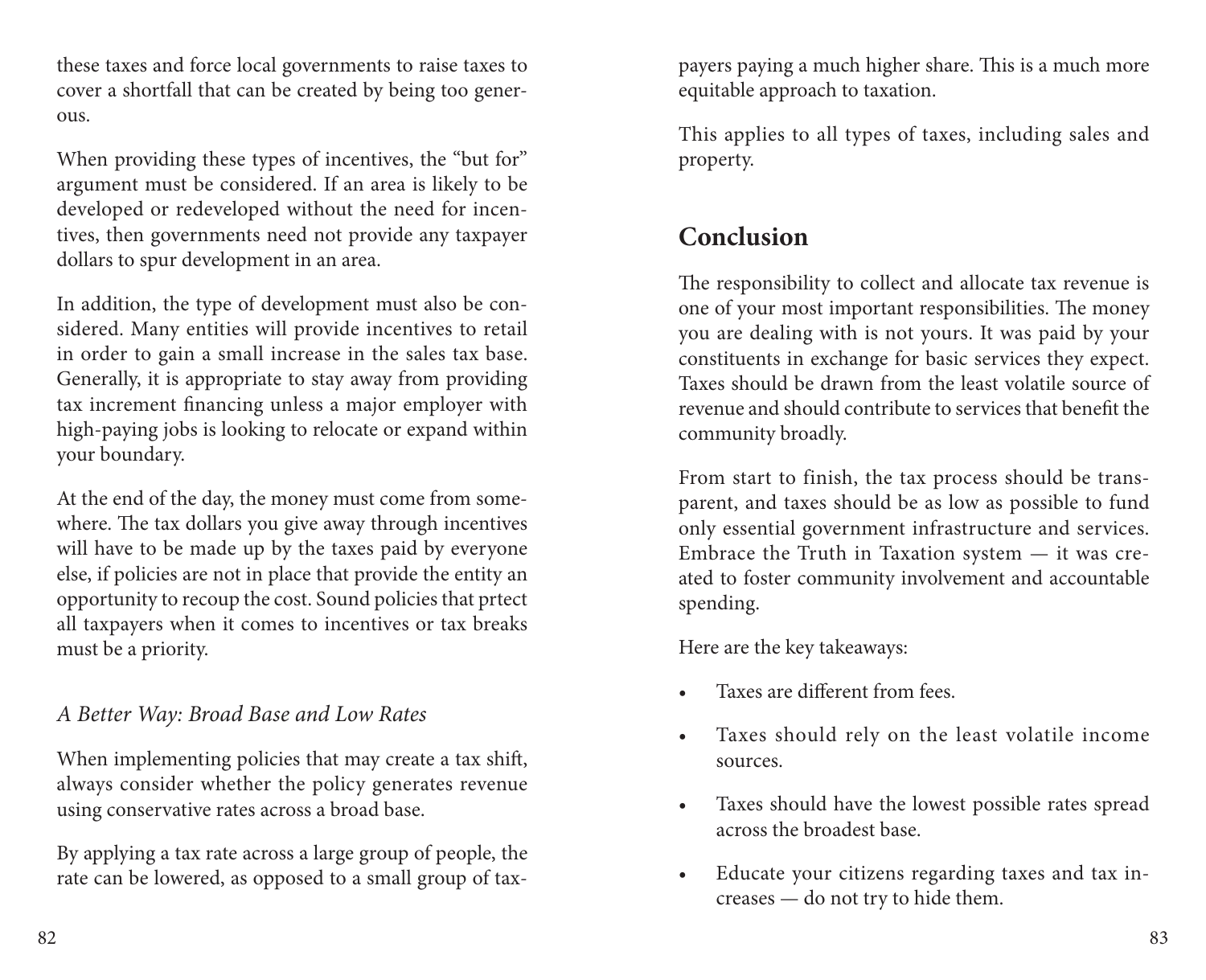# Conclusion

You are not only a delegate sent to directly represent your constituents. You are a trustee. You were elected because your constituents respect you and have faith that after considering all the information, you will make the best decision for them, their family, and their freedoms.

There are countless factors to consider as you make decisions. Allow us to suggest that you look first to the *3 Cs of Elected Governance*.

First, the Constitution. As an elected official, you should work to respect and adhere to the principles and legal precedent created by both the US and the Utah constitutions, which you took an oath to support, obey, and defend. In any question you face, you should first ensure that the proposed action is constitutional.

If an issue is constitutional, you should then consult your conscience. You were elected because your constituents felt that there was something special about you that would allow you to make the best decisions possible. Let your principles and your moral compass guide you in making tough decisions.

If a proposed action does not raise constitutional questions and you can in good conscience support it, then it may be worth consulting — or at least considering your constituents. You would be useless if all you did was directly echo the voice of the majority.

This does not mean that you should not be concerned with the voice of your constituents. Listen to the concerns of individuals on both sides of the issues and allow that insight to guide your decisions, provided that what they demand is not unconstitutional or problematic morally or ethically.

If you haven't already, you will soon learn that there are many voices involved in the process of local governance. You will come into office with an entire bureaucracy in place and, unlike changes in government at the federal level, your election will likely not be accompanied with a significant change in staff.

That being said, you need to remember that staff are not elected officials. Your staff will almost certainly be made up of intelligent people who are doing their best to do their job and make the world a better place. However, they are not held accountable by the people and, thus, should not be running the show.

Coming into office, you will likely feel overwhelmed and lost. While staff members may be there to guide you as you start out, remember that you were elected by the people and you are in charge.

Beyond the staff, there are even more voices vying for your attention. Entities related to and involved in local governance include special service districts, planning commissions, boards, agencies, city festival committees, volunteers, businesses, chambers of commerce, Utah League of Cities and Towns, Mountainland Association of Governments, Council of Governments, to name a few.

These organizations are full of capable people who will be valuable resources to you. Just remember that while they are incredible people, they are not necessarily the people you were elected to represent.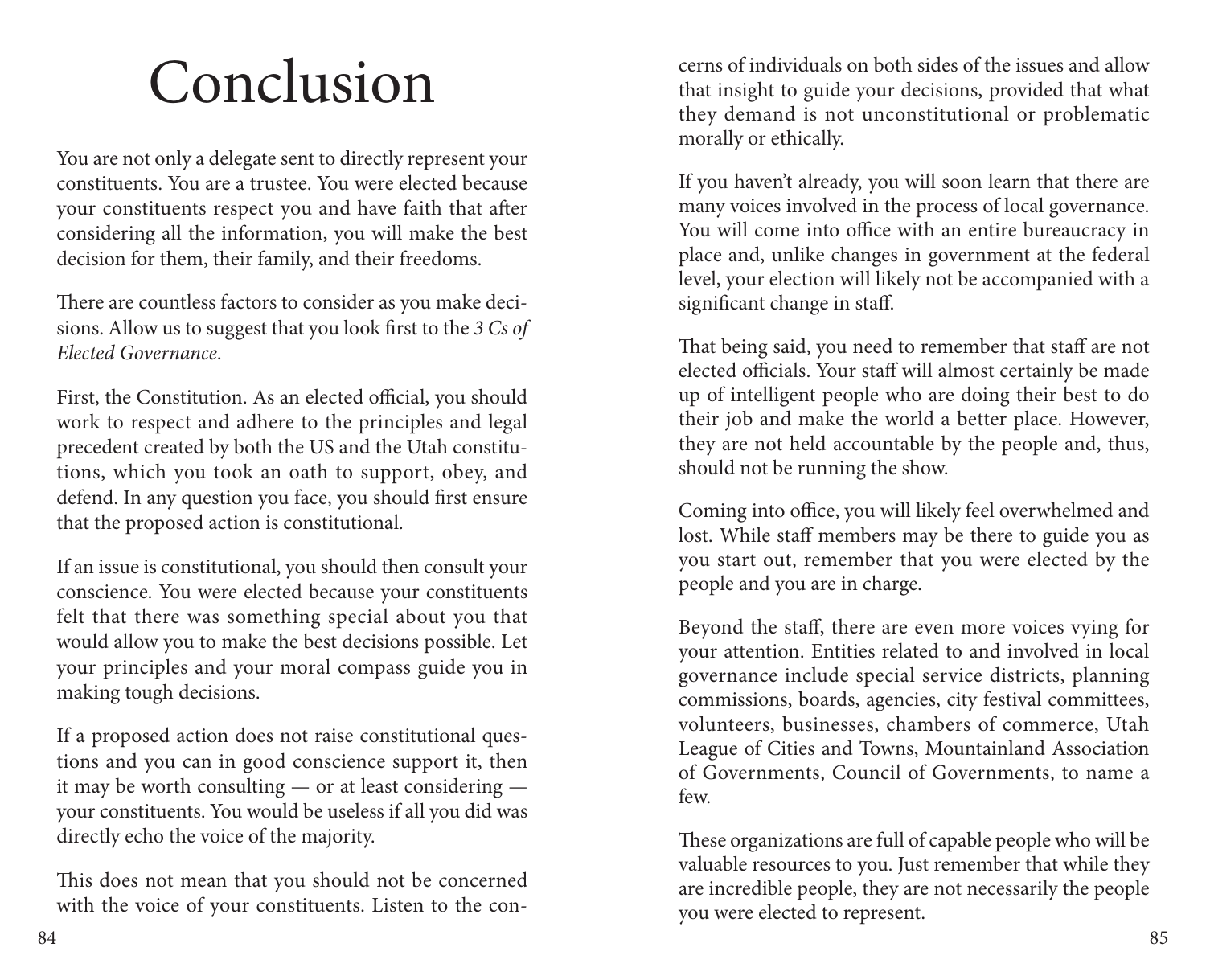This can all feel like a load of highfalutin idealism, especially if you occupy a minority position within your local government. If you are a freedom-loving local official dealing with colleagues who are less than sympathetic to your cause, we commend you. We also want to note that you can lead from any seat. You can be effective and influential even if no one is on your side.

Always be cordial and remember that even if you disagree, your relationships will be your greatest asset as you work to promote good local policies. Use storytelling to argue for principles, to help others understand the real impact of what is being proposed. Always frame the conversation with your audience in mind. Use data to drive your work and make policy decisions that are grounded in reality.

Remember that success cannot be measured simply in wins and losses. It not only matters who wins but how they win.

If you are outvoted but you effectively represent a strong, reasonable, and persuasive perspective for freedom, you should consider that a success. Your voice is needed to help defend the rights and freedoms of those who elected you to lead.

We commend you for your hard work and dedication to public service. You are not alone on your quest for responsible and limited government. Please reach out to us at any point in this process. You can send us an email at info@libertas.org and we will happily connect with you.

## **Other resources:**

#### **Better Cities Project**

Better Cities Project is a national think tank aimed at helping America's cities find innovative, effective, and market-oriented policy solutions. Reach out to them for publications and ready-to-implement policy changes for some of the most prevalent challenges faced by local governments. You can find them at better-cities.org.

#### **Strong Towns**

Strong Towns is an organization dedicated to improving the financial future of America's cities and towns. They provide insightful media and training for local officials and citizens. Reach out to them for assistance with growth, infrastructure, and finances. You can find them at www.strongtowns.org/

#### **Utah Taxpayers Association**

The Utah Taxpayers Association represents taxpayers and works to promote efficient, economical government and fair and equitable taxation. Reach out to them with questions about good tax policy. You can find them at utahtaxpayers.org/

#### **American City County Exchange**

The American City County Exchange (ACCE) is a non-partisan free market forum for local policymakers. Reach out to access a network of local elected officials, leading industry experts, and policy analysts sharing ideas and experiences. You can find them at www.alec.org/membership-type/ american-city-county-exchange-membership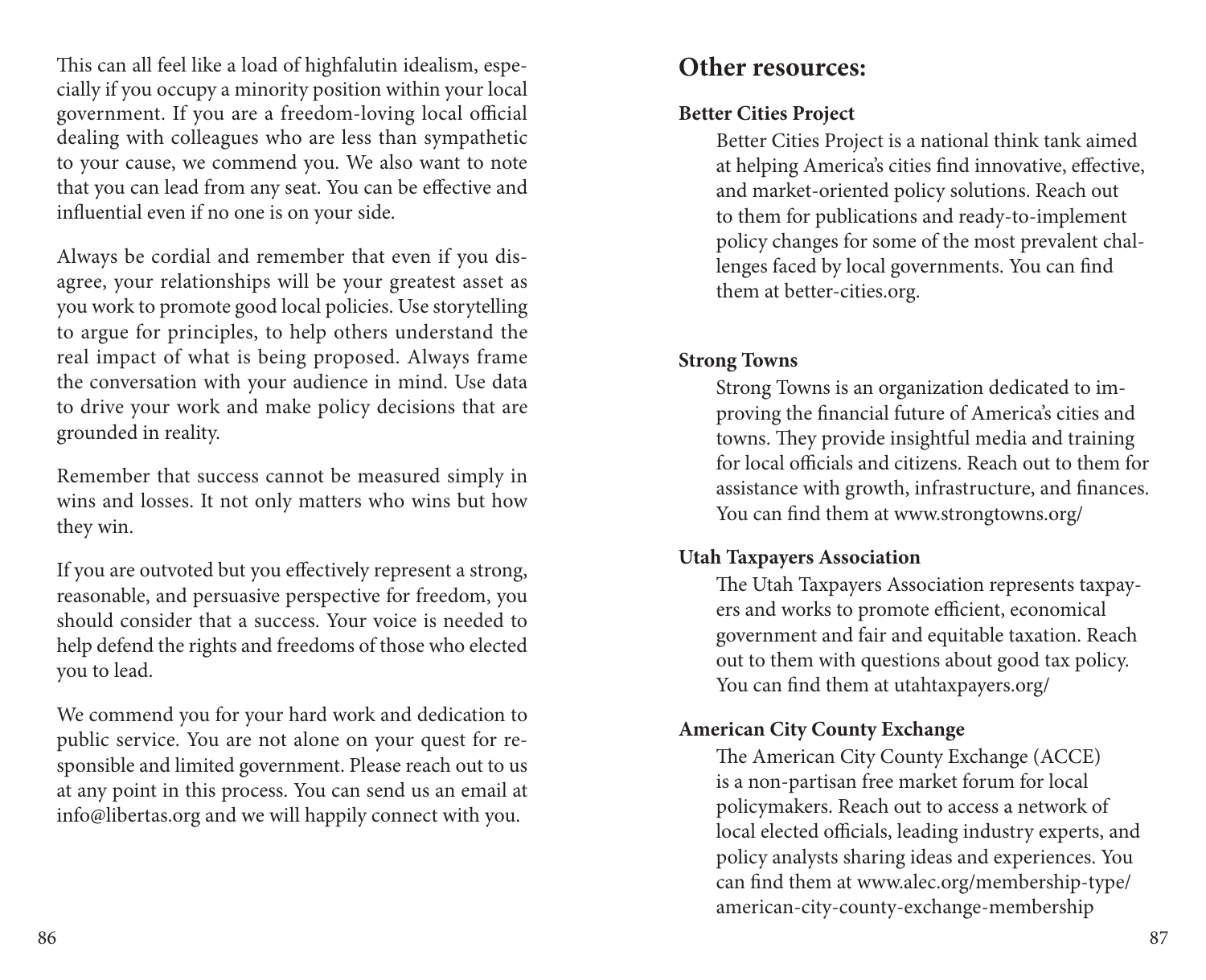#### **The Atlas**

The Atlas is an online community where local leaders can network and learn from each other. Reach out to them to be a part of the community and gain access to case studies written on recently enacted policies at a local level so other leaders can learn from those facing similar challenges. You can find them at https://the-atlas.com/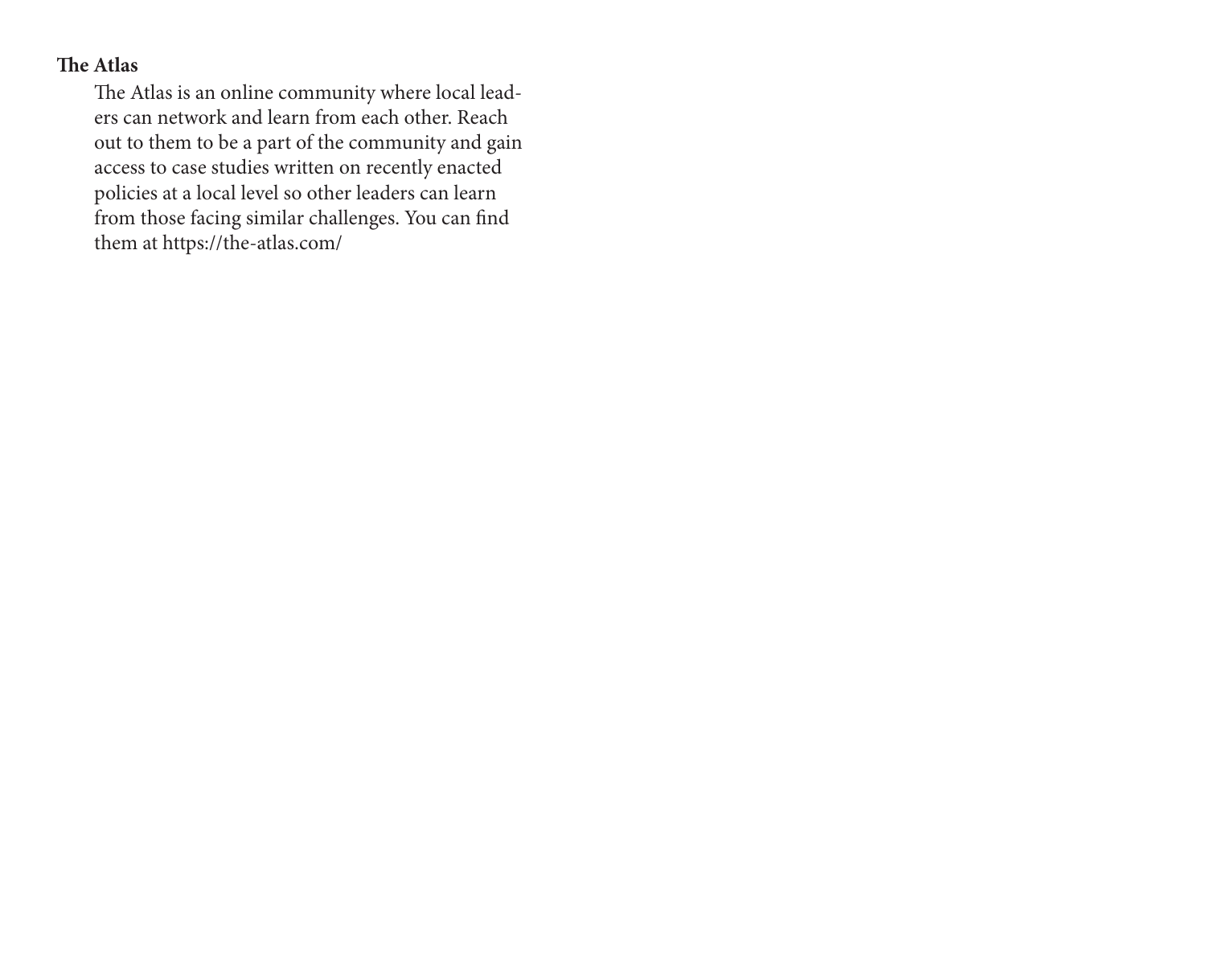# Index

## **A**

Animals 12

#### **B**

Bonding 41 Businesses 23, 49, 50, 52

#### **C**

Code 13, 25, 32 Conditional Uses 23 Covenants 22 Crime 68 Criminalization 68, 72

#### **D**

Daytime Curfews 4 Development 20, 50 Dillon's Rule vii

#### **E**

Economic Incentives 50 Eminent Domain 19 Enforcement 12

#### **F**

Fees 70 Fines 70 Force 73 Free Market 39, 45, 49, 53

## **G**

Garbage 26, 57 Government Enterprises 39, 48 Growth 42

#### **H**

Health and Safety 8, 24

#### **I**

Impact Fees 63 Infrastructure 38 Innovation 23

#### Juveniles 4

#### **L**

**J**

Law Enforcement 66 Local Control ix, 2 Loitering 4

#### **M**

Majority xiii Minimum Lot Sizes 27 Minority xiii

#### **N**

Noise 10, 12, 26 Nuisance 11, 12, 28

### **O**

Open and Public Meetings 33 Ordinances 12, 13, 25, 26, 72 Overcriminalization 68, 72

## **P**

Permits 7, 24 Pets 12 Police 66 Police Powers 68 Political Subdivision vi Private Enterprise 39, 49 Private Entreprise 45 Private Market 45, 49 Project Funding 40 Property xii, 7, 10, 11, 15, 16, 20, 25, 26, 28, 29, 78 Public Welfare 8, 68

#### **R**

Regulation 10, 16, 53 Rent 9, 25 Roads 39

## **S**

Short-term Rentals 26

#### **T**

Takings 19 Taxes 41, 57, 77 Tourism 9 Traffic 10 Transportation Utility Fees 59 Trash 26, 57 Truth in Taxation 58, 61, 80

### **U**

Utilities 26, 62 Utility Fees 62

#### **W**

Waste 12, 57

#### **Z**

Zoning 18